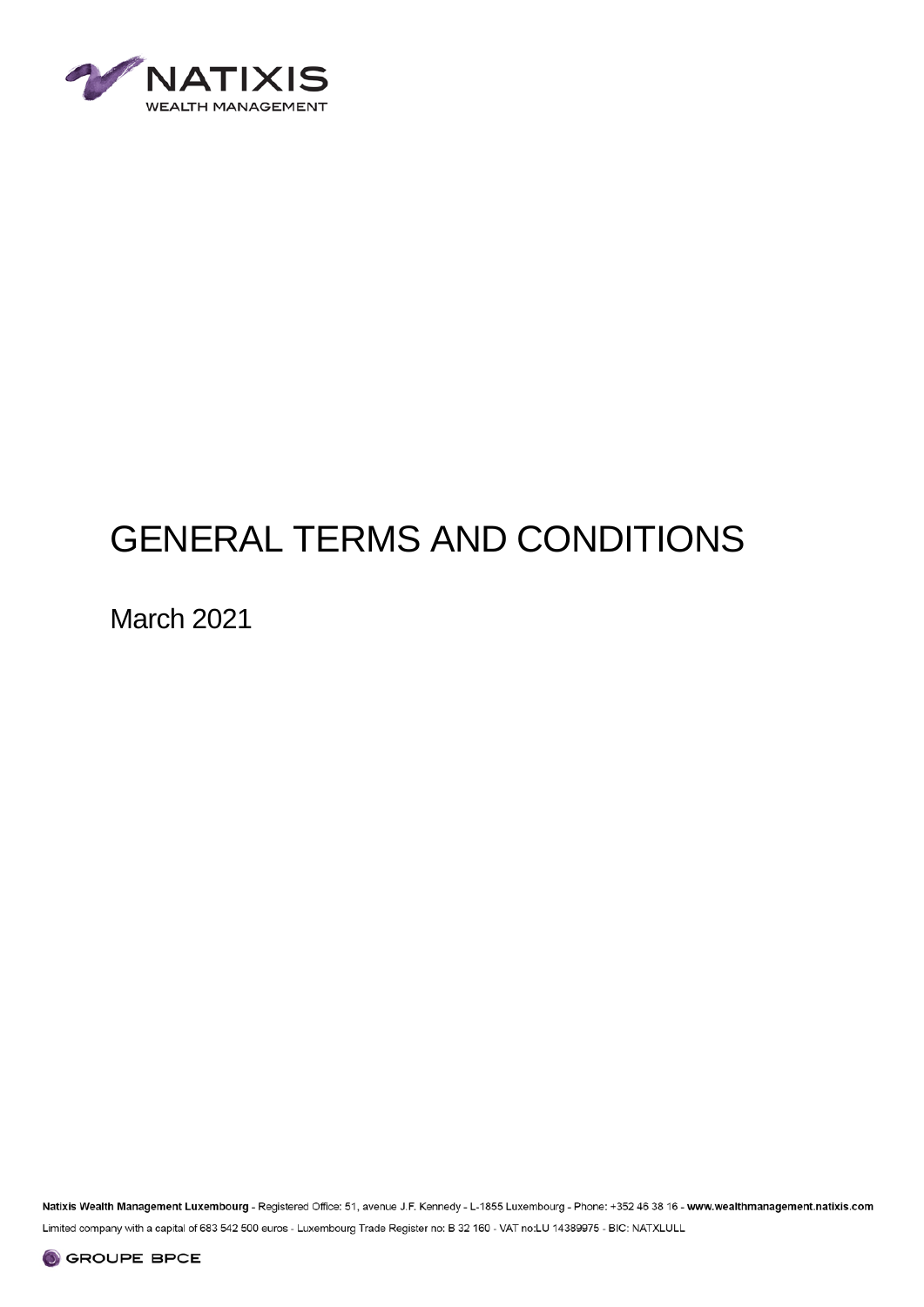# **General Terms and Conditions governing the relations of Natixis Wealth Management Luxembourg**

# **(hereinafter the "Bank") with its clients (hereinafter "the Client")**

The Bank is authorised in the Grand Duchy of Luxembourg as a credit institution and is subject to prudential supervision by the Luxembourg supervisory authority, namely the Commission de Surveillance du Secteur Financier (referred to hereinafter as the "CSSF"), established at 283 route d'Arlon, L-1150 Luxembourg.

# **Table of Contents:**

- 1 Preliminary provisions
- 2- Account opening Client identification
- 3- Multi-holder accounts
- 4- Term deposits
- 5- Foreign currency accounts
- 6- Unicity of accounts General pledge Interrelation Setting-off Right of retention
- 7- Processing of personal data Recording Professional secrecy
- 8- Communication between the Client and the Bank
- 9- Account information account error corrections
- 10- Proof
- 11- Financial Instruments and precious metal deposits
- 12- Preservation of Clients' assets-Depositor and investor protection
- 13- Fees, commissions, taxes and interest
- 14- Transactions relating to financial instruments
- 15- Safe deposit boxes
- 16- Forward operations
- 17- Trade bills
- 18- Precious metals
- 19- Termination of business relations
- 20- Amendments to the General terms and Conditions
- 21- Limitations of liability
- 22- Processing Client claims
- 23- Use of the "Web Banking" services
- 24- Applicable law & jurisdiction

#### **Appendices:**

Information note - Depositor protection

Special Terms and Conditions applicable to Payment Services

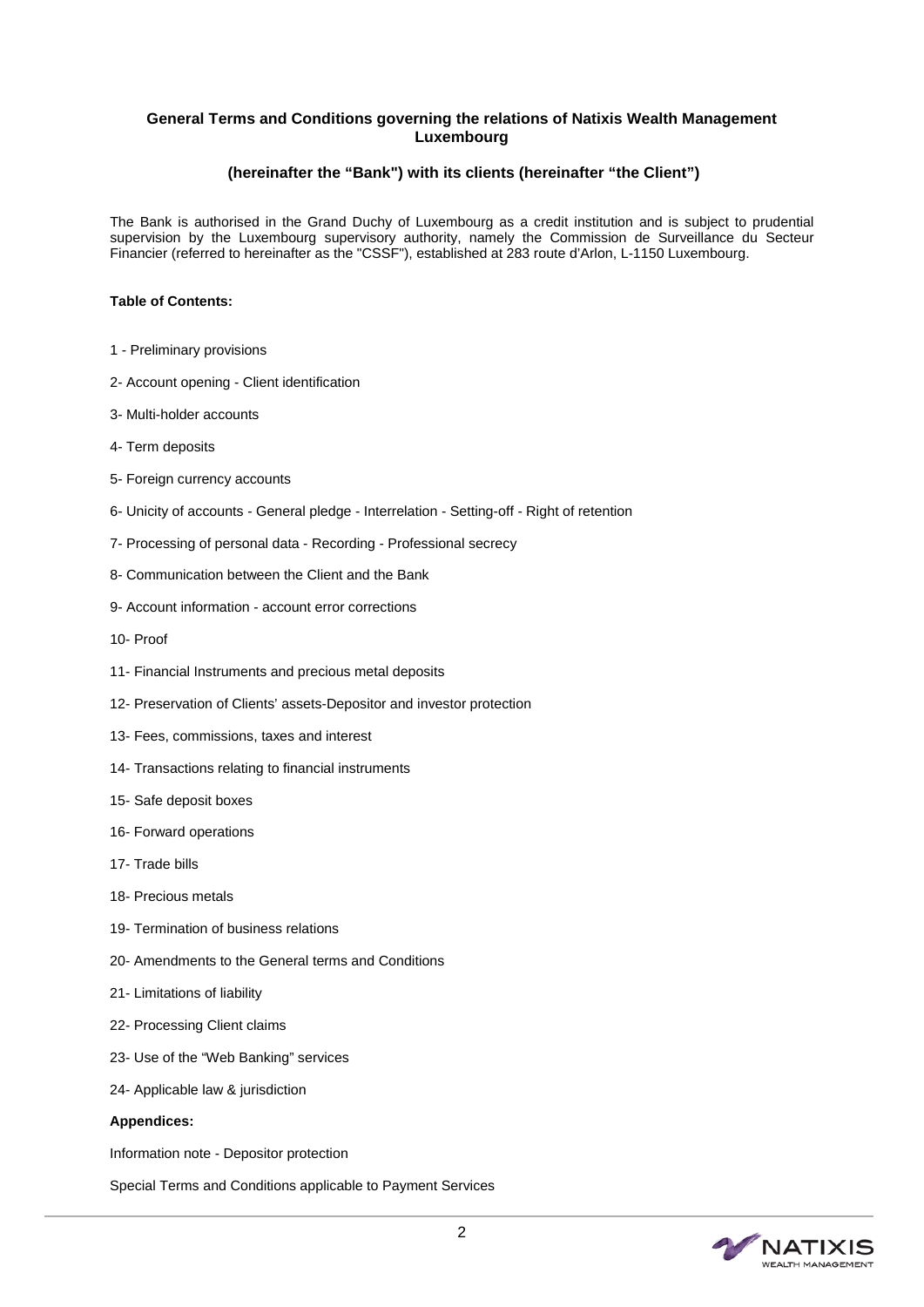#### **1 – PRELIMINARY PROVISIONS**

**1.1/** The relations between the Bank and its Clients are governed by these General Terms and Conditions and its appendices, the Account Opening Contract, if applicable any other agreements and special terms and conditions agreed by the parties, as well as the applicable laws and regulations, and common practice established by the International Chamber of Commerce, by interbank agreements and by generally applicable banking practices adhered to in the Luxembourg financial market.

**1.2/** Definitions:

For the requirements hereof:

"Assets" means, in the relations between the Bank and the Client, the Receivables of the Client against the Bank and the Financial Instruments registered or held at the Bank;

"Account" means all of the accounts and sub accounts identified under the same Root;

"Account Opening Contract" means the contract signed between the Bank and the Client governing their relations in connection with a Root as well as the Accounts attached thereto;

"Receivables" means any and all sums of money, receivables or rights whatsoever, present or future, resulting from funds deposited with the Bank, and similar debts giving rise to the right to the return of money;

"Financial Instruments" means in particular but not exclusively securities, money market instruments and shares in joint investment organisms, as defined by the applicable legislation;

"Root" means, for each request to open a banking relation accepted by the Bank, the identification number allocated by the Bank, defined by a unique chain of 6 numbers, to which will be allocated a group of Accounts representing the Client's debts and assets registered or held at the Bank;

**1.3/** The Client undertakes, for the duration of his/her/its business relations with the Bank, to be truthful when communicating personal, professional and financial data to the Bank.

The Client also undertakes to comply with the tax obligations imposed upon the Client in his/her/its country of residence or any other competent jurisdiction.

The Client shall consult his/her/its own tax advisors in order to determine his/her/its reporting obligations and to fulfil his/her/its tax obligations.

The Client confirms that the Bank has informed him/her/it that if he/she/it does not comply with his/her/its tax obligations, he/she/it may be subject to financial and/or criminal penalties, according to the applicable legislation.

In any case, the Bank shall not be held liable under any circumstances if the Client does not comply with this commitment.

**1.4/** Concerning the regulation on the automatic exchange of financial account information in tax matters and in the context of the fight against international tax evasion:

# *FATCA*

In order to satisfy its obligations arising out of the inter-governmental agreement signed between Luxembourg and the United States, aimed at facilitating the application in Luxembourg of the US legislation known as "*FATCA*" (Foreign Account Tax Compliance Act), the Bank must declare, each year, financial accounts held by its clients who are identified as "US Persons" to the Luxembourg tax authorities, the latter being responsible for sending the information collected to the US tax authorities (the Internal Revenue Service or *IRS*).

This applies to all "US Persons" within the meaning of the aforementioned agreement, in particular natural persons who are US citizens or residents, as well as companies created in the United States or under American law.

The following must be declared under this obligation: the identity of persons identified by the Bank as being US persons, the balances of their Accounts, as well as the financial income paid to them.

In this regard, the Bank may require that the Client provide information and additional supporting documents to disprove or confirm his/her/its status as a "US Person". If the Client does not reply, the Bank will be obliged to declare the Client to the tax authorities as a "US Person" and to communicate the aforementioned information concerning the Client's Accounts to said authorities.

# *AEI*

In order to meet its legal obligations resulting from the multilateral agreement between competent authorities on the automatic exchange of financial account information in tax matters (AEI), the Bank shall be obliged to provide the Luxembourg tax authorities with the identity of the Client who is not a Luxembourg tax resident, the place of his/her/its residence, the various types of financial revenues received and the amount of his/her/its assets.

The Luxembourg tax authorities shall in turn automatically send this information to the tax authorities of the Client's residence country.

In this regard, the Bank may require that the Client provide additional information and supporting documents to invalidate or confirm his/her/its tax residence.

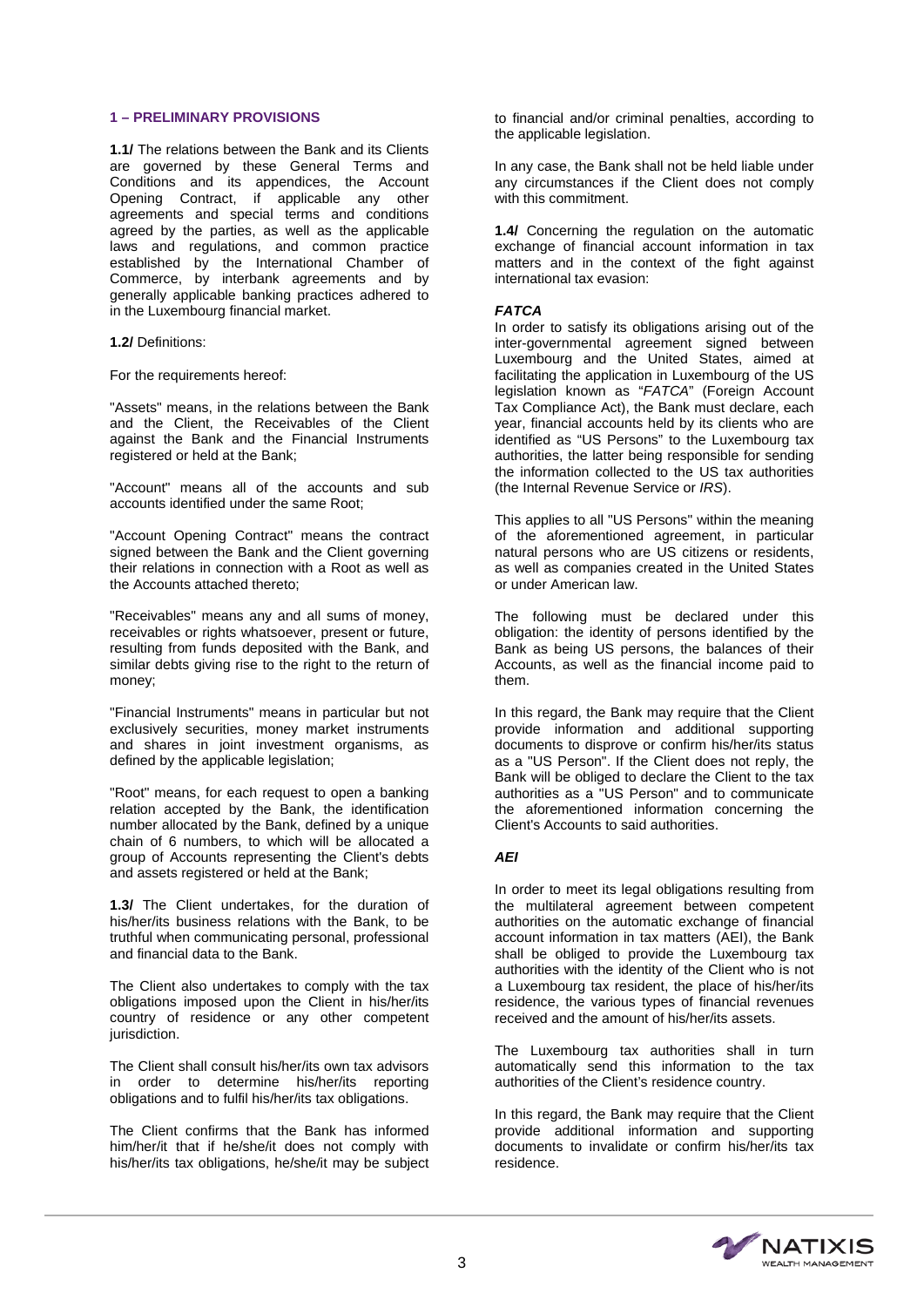If the Client does not reply, and assuming that the Bank had indications of multiple residences, the exchange of information concerning the Client will be sent to several States.

**1.5/** The Bank also informs the Client that in application of international agreements signed by the Grand Duchy of Luxembourg, the Client's identity and information held by the Bank concerning the Client's Accounts may be sent, in response to a properly lodged request, to competent foreign authorities, including tax authorities.

# **2 – ACCOUNT OPENING - CLIENT IDENTIFICATION**

**2.1/** The Bank opens one or several accounts for deposits, cash, precious metals or Financial Instruments, current or term accounts, in national currency or in foreign currency accepted by the Bank, for natural or legal persons, when the Account Opening Contract has been accepted by it on the basis of information and documents provided to the satisfaction of the Bank.

The Bank decides at its sole discretion to enter or not into relations with the Client, without being obliged to justify any possible refusal.

For any request to enter into relations the Bank allocates to the Client a Root, to which is allocated one or several Accounts made up of the same chain of numbers, plus an additional number specific to each Account. Each Account may also be subdivided into several sub accounts, according to the nature of the relevant Assets (for example: current accounts, Financial Instrument accounts), themselves subdivided, if applicable, by type of currency.

For this purpose, the Client will indicate to the Bank accurate information concerning his/her/its identity (e.g. name/company name(s), domicile, registered office, tax residence, nationality, civil status, profession) by providing the Bank with an official identity document and by providing proof of the source of the Assets deposited with the Bank. Natural persons may be asked to prove their legal capacity. Legal persons and other legal entities must produce a certified true copy of their updated articles of association, a recent transcript from the trade and companies register and a resolution containing a list of the persons authorised to bind them and to represent them in respect of third parties.

Natural persons, legal persons and other legal entities must provide the Bank with all the documents that the latter may require at any time during their banking relation, in connection to the identification of the Client and the beneficial owner of the Account in accordance with the applicable Luxembourg legislation. If the Client is unable to produce such documents in due time, the Bank will be authorised to close the account.

The Client declares to be acting on its own behalf. If not, it informs the Bank of the identity of the economic beneficiary, who shall produce any necessary information and documentation. The Client undertakes to inform the economic beneficiary of its obligations and responsibilities contained specifically in this article.

The Client undertakes to inform the Bank immediately in writing of any change to information and documents previously communicated to the Bank.

The Bank is not obliged to check the accuracy or completeness of information communicated to it by the Client and will incur no liability in that regard.

The Client alone will be held liable, to the exclusion of the Bank, for any losses caused by the provision of false, inaccurate, out-of-date or incomplete information. If the Bank has to examine documents that it receives or issues on instructions from a Client with regard to their authenticity, validity or completeness, or if it has to make a translation thereof, it will be liable solely for any gross fault on its part.

**2.2**/ The Client must deposit at the Bank a specimen signature and, if applicable, specimen signatures of its management bodies or authorised signatories. The Bank is entitled to use only such specimens regardless of any signature deposited at a trade register or other official publication.

If the Bank does not detect the fraudulent use of the Client's authentic or forged signature on documents and performs transactions on the basis of such documents, the Bank will, except in the event of gross fault, be released from its obligation to return to the Client the Assets deposited by the latter with the Bank and that have been misappropriated by the fraudulent use of such documents. In these circumstances, the Bank will be deemed to have made due and proper payment on the Client's instructions.

The Bank will be entitled to obtain confirmation of signatures presented to it and may, moreover, refuse any transaction that is not supported by one of the signature arrangements authorised by the Client.

**2.3/** Signature specimens for management bodies, employees and agents who can bind the Bank and represent it are set out on a list that the Client may consult. Only documents bearing such signatures will bind the Bank.

2.4/ The Client may be represented in respect of the Bank by one or more attorneys. Powers of attorney to this effect must be drawn up in writing and deposited with the Bank. The Bank is entitled to require that powers of attorney are established on the basis of its own forms. In the absence of any stipulation to the contrary, they will remain valid until at the latest two (2) business days after the day during which the Bank is informed in writing of

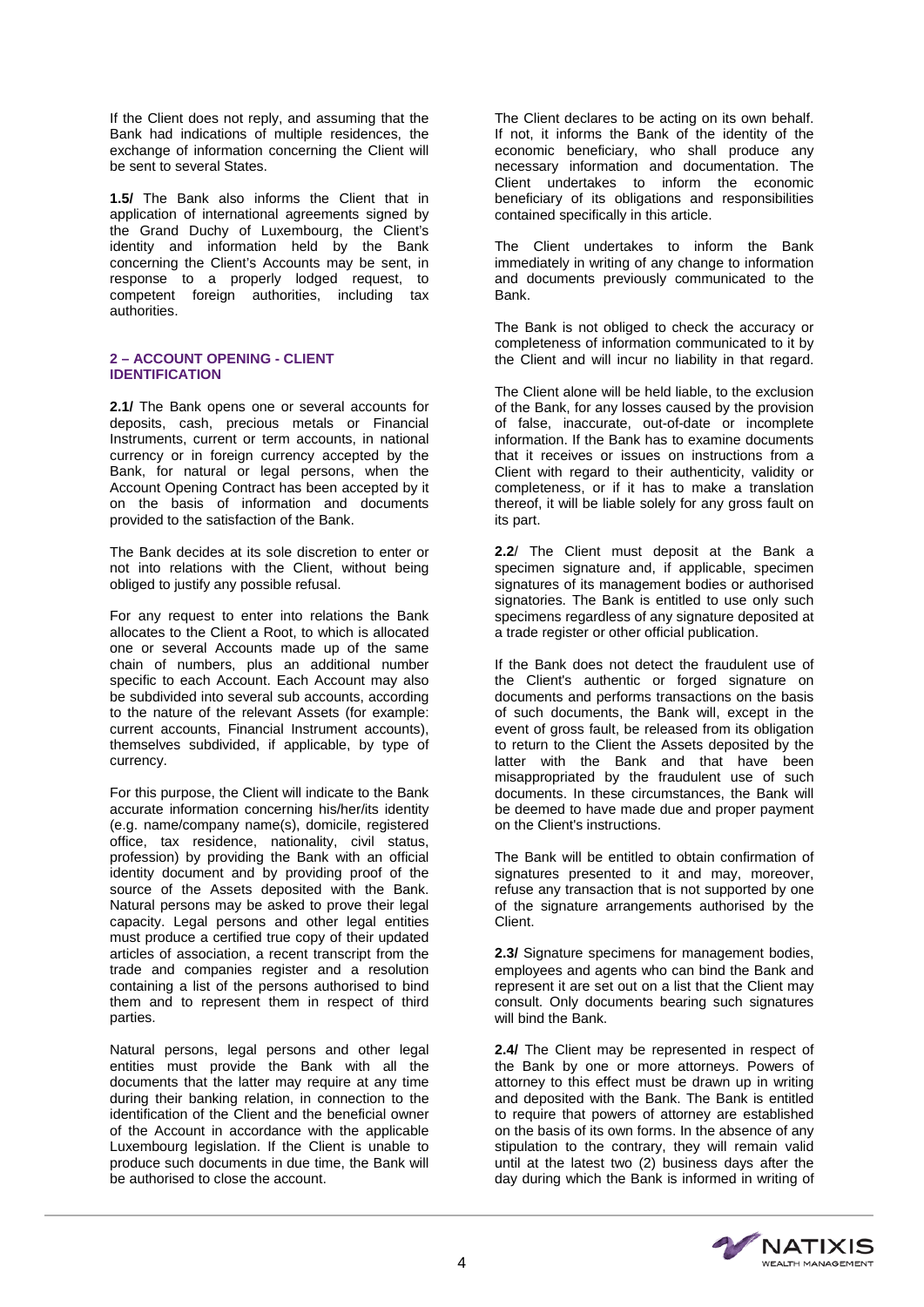one of the legal or contractual grounds for termination of the mandate, even if such grounds have been officially published.

The Bank is authorised to refuse to execute instructions issued by an attorney for reasons relating solely to said attorney, as if the attorney were himself/herself the Client.

**2.5/** The Client declares that the assets deposited in the Account will not have a direct or indirect criminal origin, and will not be used, directly or indirectly, for criminal purposes.

The Client also declares that it is not engaged in any activity or has not committed any acts in breach of the Anti-Bribery Rules applicable to it and is not subject to any prosecution, proceeding, investigation or enquiry relating to the said Anti-Bribery Rules.

The Client undertakes that its prospective representatives will only carry out transactions on the Account on behalf of the Client and that it will refrain from using, and will ensure that no person with authority over the Account, directly or indirectly, uses the Account for purposes that would contravene the Anti-Bribery Rules.

By Anti-corruption Rules we mean any law or regulation that has the aim or purpose of preventing and/or suppressing corruption, bribery and more generally, infringements of probity, including the Luxembourg law of 13 February 2011 reinforcing measures against anti-corruption, Article 17 of the French law No. 2016-1691 of 09 December 2016, known as "Loi Sapin II", and any decrees intended for its application, as well as the United Kingdom Bribery Act 2010 and the United States Foreign Corrupt Practices Act of 1977.

#### **3 – MULTI-HOLDER ACCOUNTS**

# **Joint Account**

**3.1/** Joint Accounts are opened in the name of at least two persons, and all the holders have joint and several liabilities towards the Bank as creditors or debtors.

As joint and several creditors, each holder may deposit assets in the Account by means of his/her/its single signature. A joint holder may manage the Assets or cause them to be managed, make withdrawals, pledge the assets in anyone's favour, grant power of attorney for the operation of the Account in the name of the joint holders, collect correspondence and other communications from the Bank and generally carry out all acts of disposal whatsoever over the Account without the Bank being required to inform the other holder of the Joint Account or any of their heirs.

However, closure of a Joint Account shall require the unanimous consent of all joint holders.

Unless evidence to the contrary is provided by the joint holders or the beneficiaries, in case of closure of the Account, the Assets are deemed to belong to each of the joint holders in equal amount.

In the event of legal incapacity of one of the joint holders, the other holders may continue to freely use and dispose of the Assets in the Joint Account by means of a single signature, unless the Bank receives an express objection thereto from any person authorised to represent the legally incapable Client (in particular the guardian).

In the event of the death of one of the joint holders, the surviving holders and heirs undertake to waive active joint and several liability and close the joint Account.

Until its closure and in the absence of any waiver of active joint and several liability, the account will continue to function as a joint Account. In case of waiver of active joint and several liability, it shall function as a "joint signature" joint Account.

As joint and several debtors, each holder shall be liable towards the Bank for the performance of all obligations entered into by any of the joint holders acting individually and also by all of them acting collectively.

Generally, any transactions whatsoever and all payments and settlements made by the Bank on the basis of the single signature of any of the joint holders with joint and several liability as creditors shall be full and final as regards the other joint holder(s) and the signatory himself/herself/itself, and also any deceased joint holder(s), any heirs or representatives, including minor children of any joint holder, and of any third party.

The joint Account agreement shall exclusively govern the relations between the joint holders of the Account and the Bank, independent of any agreement governing relations between the joint holders themselves, including with respect to ownership rights shared between the joint holders and their heirs, successors or legatees.

No joint holder shall be entitled to revoke any power of attorney granted by another joint holder. A joint holder may, however, alone revoke a power of attorney granted by himself/herself/itself and one or more other joint holders, acting collectively.

Each holder may bring an end to the joint and several liability as creditors by sending the Bank written notice to that effect. If, for any reason whatsoever, of which the Bank does not need to be informed, one of the joint holders of the joint Account or an authorised person prohibits the Bank in writing from acting upon the instructions of another joint holder or authorised person, the joint and several creditor relations shall end immediately vis-à-vis the Bank, without this affecting their status as joint and several debtors.

In this case, the rights attached to the joint Account may no longer be exercised individually and the Bank shall only act upon orders issued jointly by all

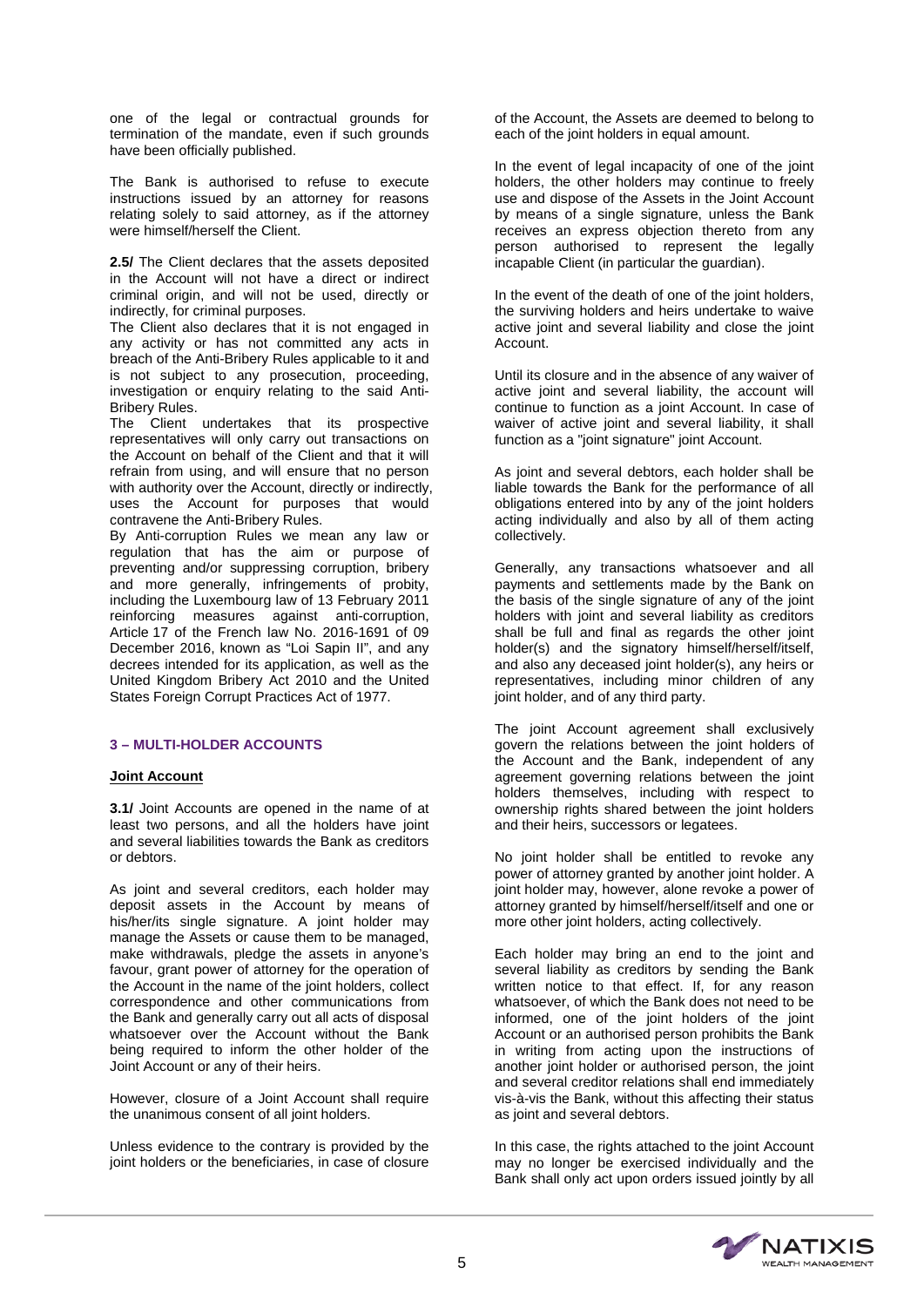the joint holders, their heirs, successors, or legatees.

In particular, each joint holder shall have an obligation to pay the entire debit balance of the Account, in terms of the principal amount, interest and all expenses and incidental costs. In this respect the Bank may, at any time and without prior notice or authorisation, offset the debit balance of the joint Account against the credit balance of any other Account whatsoever that has been or will be opened with the Bank in the name of any of the joint account holders, irrespective of its type and the currency in which it is held, including the credit balance of any Financial Instruments and/or precious metals account, the balance of which shall be calculated on the basis of the market value of the relevant Financial Instruments deposited therein on the date of the offset.

Likewise the Bank may terminate the Joint Account contract by simple letter.

All declarations relative to the joint Account made by one of the joint holders towards the Bank are considered as having been made by all the joint holders.

The addition of a new joint account holder must be approved by all the other account holders and the Bank.

#### **Joint Account ["joint signature"]**

**3.2/** A joint Account (joint signature) is opened in the name of at least two persons, and all the holders have joint and several liability towards the Bank as debtors.

The Account can only operate on the basis of the joint signature of all the joint account holders. More specifically, the joint Account holders must issue the Bank with joint instructions in order to use or dispose funds, grant powers of attorney to third parties or carry out transactions or any other operations. Orders must be signed by all the joint Account holders.

A power of attorney granted jointly by all the joint Account holders may be revoked by one of the joint holders acting alone.

As joint and several debtors, each holder shall be liable towards the Bank for all obligations entered into by all the joint holders, whether they were entered into in the joint interest of the holders, in the interest of any one of them or in the interest of a third party.

In this respect the Bank may, at any time and without prior notice or authorisation, offset the debit balance of the joint Account against the credit balance of any other Account whatsoever that has been or will be opened with the Bank in the name of any of the joint account holders, irrespective of its type and the currency in which it is held,

including the credit balance of any Financial Instruments and/or precious metals accounts, the value of which shall be calculated on the basis of the market value on the date of the offset.

Subject to any instructions to the contrary, the Bank shall be entitled but not obliged to credit any funds it receives for any of the joint holders to the joint Account.

In the event of the death or legal incapacity of a joint holder, the persons authorised to represent the deceased or legally incapable holder (in particular, testamentary executors, heirs or guardians) shall automatically replace the deceased or legally incapable holder, subject to any legal provision to the contrary.

Heirs shall remain liable towards the Bank for all commitments and obligations by which the deceased account holder was bound in his/her capacity as a joint and several debtor at the time of his/her death.

The addition of a new joint account holder must be approved by all the other account holders and the Bank.

Unless evidence to the contrary is provided by the joint holders or the beneficiaries, in case of closure of the Account, the Assets are deemed to belong to each of the joint holders in equal amount.

# **4 – TERM DEPOSITS**

The duration, interest rate and terms applying to term deposit accounts are confirmed to the Client in writing, according to the tariffs in force. The Client will be informed of any subsequent amendments. If the Client does not accept such amendments, he/she/it is entitled to terminate his/her/its account relations with the Bank with immediate effect.

Except where the Client gives specific instructions, received at least two business days before maturity of the term deposit, the Bank will automatically renew said deposit (capital and interest) for the same duration and according to the tariff in force. The Bank is entitled to refuse early termination of the term deposit, or to accept it against payment of a penalty by the Client.

# **5 – FOREIGN CURRENCY ACCOUNTS**

The Bank assets corresponding to the Client Assets in currencies other than the Euro are held with correspondents established in the country of origin of the currency or in another country.

The Bank is authorised to open a sub account in the currency of the Assets that are received by Client, if the latter does not possess an account in this currency.

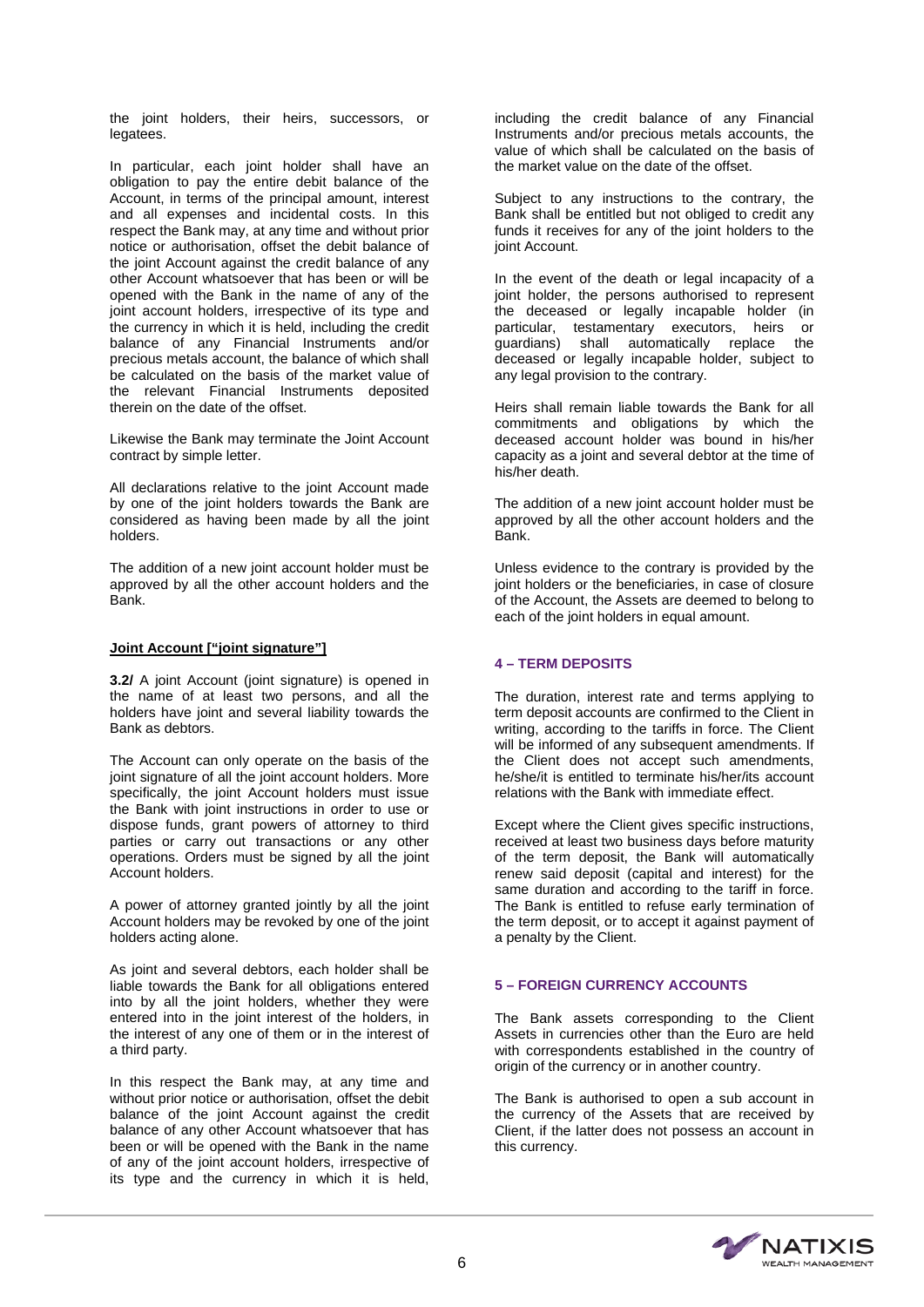Assets received on behalf of the Client in a currency not processed by the Bank may be converted by it into a currency of an existing Account, at the rate applicable on the day of effective receipt of the Assets.

#### **6 – UNITY OF ACCOUNTS - GENERAL PLEDGE - CONNECTEDNESS - OFFSETTING - RIGHT OF RETENTION**

#### **Single account agreement**

**6.1/** All transactions performed by the Client with the Bank form part of the general framework of the relationship of mutual trust between the Bank and the Client. In this regard, all the Client's Accounts held with the Bank (current accounts and all other special accounts regardless of their identification number, such as term deposit accounts, Financial Instruments accounts, etc.), whatever the currency, and any instructions issued by the Client and executed by the Bank cannot be considered in isolation, but must be considered to be part of one and the same relationship of personal trust. Consequently, entering into relations with the Bank automatically entails the creation of a single account agreement subject to the usual rules applying to this type of agreement and to the specific rules set out below.

The single account agreement applies to all Accounts opened in the name of the same Client, whatever their nature, currency, interest rate or term, even if, from the accounting point of view, such Accounts are separate.

All debit or credit transactions between the Client and the Bank fall under the single account and transform all transactions into simple credit and debit items generating, at any time and in particular when the account is closed, a single payable credit or debit balance.

More specifically, the Bank may immediately debit to the single current account any liabilities of any nature whatsoever, whether direct or indirect, present or future, existing or contingent that the Client may have to the Bank, whilst maintaining all recourse founded on other legal grounds or against co-obligors and sureties. Closure of the Account will render such transactions, even if they are term transactions, payable immediately.

In order to determine the balance of the single current account, balances in foreign currency may be converted into one of the currencies of the Account at the rate applicable on the day that an account balance is calculated, and the valuation of the Financial Instruments will take place at the market rate applicable at the time they are valued.

#### **Interrelation - Offsetting**

**6.2/** It is agreed that all the amounts receivable by the Bank from the Client and all the amounts receivable by the Client from the Bank are interrelated. Consequently, non-performance by the Client of any of his/her/its obligations may lead to a legitimate refusal by the Bank to perform its own obligations.

Without prejudice to the above provisions, it is agreed that the Bank is entitled to offset, without any prior notice or authorisation, at any time, the credit balance of one Account with the debit balance of another Account, whichever they may be, up to the debit balance of the latter Account, by proceeding for this purpose with any required currency conversions.

This right of offsetting may also operate, unless otherwise agreed, at any time between any debt and any amount receivable between the Bank and the Client. If the offsetting concerns Financial Instruments traded on a regulated market, the value that will be taken into account will be that of the opening price of the day on which the offsetting is carried out, on the regulated market registering the best liquidity for the relevant Financial Instrument.

In case of seizure or other preventive measures concerning the Assets of the Client with the Bank, it is expressly agreed that all of the Client's commitments are deemed to be immediately due and offsetting between the Client's commitments and its Assets deposited at the Bank is considered to have taken place before the seizure or the preventive measure. If necessary, the Bank may perform such offsetting by closing a term deposit before maturity.

#### **Specific rules**

**6.3/** It is expressly stipulated that all the Client's Assets, the guarantees and collateral of any kind conferred by the Client on the occasion of a specific transaction or put in place to cover the debit balance of one Account will cover the debit balance of all other Accounts and, if necessary, of the single current account.

Accounts opened in the Client's name will bear debit or credit interest individually, as the case may be.

The cancellation of a debt in favour of one of the Client's co-obligors shall not result in settlement of the Client's debt and other obligations towards the Bank.

#### **General pledge**

**6.4/** The Client pledges in the Bank's favour all the Financial Instruments and precious metals deposited by the Client with the Bank now and in the future, as well as the amounts receivable by the Client (e.g. term deposit, current account) in respect of the entire current or future balances in any currency(ies) whatsoever of the Client's Accounts held with the Bank. The pledged Financial Instruments, precious metals and receivables serve to guarantee all the pecuniary

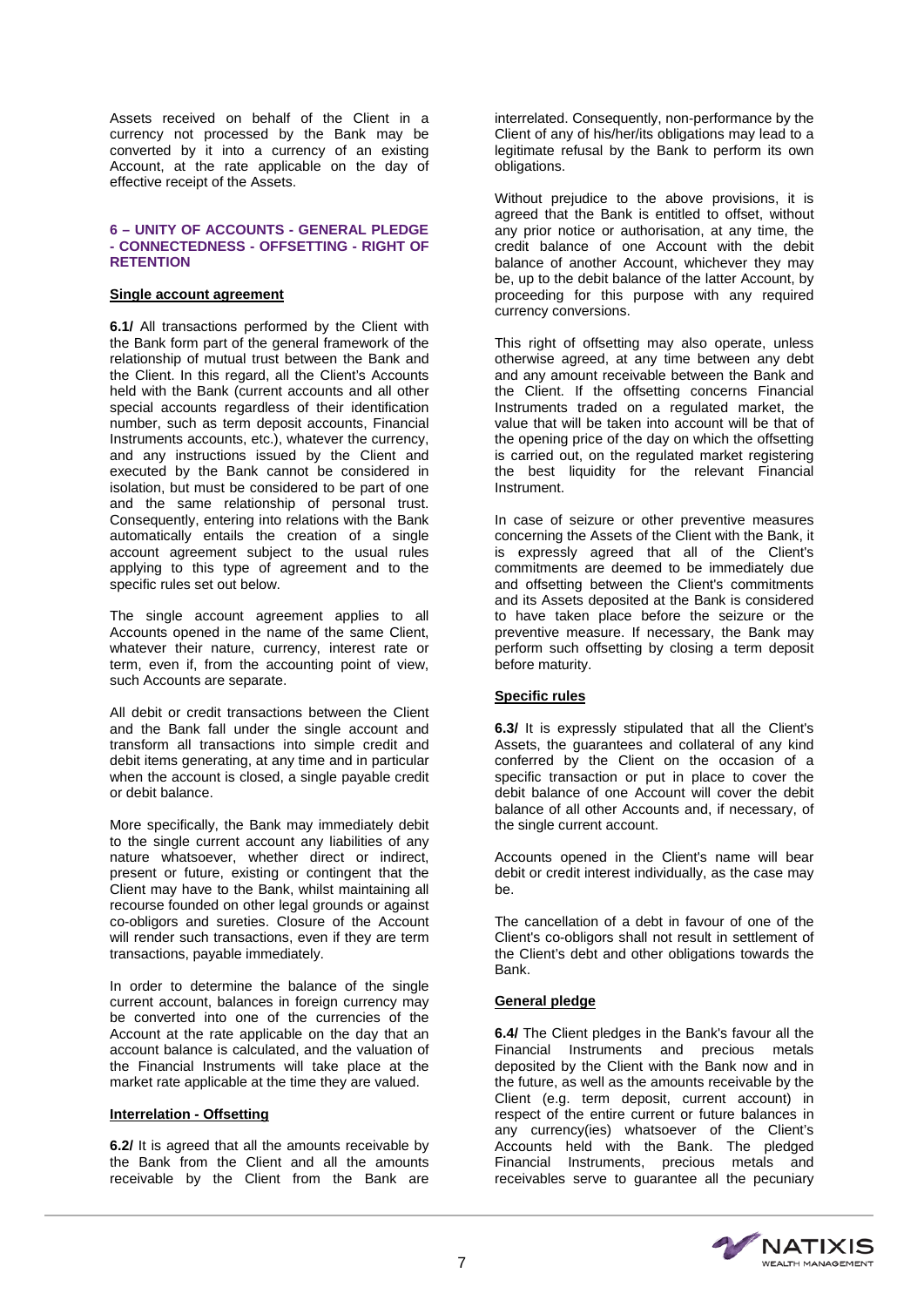obligations contracted by the Client with the Bank now or in the future, including principal amounts, interest, commission and charges (resulting in particular from advances, loans, overdrafts, forward transactions, counter-guarantees, etc.).

Furthermore, the Bank may require the Client to establish a pledge allocated specifically to the successful completion of particular transactions or services.

The Client will make available to the Bank, at the Client's expense, all the resources necessary to establish, administer, retain and manage the pledged Assets, it being understood that the Client authorizes, in advance and insofar as necessary, the Bank to act in the name and on behalf of the Client to preserve and safeguard all Assets serving as security for the Bank.

**6.5/** If the Client does not, on the agreed date, fulfil any of his/her/its commitments to the Bank, the Bank may immediately realize the pledged Assets, in accordance with the law, or realize them pursuant to and in the most favourable manner provided for by law or set the pledged receivables off against the Bank's receivable from the Client. The various Financial Instruments will be realized, as required, by court appropriation or by sale or by any other method compliant with the law and agreed by the parties.

In order to enforce the pledge, the Bank is authorised at any time to convert the pledged Assets into the currency of the Bank's receivable at the applicable market rate.

**6.6/** Without prejudice to special guarantees that it might have arranged to be granted in its favour and those resulting from the foregoing, the Bank is entitled to require, at any time, that new securities be established or that those already granted to it be increased, in order to cover all risks that it incurs as a result of transactions performed with the Client, whether such transactions have matured or are term transactions, unconditional or associated with a condition precedent or a condition subsequent. The Bank is entitled to obtain, at the Client's expense, all documents that it deems necessary to<br>examine when establishing. administering. administering, releasing and realizing security interests.

#### **Exception of non-performance - Right of retention**

**6.7/** The Bank is authorised to suspend the discharge of its obligations if the Client fails to discharge any of its obligations. In any case, the Bank has a general right of retention over all Financial Instruments and receivables belonging to the Client and deposited either with the Bank or with third parties in the Bank's name, but at the Client's risk, until full repayment of its receivables has been made, for whatever reason.

# **7 – PROCESSING OF PERSONAL DATA - RECORDING - PROFESSIONAL SECRECY**

Personal data means any information relating to an identified or identifiable natural person (person concerned).

As a person concerned, the Client authorises the Bank, in its capacity as entity in charge of processing, to collect, record and process the Client's personal data.

A personal data protection information sheet is available on the bank's website: www.wealthmanagement.natixis.lu.

This Information Sheet specifies, in particular, who the persons concerned are, when the Bank collects personal data, for what purposes it is collected and used, how it is protected, the third parties with which it may be shared, and its retention time, as well as the rights held by the persons concerned over their data and how they may exercise said rights.

The Information Sheet on the Protection of Personal Data may be amended in accordance with the rules provided for therein.

The Client may, if he/she/it wishes, refuse to communicate such information to the Bank and thus prevent the Bank from using these data. However, such a refusal may constitute an obstacle to entering into or maintaining business relations with the Bank.

The Client is informed that the Bank is obliged to record telephone conversations and electronic communications that result in or are likely to result in transactions.

The recordings are kept for a period of ten years. A copy of all such records is available upon request by the Client.

In accordance with the legislation in force, the Bank reserves the right to equip those of its buildings that can be accessed by the public with closedcircuit television systems for the security of persons and property and the prevention of accidents.

The Bank may be required to sub-contract certain activities (hosting tasks, IT system operations, IT infrastructure, IT operations tasks) to third-party service providers, if it has a legitimate interest in doing so or in order to fulfil its legal obligations by using qualified external resources.

These service providers may or may not be regulated, located in Luxembourg, within the EU or outside the EU.

Sub-contracting is performed in strict compliance with Luxembourg regulations relating, on the one hand, to the financial sector, and on the other hand to the protection of individuals with regard to the

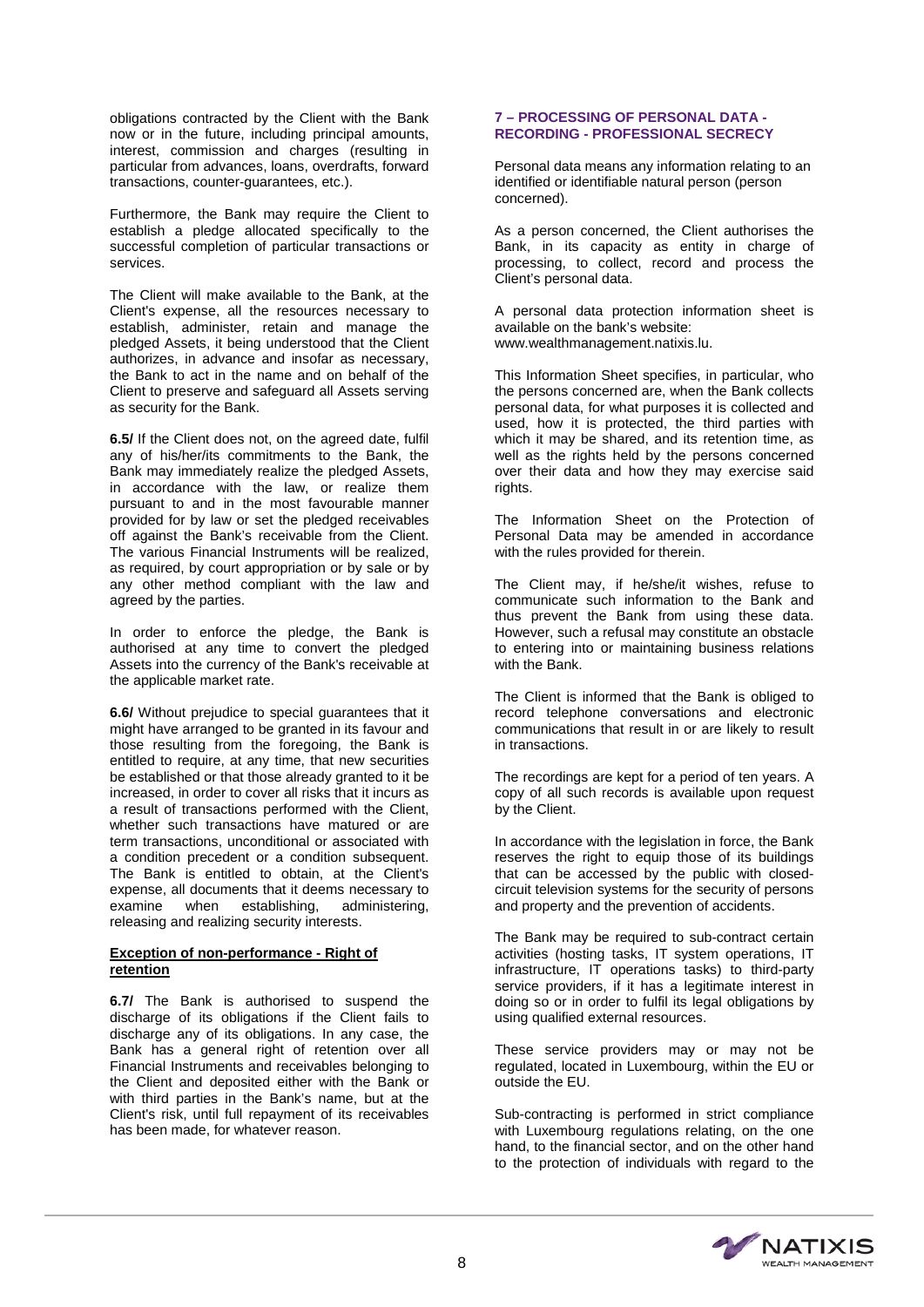processing of personal data. The Bank shall ensure compliance with all of these legal obligations.

Regarding payments via the SWIFT network (Society for Worldwide Interbank Financial Telecommunication), the Client is specifically informed and accepts that the Bank uses the infrastructures of a company within the Natixis group, operating in France, to manage payments issued or received on behalf of its clientele through the SWIFT network.

In the IT field, the Client is hereby informed and accepts that certain Information may be made available or transferred to specialised service providers and, where applicable, to their own subcontractors (together, the "IT Subcontractors"), whether they are established within the EU (Luxembourg, France, Belgium, Spain), or outside the EU (Tunisia).

The Data transferred to service providers include the following confidential information and categories of personal data: personal identification data and contact details (surname, first name, nationality, tax domicile), banking and financial identification data (account number, IBAN number, RIB), data relating to the Client's financial situation (wealth, assets, credits, transactions) and connection data (IP address, logs).

The service providers and IT subcontractors are either subject by law to an obligation of professional secrecy or contractually bound to the Bank through a confidentiality agreement.

Nonetheless, the Client acknowledges and accepts that the IT subcontractors and, more generally, other service providers not subject to Luxembourg rules of professional secrecy, are in certain circumstances legally required to provide information to third parties or authorities. The professional secrecy to which they would be subject, if applicable, may be different from Luxembourg law relating to professional secrecy.

Data that the Bank sends to service providers is stored by service providers for the period necessary for the purposes pursued by the Bank and also in accordance with the service provider's legal obligations, where applicable.

The Client is also informed that, as part of the Bank's regulatory obligations to declare Financial Instruments transactions to the relevant authorities, the Bank communicates certain client identification data to an Approved Declaration Mechanism (ADM) that may be located outside of Luxembourg. ADMs are professional entities whose activity consists in providing credit establishments with a detailed declaration service for transactions to the relevant authorities or to the European Securities and Markets Authority.

# **8 – COMMUNICATION WITH THE CLIENT AND THE BANK**

**8.1/** Unless otherwise agreed, and in particular in case of subscription to the secure messaging service, correspondence is sent, in the language(s) of communication agreed at the time of the account opening or subsequently, by ordinary letter to the domicile of the Client or to the address indicated by the latter. This address may be modified subsequently at the written request of the Client or its agent.

In case of modification of the address or the language of communication, the Bank shall make its best efforts to take account thereof as quickly as possible.

The Client confirms that he/she/it understands the chosen language(s).

Correspondence relating to transactions involving accounts with several authorised signatories will be sent to address / addresses indicated to the Bank by such persons or, failing such indication, to the address of one of those persons, at the Bank's choice.

Upon a Client's death, correspondence will be sent, unless otherwise agreed, either to the last known address of the deceased or to one of his or her beneficiaries.

The sending of correspondence to the Client will be proved, including the date of sending, by the Bank producing a copy of the correspondence or another record of the sending of such correspondence. For faxes, the transmission report is a substantiating document with regard to the sending of the document by the Bank and its receipt by the Client.

Any written communication from the Bank is deemed to have been duly received by the addressee within ordinary postal delivery times if it has been sent to the address last known to the Bank. If the letter is returned to the Bank bearing the indication that the address is unknown or that the Client no longer lives at that address, the Bank will be authorised to retain the letter as well as any subsequent letters, at the risks and costs of the Client.

In such case, the Client will be presumed to have received the letters retained by the Bank for as long as the Client has not communicated his/her/its new address.

**8.2/** A Client who communicates his/her/its e-mail address to the Bank thereby agrees to be contacted and to receive from the Bank by that means any information and documents concerning their business relations. The Client declares that he/she/it is aware that the integrity, authenticity and confidentiality of data exchanged by e-mail cannot be guaranteed and releases the Bank from any direct and indirect detrimental consequences that might thereby result.

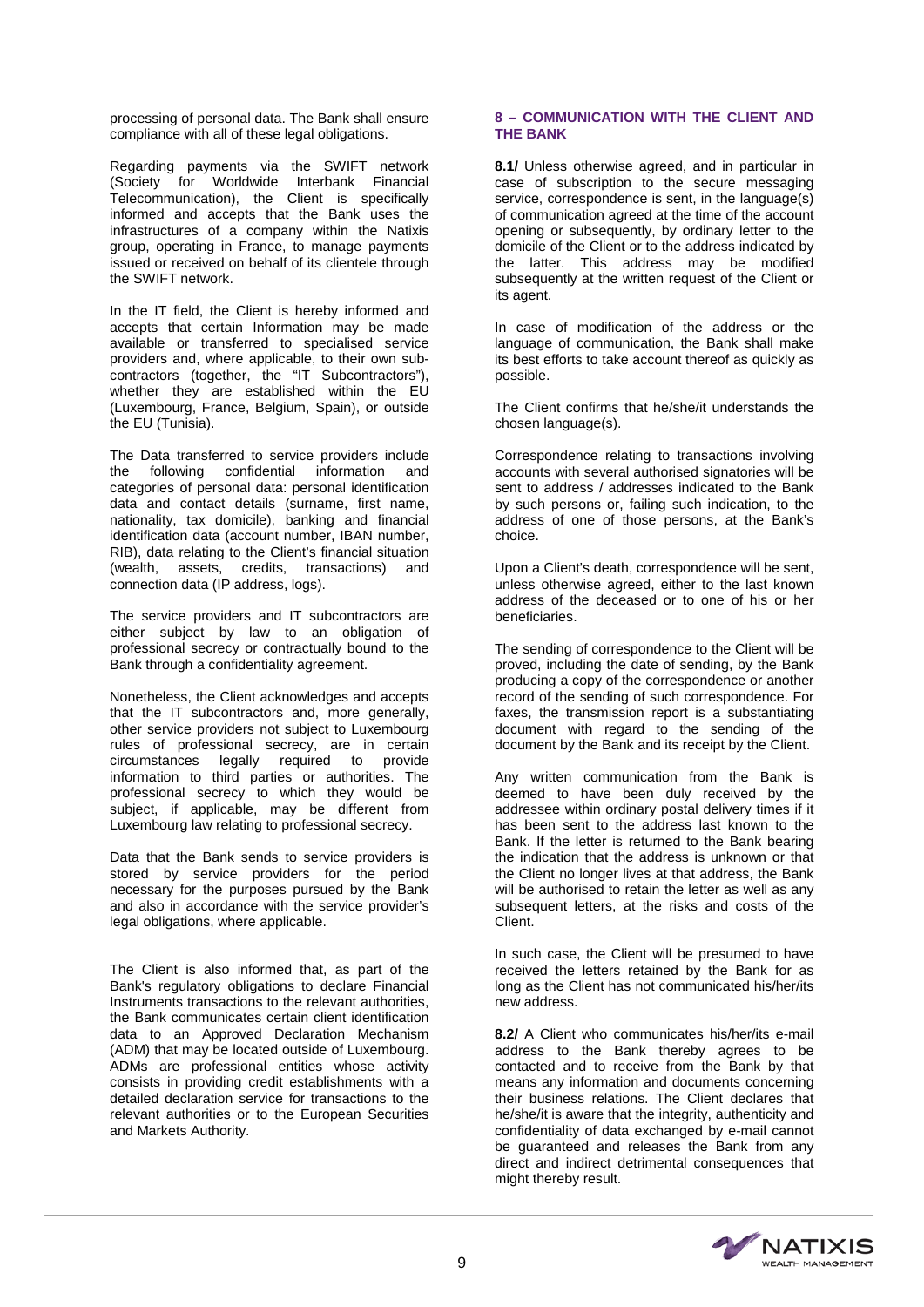In addition, the Client may decide to communicate and to receive information and all documents via the "Web Banking" service. In this case, communications from the Bank are deemed to have been made as soon as they are made available via this channel. They replace paper documents, it being specified that the Client undertakes to regularly consult the documentation available via the secure message board at least once a month. The Client has the possibility of requesting a paper version of the documents at any time.

**8.3**/ The Bank reserves the option of providing information to its clientele by any other means, including when it concerns information that is not addressed personally to the Client, by means of its website, which the Client accepts.

**8.4/** Unless otherwise specifically agreed, the Bank does not in principle execute orders given verbally (e.g. by telephone), by fax or any other similar means of communication, including (but not limited to) e-mail, other than an original written document. If, exceptionally, the Bank should make an exception to this rule upon special request from the Client, it is expressly agreed that the Bank's accounting entries alone prove that the transactions performed on these orders were executed in accordance with said orders.

The Client bears all risks, particularly those arising from a transmission error or a misunderstanding resulting from the use of such means of communication, including in respect of the Client's identity, and releases the Bank from any liability in this regard.

For security reasons, the Bank nevertheless reserves the right, when receiving orders communicated by such methods, to request written confirmation before executing them.

Orders of any nature must indicate, unequivocally, the purpose of the transaction: amendments, confirmations or repetitions of existing orders must be designated as such.

When the Client sends the Bank a written document to confirm or amend an order in the process of execution, without specifying that it is a confirmation or an amendment, the Bank will be entitled to consider that said written document is a new order in addition to the first provided the order received last can still be carried out.

**8.5/** Client orders, except where otherwise agreed, will be accepted only during the Bank's office opening hours; orders are executed within the time required by the Bank to fulfil its verification and processing procedure in accordance with the conditions of the markets on which they are to be processed.

Instructions must be complete, accurate and precise in order to avoid any errors. The Bank reserves the right to postpone the execution of any order, to require more detailed indications or even written confirmation, if it considers that it is incomplete, confusing or it is not of a sufficiently authentic nature.

**8.6/** The Bank may refuse to execute an order or suspend its execution if the order refers to transactions or products that the Bank does not usually handle.

### **9 – ACCOUNT INFORMATION – ACCOUNT ERROR CORRECTIONS**

**9.1/** The Bank shall send the Client information on his/her/its accounts and the transactions performed (notices, statements, situations, etc.), in accordance with the conditions and frequency agreed in the Account Opening Contract or any other specific contract.

The information, particularly concerning the valuation of Assets in Account, is based on information provided by third parties (such as service providers specializing in providing financial services, or regulated markets). The Bank will not accept any liability regarding the quality or accuracy of such information. The valuation of Assets in Account appearing in such documents is an indication only and cannot under any circumstances be interpreted as a confirmation by the Bank or as reflecting their exact financial value.

**9.2/** The Client must inform the Bank immediately in writing of any errors that the Client detects in the notices, account statements and other documents sent to the Client by the Bank. Without prejudice to any other deadline provided in these General Terms and Conditions, in the absence of any written claim within thirty (30) days of the dispatch or availability of the documents and account statements, the transactions listed therein are deemed to be have been accepted and ratified by the Client and any unchallenged transaction is deemed to be correct and accurate.

**9.3/** All claims relating to orders on Financial Instruments must be made in writing to the Bank:

- concerning the execution of an order, upon receipt by the Client of the notice related thereto, and at the latest 8 calendar days after dispatch or availability of the notice;

- concerning the non-execution of an order, at the latest 8 calendar days following the day when the notice of execution should normally have arrived or been made available to the Client.

In the absence of any complaint within the aforementioned periods, any execution or nonexecution of instructions will be deemed to have been approved and ratified by the Client.

**9.4/** The Bank is authorised to automatically correct any material errors made by it, without having to inform the Client in advance thereof.

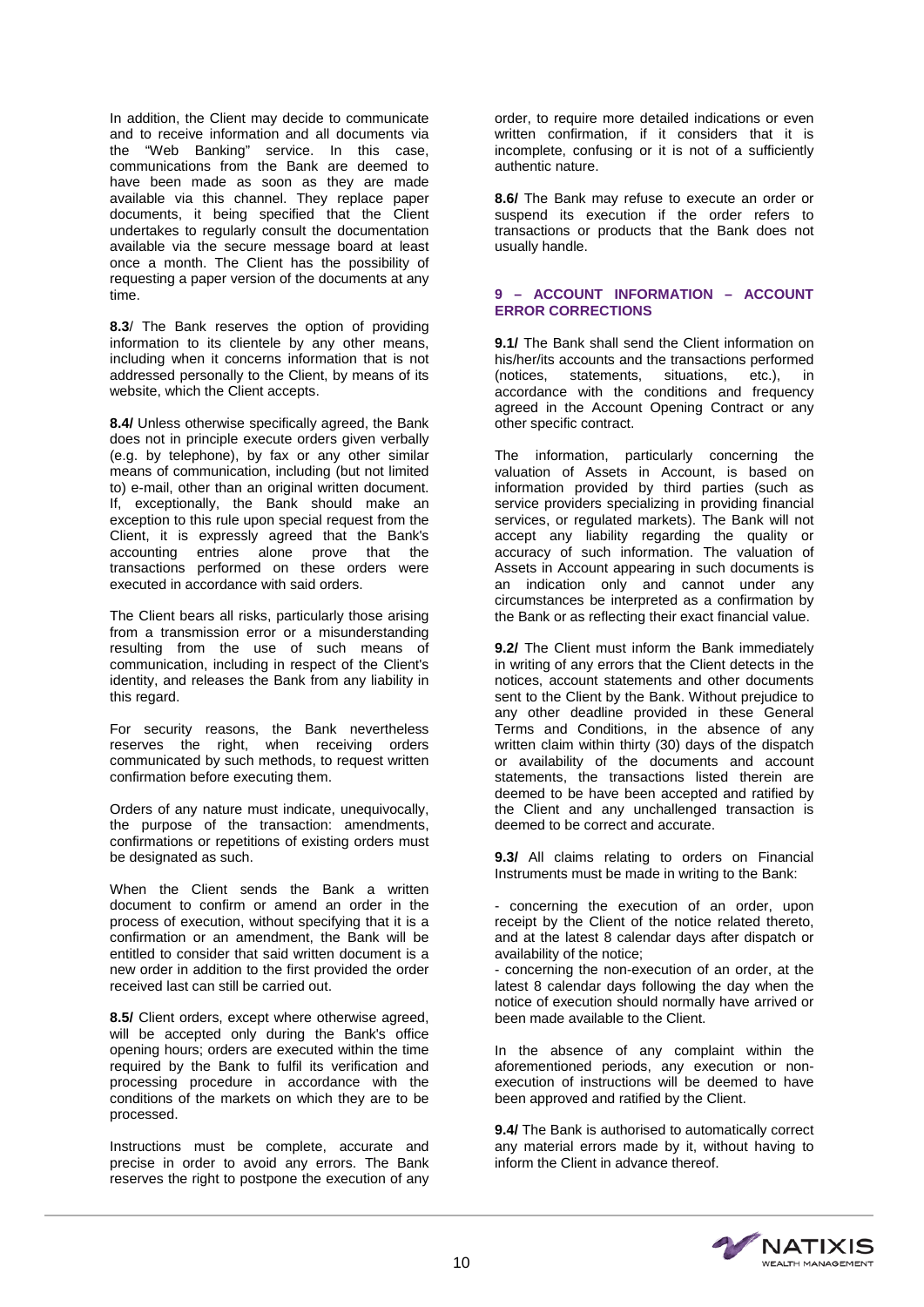**9.5/** In all cases, and even where not expressly stated, the Client's Account is credited "subject to completion" and subject to the actual receipt of funds. The Bank is authorised to reverse any transaction if its completion has been called into question.

All funds originating from Financial Instruments or precious metals that have not been settled in full will be effectively available only upon final settlement of such instruments and upon effective and unconditional receipt of the funds.

# **10 – PROOF**

The Bank's books and documents are considered to be substantiating until proved otherwise. Proof against electronic reproductions or any other method, made by the Bank from original documents, may only be provided by the Client using a document with the same legal value. The Bank may always, in civil or commercial matters, regardless of the amount of the legal acts to be proved, produce evidence by means of a

copy or a reproduction of the original document. Unless contrary proof is provided by the Client, the copy or the reproduction of the document has the same substantiating force as the original.

The Client and the Bank expressly agree that notwithstanding the provisions of Article 1341 of the Civil Code, the Bank may, each time that it is necessary or appropriate, prove its allegations by any legally admissible means in commercial matters such as witness statements or sworn statements.

With regard to Clients using electronic formats (secure messaging, e-mail, internet etc.) or any other method (telephone), said proof may also be produced by means of said formats and / or their transcription, with the same substantiating force as an originally signed written document.

# **11 – FINANCIAL INSTRUMENTS AND PRECIOUS METAL DEPOSITS**

**11.1/** The Bank may accept the deposit of any Financial Instrument. It may refuse all or part of any securities proposed to be deposited, without having to justify its refusal.

**11.2/** The Bank is authorised to deposit or allow the depositing of the Financial Instruments entrusted to it by its Clients with its Luxembourg or foreign correspondent banks or clearing houses as it deems fit. Deposits abroad are subject to the laws and practices of the place of deposit.

**11.3/** If the Bank has recourse to deposits with third parties, its liability will be limited to the selection and instruction of the third party to which it has entrusted custodianship. It is understood that these Financial Instruments are entrusted in deposit at

the risks and costs of the Client, according to the tariffs in force.

**11.4/** Financial Instruments deposited with the Bank must be "Good Delivery", i.e. authentic, in good condition, not subject to a stop order on lost or stolen securities, unaffected by forfeiture or sequestration in any place whatsoever, and complete with all coupons yet to mature.

The Client will be liable to the Bank for any losses resulting from lack of authenticity or patent or hidden defects in the Financial Instruments that the Client has deposited. Thus, if the Bank's account held with its custodian is debited because the Financial Instruments remitted by the Client are not "Good Delivery", the Bank may debit such Financial Instruments or assets with a market value equivalent to that of the Financial Instruments at issue to the Client's accounts, and the Client undertakes to hold the Bank harmless from and against any losses that the latter might incur in this regard.

Remittance of Financial Instruments to the Bank in any way whatsoever will be definitively credited to the Client only when their value has been checked and verified. Remittances credited to the account will thus be provisional and subject to collection. and the Bank may reverse, at any time, an entry relating to a remittance the value of which is questionable or which is debited to its account held with its sub-custodian.

**11.5/** Unless expressly agreed otherwise, all Financial Instruments and precious metals are deemed to be fungible. Consequently, without prejudice to other provisions hereof, the Bank's sole obligation is to return to the Client Financial Instruments and/or precious metals of the same type as those deposited with the Bank.

**11.6/** The Financial Instruments or the precious metals deposited by the Client are generally registered in the name of the Bank in the books of a sub-custodian or in a clearing system, either local or foreign.

If a Financial Instrument under French law is acquired or held in registered form, the Bank may, depending on the situation, assume the role of securities administrator or of registered intermediary acting on behalf of the Client.

Should the Bank intervene as a securities administrator, the Client shall authorise it to administer its registered financial securities whose entries appear on its accounts opened with issuers and will appear in its own administration account in the Bank's ledgers. The Client is hereby informed that the Bank may delegate the administration of its account containing the registered financial securities. The Bank shall perform all

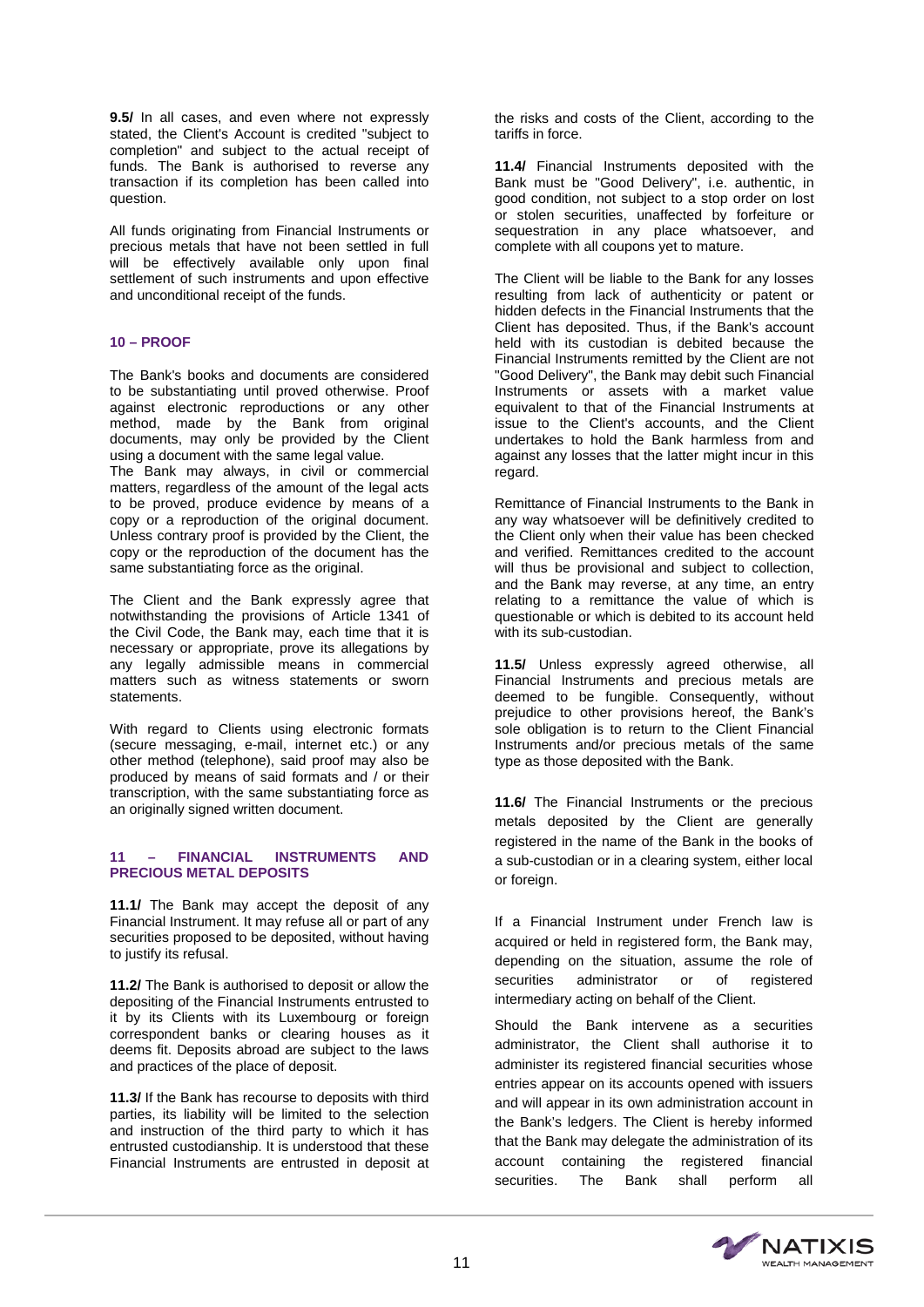administrative acts (paying for goods, etc.). However, the Bank will only perform acts of disposal (exercising the rights to capital increases, etc.) upon the Client's express instruction. It may assert its tacit acceptance for certain transactions in accordance with current practices. Transaction notices and statements regarding such registered securities will be addressed in the manner provided for in these terms and conditions.

Should the Bank intervene as registered intermediary on behalf of the Client, the Bank is required to disclose its capacity to the account holder and to respond to identification requests from the Client.

**11.7/** The Bank informs the Client that transactions on Financial Instruments on certain markets require, in application of the applicable local law, the transmission of data concerning the Client and / or the payee of these transactions, to the supervisory authorities or to the issuer of the Financial Instruments. Non-compliance with these obligations may result in the blockage of the Financial Instruments (blockage and / or suspension of voting rights, payment of dividends, impossibility to carry out acts of disposal). The Client expressly grants a mandate to the Bank to reveal its identity at the request of the supervisory authorities or the issuer, in this context.

If a payment is due for Financial Instruments that are not fully paid up, the Bank will be authorised, unless otherwise agreed, to debit such amount to the Client's account. In the absence of specific instructions from the Client, the Bank is authorised (but is not obliged) to perform any and all acts that it deems to be in the Client's interests, without the Client being able to hold the Bank liable for its erroneous judgement, except in the event of gross fault or gross negligence.

The Bank will receive tax credits pursuant to the double taxation treaty applying to the Client only where expressly requested to do so by the Client. Such receipt will take place in the Client's name and at the Client's expense.

**11.8**/ In all cases, the events or transactions that affect a Financial Instrument in deposit are made according to the information transmitted to the Bank by the third party custodians of the Financial Instruments as well as any other source of financial information of which it might dispose. The Bank cannot be held liable for the inaccuracy of this information or any errors that might result therefrom.

Unless otherwise agreed, it is the Client's responsibility to take all necessary precautions to safeguard the rights attached to the Financial Instruments deposited, in particular to issue instructions to the Bank to exercise or sell subscription rights or exercise option rights.

On the express instructions of the Client, the Bank may, to the extent where it is accepted by the issuing companies, transmit powers of attorney for the general meetings and exercise, if applicable, any voting rights, all at the costs of the Client. Unless legally provided otherwise, the Bank does not have any obligation to inform the Client on the rights related to the deposited Financial Instruments.

For any event that affects a deposited Financial Instrument and does not require any specific instructions from the Client, the Bank proceeds automatically with any ordinary acts of administration and regularisation transactions.

If the event requires specific instructions from the Client, the Bank informs the Client thereof; in the absence of instructions from the Client, the Bank acts in the manner referred to in the information notice. The Bank reserves the right, without being obliged to do so, in cases in which urgency does not allow it to contact the Client, to perform a transaction that it deems to be in the interests of the Client.

When the Bank acts as an intermediary by purchasing, subscribing and holding Financial Instruments in its name but on behalf of the Client, it has no other obligations than those provided for in this article.

In the event that the Client gives it instructions that it cannot or does not wish to execute in its name, the Bank shall take all measures allowing the Client to act in his/her/its own name. The Client undertakes to indemnify the Bank for any harm, costs, loss, claim, request or expense that it might bear or suffer in its capacity as intermediary.

**11.9/** Except where specifically agreed otherwise, the Bank's obligations as a custodian of Financial Instruments and/or precious metals are limited to the administration of the Financial Instruments as defined in these General Terms and Conditions.

If the Client's Assets are managed by a third-party manager, the Bank acts simply as a custodian of the Assets under management and cannot be held liable either for management instructions issued by said third-party manager, or for information communicated to the third-party manager as part of such third-party management. The Bank has no obligation to check the quality or risk of the transactions, or to inform or advise the Client in relation to management decisions made by the third-party manager.

In its capacity as a custodian of Financial Instruments and/or precious metals, the Bank may be held liable only for gross fault or gross negligence.

In case of loss of Financial Instruments and / or precious metals due to the fault of the Bank, the Bank's sole obligation will be to replace the Financial Instruments and / or the precious metals

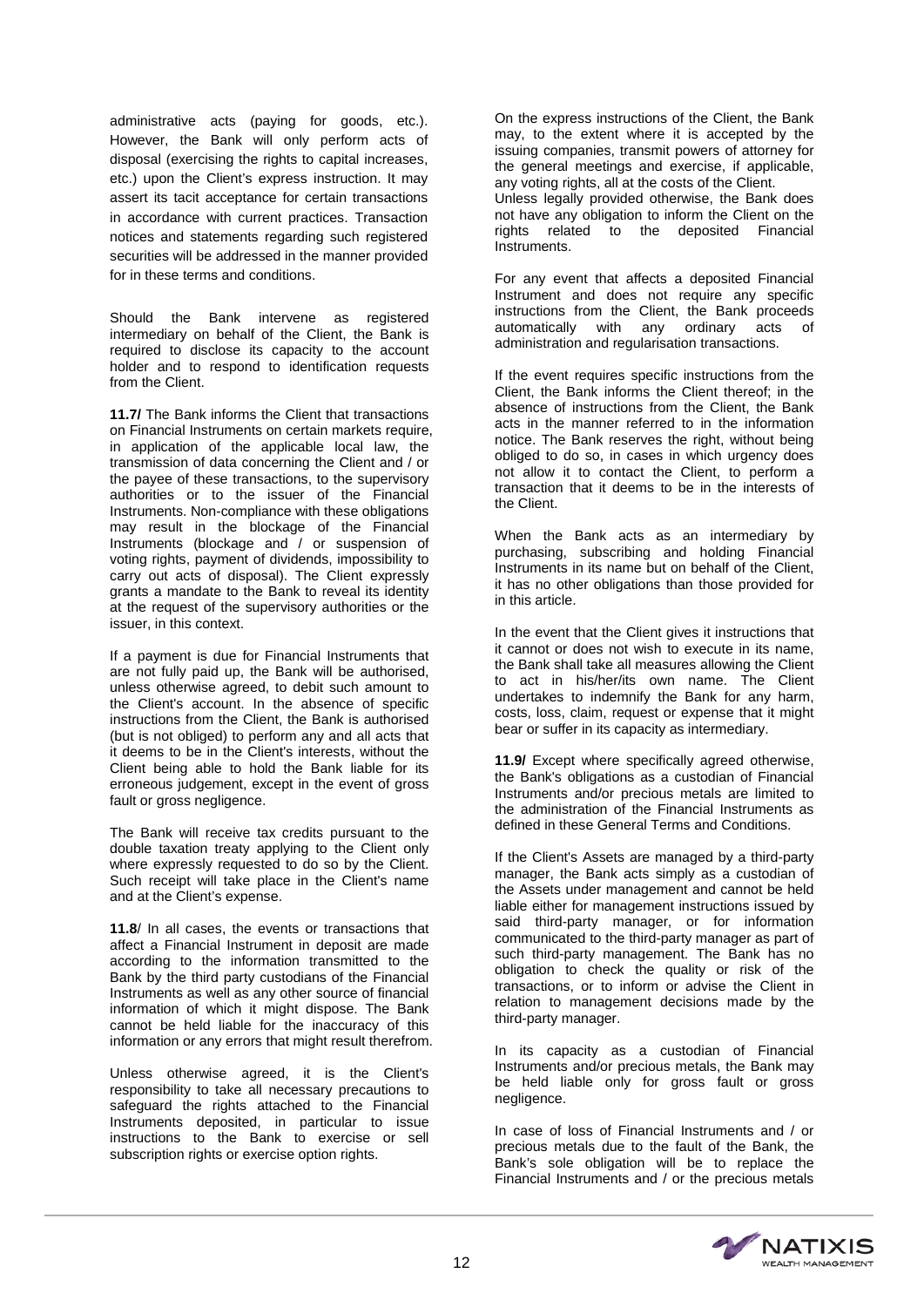with identical Financial Instruments and or precious metals.

#### **12 – SAFEGUARDING OF CLIENT ASSETS - PROTECTION OF DEPOSITORS INVESTORS**

**12.1**/ The Financial Instruments registered on Account at the Bank in the name of the Client are entered in its accounts separately from the Bank's own Financial Instruments and those of other Clients.

Generally, the Bank sub-deposits Financial Instruments in its name with a professional custodian of Financial Instruments or with a Financial Instrument settlement-delivery body<br>(each a "sub-custodian"). Sub-custodian  $(each$  a "sub-custodian"). agreements are, in principle, governed by the law of the place in which the sub-custodian is established.

Pursuant to legal requirements, the Bank keeps separate accounts with its sub-custodians – one account holding its Clients' Financial Instruments and one account in which its own Financial Instruments are held.

These Financial Instruments may be subject to taxes, charges, restrictions and other measures ordered by the authorities of the sub-custodian's country of origin; the Bank incurs no liability and makes no commitment to the Client as result of the aforementioned measures or any other measures beyond the Bank's control.

A sub-custodian may, however, be established in a third party country that does not offer the same level of protection of the Client's Assets as Luxembourg law. In particular, in some cases, the law applicable to this third party may not provide for a segregation of Financial Instruments between those belonging to the Client and those belonging to the sub-custodian. The sub-custodian may hold the Financial Instruments of the Client in a collective manner.

#### **In this case the Client is informed of the possible disadvantages, risks and costs related to the collective holding of Financial Instruments by the Bank or by a third party.**

If that is the case or if the Bank can, for any reason whatsoever, only recover from the sub-custodian a sufficient number of Financial Instruments of a certain category to satisfy the Clients' rights to such Financial Instruments, **it is then agreed that such Clients will share the losses in proportion to their deposits.**.

Clients cannot exercise their rights over the Financial Instruments against one of the Bank's sub-custodians.

In some countries, all or some sub-custodians benefit from a lien over or preferential right to

Financial Instruments deposited with them or safe custody terms and conditions that provide for losssharing in the event of the default of their own subcustodian.

The client shall bear in proportion to its share in the Financial Instruments held by the Bank with these sub-custodians all of the economic, legal or other consequences that might affect all of the Financial Instruments held by the Bank with these subcustodians or in the country in which the Financial Instruments are invested and which affect the position of the sub-custodian or the clearing system.

**Each Client will thus bear a portion of the losses affecting the Financial Instruments (or precious metals) held on the Client's behalf in proportion to the Client's share of the total amount of the Financial Instruments (or precious metals) held by the Bank.**

Such consequences may result from measures taken by the country of such sub-custodians, or even be the result of events of bankruptcy, liquidation, force majeure, uprising, war or other acts outside the Bank's control.

**12.2**/ If the Bank were to be the subject of insolvency proceedings, the law provides that Financial Instruments deposited by Clients with the Bank are protected and will not form part of the Bank's assets. Such proceedings may, however, lead to delays in transferring Financial Instruments to Clients.

Thus, if there are insufficient Financial Instruments available with respect to a particular Financial Instrument, then all Clients having that Financial Instrument in their portfolio will share the loss proportionally, except if the loss can be compensated for by Financial Instruments of the same type that are owned by the Bank.

Furthermore, the Luxembourg Investors Indemnity System protection mechanism comes into play, as described more fully hereafter.

In the event a sub-custodian were to be subject to insolvency proceedings, the Financial Instruments sub-deposited by the Bank with the sub-custodian are, generally speaking, also protected in accordance with local law, subject to the potential delays in transfer described above and to a risk of lack of available Financial Instruments.

However, in a limited number of countries outside the European Union, the Financial Instruments held by the sub-custodian may be included in insolvency proceedings such that **depositors have no special right to recover them.**

**This may lead to situations in which the Bank will not be able to recover sufficient Financial Instruments to satisfy its Clients' rights. In this case, the aforementioned rule of proportional sharing will apply.**

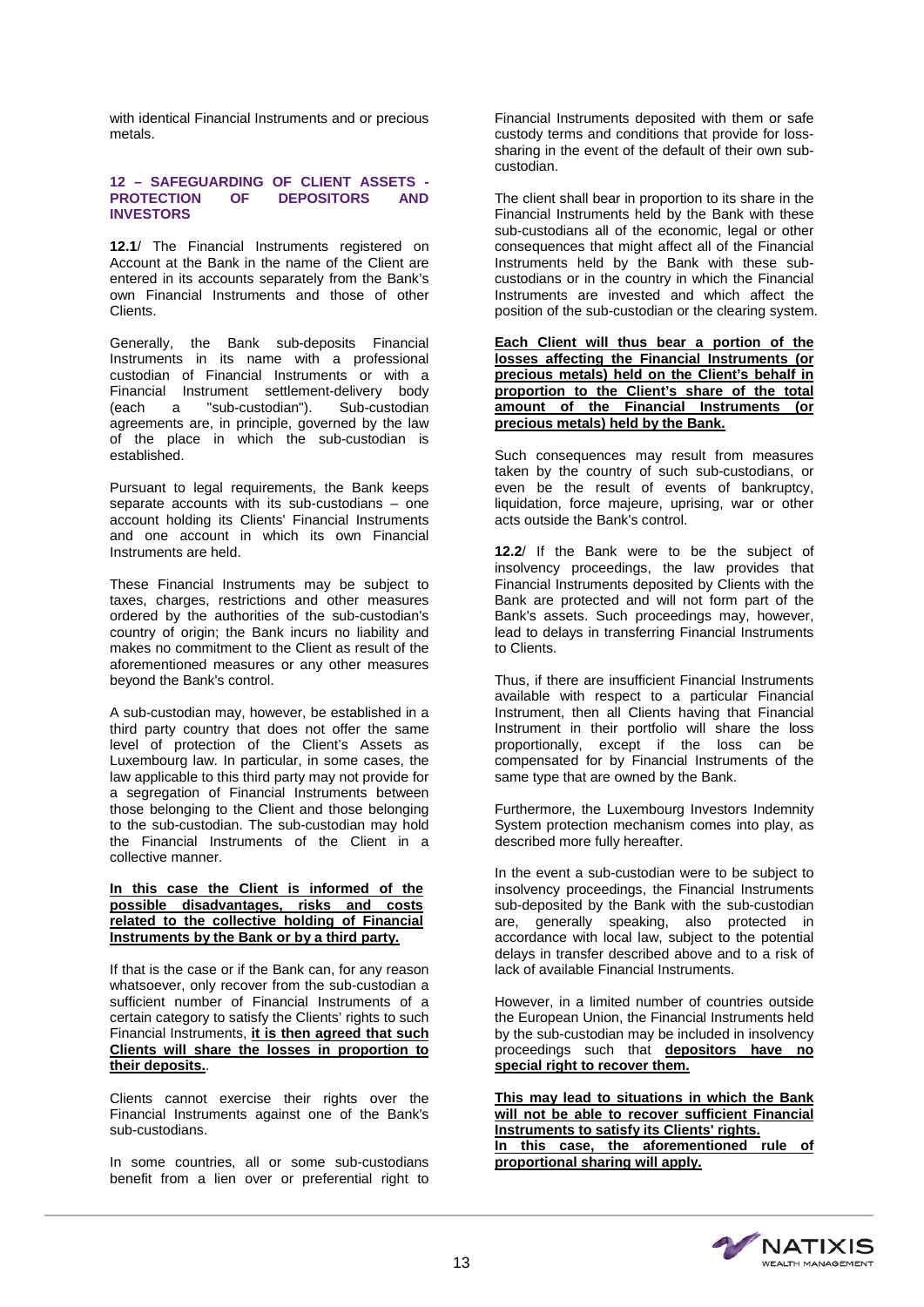**12.3**/ All cash, in any currency, deposited by Clients with the Bank forms part of the latter's assets.

**Clients whose Accounts have credit balances in Euros or in foreign currencies incur, in proportion to and up to the amount of these balances, the financial and / or legal damages and losses likely to affect the overall credit balances that the Bank holds in the respective currencies in Luxembourg or abroad with its correspondents and which are caused directly or indirectly by any measure taken by the relevant country or correspondent**, or by any events of bankruptcy, liquidation, force majeure, civil uprising, war or other acts beyond the control of the Bank.

If the Bank were to be subject to insolvency proceedings, Clients may lose all or part of their cash deposits which, unlike Financial Instruments, are included in such insolvency proceedings.

In this case, the protection method of the Luxembourg Deposits Guarantee Fund, to which the Bank has also adhered, comes into play as described in more detail hereafter.

**12.4**/ The Bank is a member of the Luxembourg Deposit Guarantee Fund ("FGDL") which ensures the protection of the Client deposits in case of failure by the Bank. This system guarantees depositors a maximum indemnity of €100,000 (one hundred thousand Euros); in certain specific cases, the level of guarantee may be increased to  $€2,500,000.$ 

The form with the information on this deposit protection system is appended to the General Terms and Conditions.

The Bank has also adhered to the Luxembourg Investors Indemnity System [Système] d'Indemnisation des Investisseurs Luxembourg ("SIIL")] which ensures, in favour of investors, a maximum coverage of €20,000 (twenty thousand Euros) in case of incapacity of the Bank to (i) reimburse to investors the funds due to them or belonging to them and held by the Bank on their behalf in relation to investment transactions and/or (ii) to return the Financial Instruments belonging to them and held, administered or managed by the Bank, in relation to investment transactions.

Additional information on the Luxembourg Investors Indemnity System is available upon request and on the website of the Financial Sector Supervisory Commission: www.cssf.lu.

# **13 – FEES, COMMISSIONS, TAXES AND INTEREST**

13.1/ The Bank invoices its services to the Client according to its usual tariffs and depending on the nature of the transactions. The Client undertakes to pay the Bank all interest, commission, charges and

incidental expenses which the Client may owe it, as well as all costs engendered for the Bank or incurred by it in the Client's interests or those of the Client's successors in opening, operating and closing the account. The Client must in particular bear the other costs incurred by the Bank in any administrative or judicial action against the Client.

The Client acknowledges having been informed and accepts the tariffs and costs applicable to the services offered by the Bank.

The Bank's tariff as applicable from time to time is always available to the Client at the Bank. The Client undertakes to obtain information from the Bank regarding the tariff applying to the transaction that the Client wishes to make. Simply by making transactions with the Bank, the Client will, unless expressly agreed otherwise, be deemed to have accepted the Bank's tariff as applicable from time to time.

The Client authorizes the Bank to automatically debit from his/her/its account the amounts thus due to the Bank.

The Bank reserves the right to amend, at any time, its conditions relating to interest paid on current accounts, its commissions and other charges payable by the Client. The Bank's tariffs will be adapted according to such amendments and will be available to the Client under the conditions described above. The Bank will inform the Client of any changes to such information. The Bank reserves the right to provide the Client with such information in paper format or any other durable format. If the Client does not accept the change to the tariff, he/she/it is entitled to terminate, with immediate effect, his/her/its account relations with the Bank.

**13.2/** The Client undertakes to pay or to reimburse, as the case may be, to the Bank all taxes, levies or duties already in effect or introduced in the future by Luxembourg or foreign authorities, paid by the Bank or for which the Bank might be liable, and to which the transactions performed as part of the relations with the Bank might give rise. The Bank is authorised to debit the amount from one of the Client's Accounts, regardless of the clearing date of the original transactions.

The Bank draws the Client's attention to the fact that the latter might have to bear other costs, including taxes, relating to transactions involving Financial Instruments or investment services, which are not paid through the Bank or imposed by it.

**13.3/** In the absence of any contrary specific contract, the following provisions are applicable:

Current accounts in national and foreign currency do not produce credit interest unless an agreement has been drawn up in this regard. According to the evolution of the relevant currency markets, credit accounts may be subject to a negative interest rate.

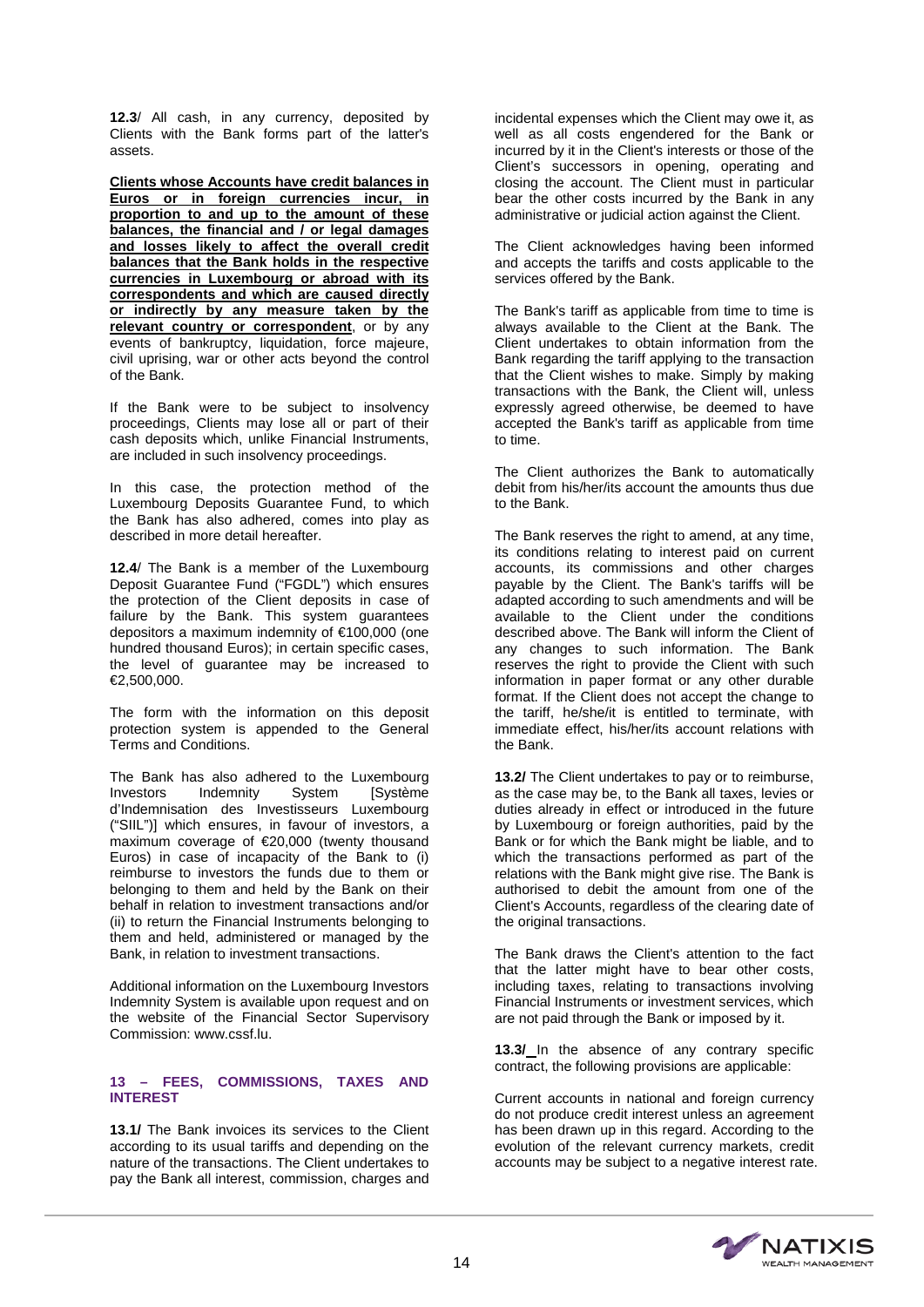In this case, the Bank is authorised to withdraw the amount of this interest from the Client's Accounts.

The debit interest rate (it being understood that if the variable interest rate is equal to or less than zero and for as long as it remains there, the Bank will consider that the variable rate is equal to zero) is applied automatically, without notice, on any debit balances, subject to specific conditions, without prejudice to the usual closure costs. This rate is set by the Bank based on the market conditions by applying an increase of six percentage points to this rate.

This provision cannot be interpreted as an overdraft authorization for the Client.

The debit interest produced in a current account is due quarterly.

**13.4 /** The banking documents constitute invoices. The payment of sums due by the Client in application of this article may be claimed from him/her/it even after closure of the Account.

**13.5/** In the presence of a dormant Account as defined by the applicable legal provisions, market practices and the Bank's procedures, the latter is authorised to withdraw from this account the applicable costs according to its tariff conditions, as well as the costs related to measures taken in order to re-establish contact with the Client or if applicable its successors.

**13.6/** The Bank may pay to or receive from third parties monetary benefits and non-monetary benefits, in accordance with the legal provisions in force. The conditions and modalities for the payment and receipt of these commissions are described in the General Information Document, appended to these General Terms and Conditions.

#### **14 – TRANSACTIONS RELATING TO FINANCIAL INSTRUMENTS**

**14.1/** All orders to buy and sell Financial Instruments and transactions involving derivatives traded on a regulated market are, in principle, executed by the Bank in the capacity of commission agent.

Orders to buy and sell currency and derivatives traded on an OTC market are, in principle, executed by the Bank in the capacity of counterparty.

In the absence of cover or sufficient delivery, the Bank may execute the orders at the exclusive risks of the Client. If, twenty-four (24) hours after said execution, cover has not been provided or delivery has not been made, the Bank may on its own initiative liquidate the transactions at the Client's risk. The Client must in that case compensate the Bank for any losses that might result therefrom.

Unclear and ambiguous orders will not be executed by the Bank and the Client will bear any losses resulting from the non-execution of such orders.

All of the orders are executed according to the practices of regulated markets, the MTF ("Multilateral Trading Facility") or the OTF ("Organised Trading Facility") to which they are transmitted. The costs of executing such orders are to be paid by the Client. In the absence of instructions from the Client, the Bank will choose the place and method for execution of the orders. The Client expressly agrees that the Bank executes at its discretion the orders on Financial Instruments outside of a regulated market, a MTF or an OTF.

Orders will be executed by the Bank in accordance with its Execution Policy, more fully described in the General Information Document, attached to these General Terms and Conditions.

The Bank may, in its own name, appoint third parties to execute, entirely or in part, any transactions entrusted to it, if it deems this to be appropriate and after having also taken the Client's interests into consideration.

If, in order to execute transactions on the Client's behalf, the Bank has recourse to the services of third parties, the Client will be bound by practice and the General Terms and Conditions and special terms and conditions applying between the Bank and such third parties, as well as by the terms and conditions to which such third parties are bound, in particular regarding intervention on foreign regulated markets or MTFs.

If the Bank has recourse to such services its liability will be limited to the careful selection and instruction of the third party to which it has entrusted execution of orders. If the selection or instruction of the third party is carried out according to the Client's instructions, the Bank will not be held liable in this regard.

**14.2/** The Bank is not obliged to check the conditions (including reporting requirements) applying to transactions performed on markets on which the Client has asked the Bank to act; the Client undertakes to hold the Bank harmless from and against any losses that might result therefrom.

The Bank cannot be held liable for any delays in executing orders arising from obligations incumbent upon it by law, such as, for example, its duty to determine whether an investment service or product envisaged is appropriate for the Client.

14.3/ Orders that do not include an expiry date generally remain valid only on their day of issue on the markets concerned. For orders issued by the Client for an unspecified period *("good till cancelled")*, the rules and practices on the market concerned must be observed, but the order can nevertheless not be executed beyond the end of the calendar year in which it was issued.

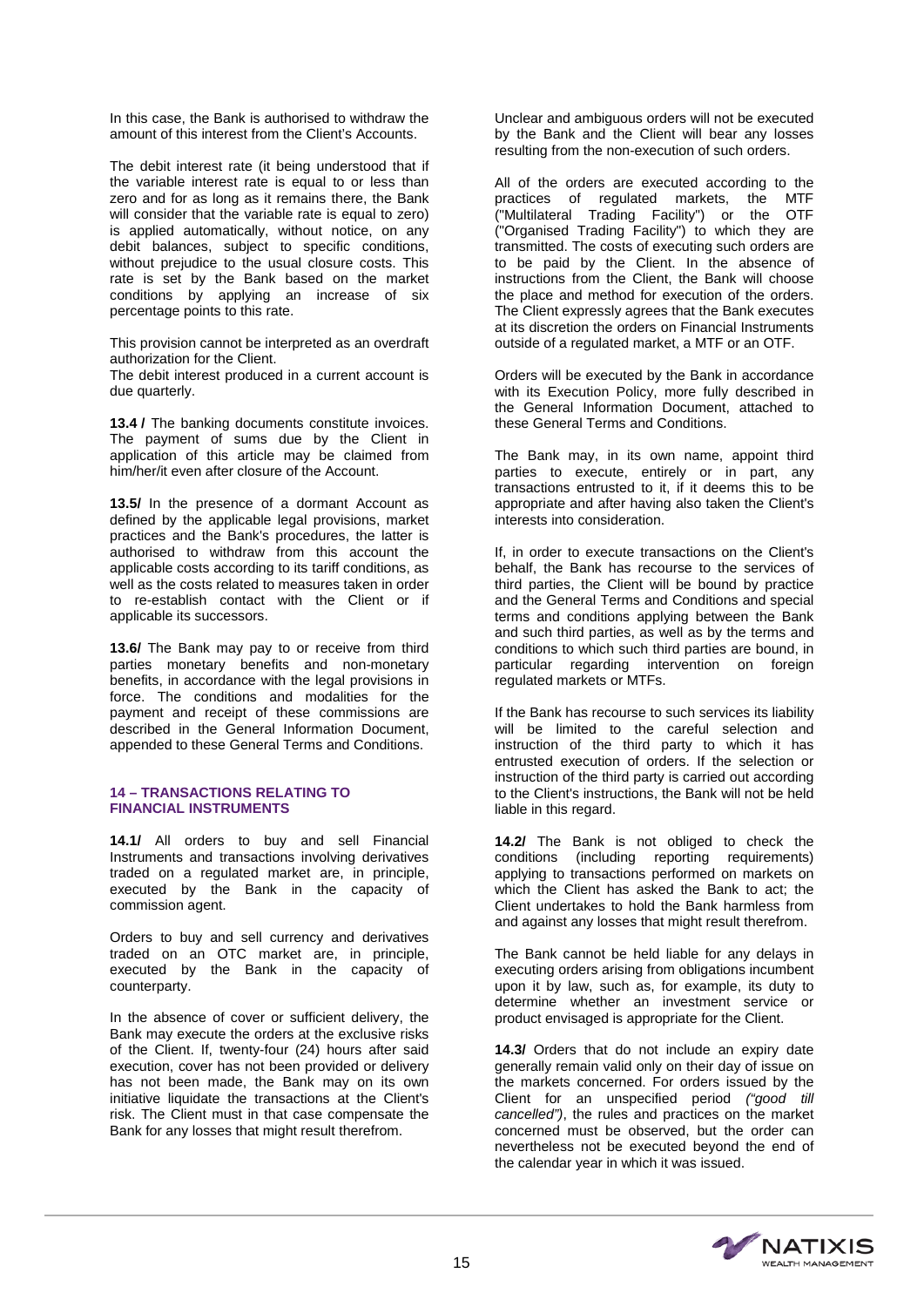14.4/ The Bank may execute the Client's orders in one or several stages according to market conditions, unless otherwise agreed. All the Client's instructions will be executed in compliance with market prices applicable at the time of the transaction, except where the Client has expressly imposed price limits on the Bank. Instructions relating to the same categories of Financial Instrument and received from different clients will be executed by the Bank in order of receipt.

If the Bank has not been able to execute a limit order given by the Client relating to shares immediately on the conditions prevailing on a market, it is agreed that the Bank is not obliged to make said order public immediately in order to facilitate execution thereof.

If the Bank receives several orders from the Client the total amount of which exceeds the amount of the Client's assets, the Bank executes them in order of arrival and until the assets available are exhausted, unless the nature of the order or conditions prevailing on the market make this impossible, or if the Client's interests require other action to be taken.

The Bank is authorised, under certain conditions, to aggregate orders from different Clients and/or transactions on its own behalf for their execution.<br>The Client acknowledges that, although Client acknowledges aggregating orders and transactions is unlikely to operate overall to the detriment of any of the Clients whose orders are aggregated, it is nevertheless possible that such aggregation may have a detrimental effect for the Client with regard to a particular order.

In any event, the Bank is obliged to comply with its order allocation policy.

Unless the orders have been executed under a discretionary management mandate, the Bank sends the Client advice confirming execution of their orders without delay. If orders relate to units or shares of undertakings for collective investment that are executed periodically, notices may be sent only after execution of the order.

**14.5/** The Bank may, if it deems fit:

- refuse to execute sell orders before having received the Financial Instruments;

- refuse to execute orders relating to transactions on credit, forward transactions or those with premiums;

- execute buy orders solely up to the credit balance of the Client's account;

- repurchase, at the Client's expense, Financial Instruments sold that were defective or were not delivered on time;

- debit to the Client's account Financial Instruments that are equivalent to the securities (or an amount equivalent to the value of such Financial

Instruments where they are no longer held on the account) that the Client had initially remitted physically to the Bank and that subsequently became subject to a stop on lost or stolen securities; in any case, if Financial Instruments are remitted physically, such instruments will not be available for any transaction sale, transfer, etc.) until the Bank has checked that the Financial Instruments remitted are not subject to a stop order on lost or stolen securities and not affected by any other defect, regardless of any variation in the prices of said Financial Instruments during such period;

deem that all instructions not specifically described as confirmation or amendments of an existing order are new orders.

The Client will bear all the legal consequences resulting from the remittance of Financial Instruments on which a stop order on lost or stolen securities is placed before or after such instruments are deposited to be sold.

The Bank reserves the right to replace, at the Client's cost, Financial Instruments offered for sale which have not been delivered in good time or that do not comply with Good Delivery standards.

**14.6/** The Client understands and accepts:

- that the Bank buys or sells on behalf of other Clients or for its own account Financial Instruments of the same type as those bought or sold for the Client at the same time and that the Bank is authorised to perform transactions with itself or affiliated or related companies to buy and sell Financial Instruments on the Client's behalf;

- that Financial Instruments issued by companies in a business relation with the Bank or its affiliated companies or in which Bank employees or those of its affiliated companies act as directors may be bought or sold on the Client's behalf;

- that the Bank may buy or sell on the Client's behalf shares in investment funds that are managed by the Bank or its affiliated companies;

that the Bank may buy or sell Financial Instruments from or to an account held by another client with the Bank or a company affiliated to the Bank.

**14.7/** In addition to the Bank's own costs in accordance with its applicable tariffs, brokerage costs and other usual costs apply.

The Financial Instruments or other Assets remitted to the Bank are automatically deposited in the Client's name and are subject, where applicable, to the usual custody charges and fees.

The Client may, at his/her/its expense, specifically request that the Financial Instruments be physically kept available to the Client insofar as physical

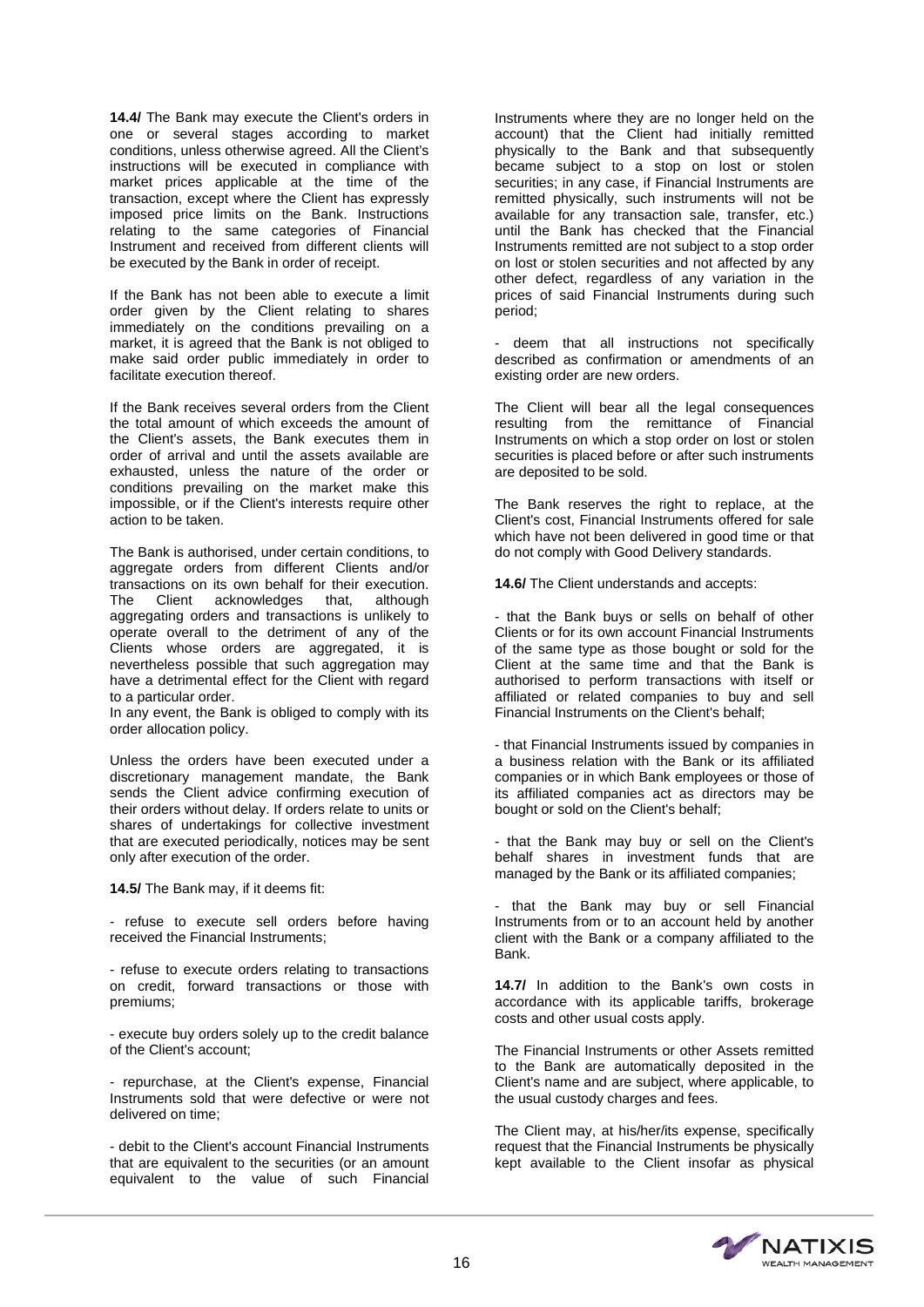availability is possible in the light of the nature of the Financial Instruments in question.

**14.8/** If a dependent company or company in which a majority stake is held by another company arranges for the purchase through the Bank of shares in the dominant company or the company holding the majority of its capital, in breach of any legal provisions applicable, it will be liable to the Bank for any losses that the latter might incur.

# **15 – SAFE DEPOSIT BOXES**

The Bank makes safe deposit boxes available to Clients who hold accounts with it. Clients wishing to rent a safe deposit box must sign a special agreement. The rent is set in accordance with the applicable tariff. The Bank accepts only an obligation of means with regard to the safekeeping of assets deposited in the safe deposit box and will not be held liable, except in the event of gross fault, for loss, theft or damage to assets deposited in the safe deposit box.

# **16 – FORWARD TRANSACTIONS**

At the Client's express request, the Bank may, without being obliged to do so, perform forward transactions on the Client's behalf (including options and futures transactions). Before performing such transactions or during their execution, the Bank may require that the Client sign or remit to it certain documents related to the transactions. If the Client fails to sign or deliver any of these documents, the Bank may refuse to perform the transactions or to liquidate outstanding transactions.

The Client accepts that he/she/it makes such forward transactions at his/her/its cost and risk. The Client is aware of the risks engendered by such transactions including the risk of losing amounts higher than those invested and/or held with the Bank. The Bank cannot be held liable for loss of opportunity or for any losses incurred by the Client.

In margin transactions the Bank may, if market conditions move against the Client's position, require that the Client pay, immediately, an additional margin to maintain his/her/its position. If the Client is unable to meet this requirement within the required period, the Client's position may be liquidated, even at a loss, and the Client will have to bear the resulting loss.

In the absence of the Client's instructions upon maturity, the Bank is in no way obliged to take any initiative. In order to safeguard the Client's interests, it reserves the right to trade forward products upon maturity without being held liable in this regard.

# **17 – TRADE BILLS**

The term "trade bills" refers, but is not limited to, bills of exchange and promissory notes.

**17.1/** The amount remitted is, in principle, only paid to the remitter or credited to the remitter's account when it has been definitively collected. The Bank may, however, decide to credit the remitter subject to collection.

The net proceeds of the collection are vested in the remitter when the Bank has actually received the sums to be collected.

Regarding trade bills credited "subject to collection", and unpaid trade bills, the Bank may, if applicable, reverse the entry on the Client's account, without prejudice to its right of recourse by all legal channels against the drawer, the drawee, the endorsers and all other obligors in respect of said trade bills, of which it will retain ownership until final payment of any debit balance. The same applies to trade bills that have not yet fallen due.

This right continues even in the event of bankruptcy, or any other remedial or insolvency measure initiated against the Client. Amounts recovered in respect of the trade bills for which the credit entry has been reversed are not deducted from the debit balance after reversal, in respect of which the Bank is entitled to enter a claim in any collective insolvency proceedings.

**17.2/** The Bank declines all liability as regards presentation for protesting and the decision to protest, at the appropriate date, trade bills which it does not receive at the proper time, as well as those that may be collected by a third party.

Similarly, the Bank will make every effort regarding requests for return, free of charge, of trade bills that have left its portfolio, but will accept no liability in this regard.

Any trade bill on which the assignor has not indicated the words "no costs" or "no objection" or any similar indication will be deemed to be disputable in the event of non-payment.

An absence of objection cannot, however, prevent the Bank from reversing account entries for trade bills or demanding repayment by any means.

The Bank assumes no liability for any losses that might be the result of:

- loss of trade bills following events deemed to be force majeure (war, fire, strikes, etc.), or following postal errors, loss or theft of correspondence, etc.

- failure, for the same reasons, to present trade bills remitted to the Bank for collection.

- incorrect presentation of trade bills as a result of incomplete information in the drawees' addresses.

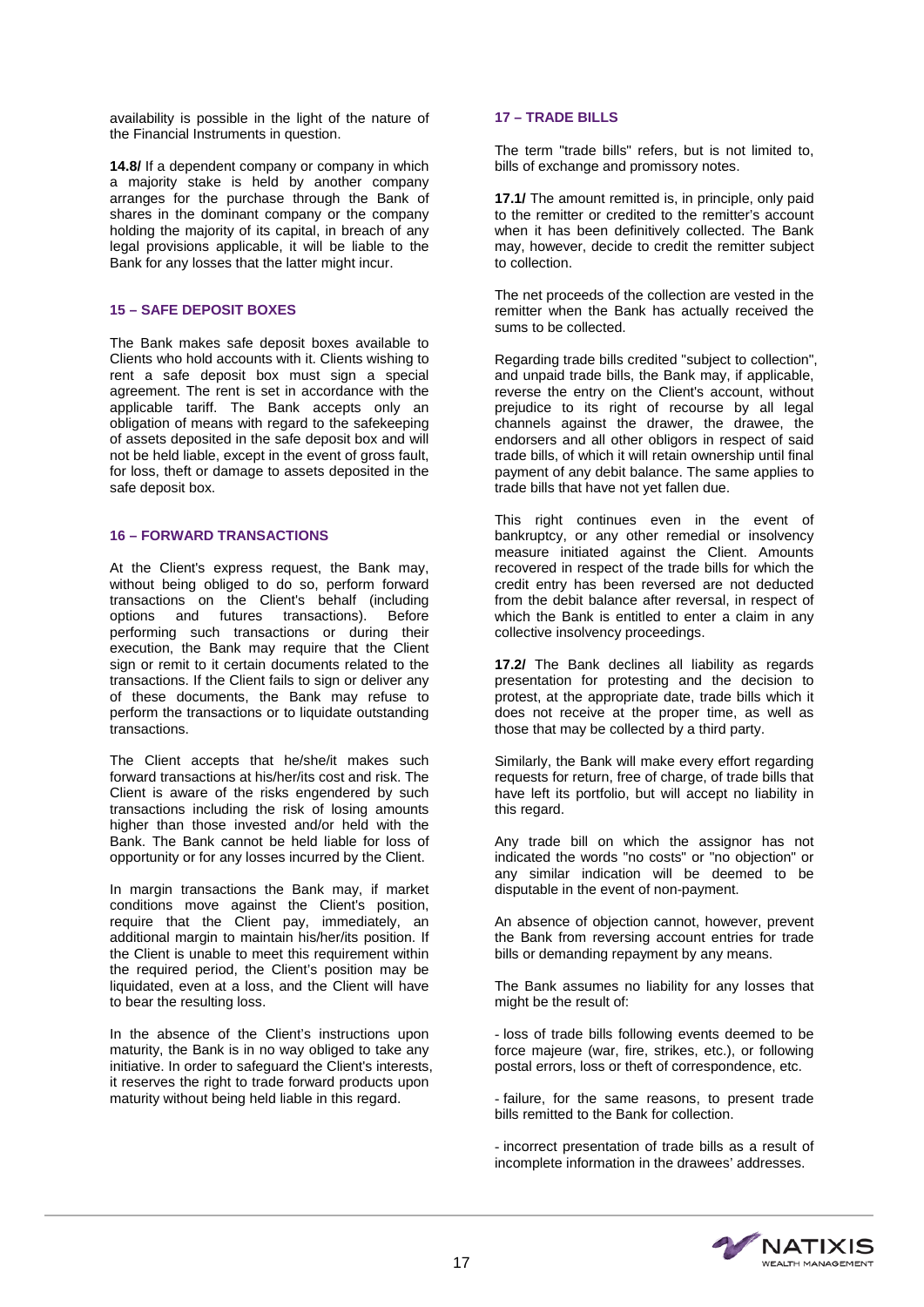- the irregular nature of trade bills as regards the form of their creation, or for any other reason.

# **18 – PRECIOUS METALS**

**18.1/** The Bank may execute all buy and sell orders for precious metals as well as currencies approved by the Bank, either in physical form or by means of an accounting entry.

**18.2/** Transactions may take place only through an Account opened by the Client and held with the Bank, which must have the required cover.

**18.3/** The Bank reserves the right to determine the means by which transactions will be settled, and the net breakdown is based on market prices taking into account all charges, taxes, broker's fees, expenses or other costs.

**18.4/** Metals and items deposited by the Client with the Bank or acquired by the latter on the Client's behalf are kept in fungible deposits, unless otherwise agreed with the Client. The parties' respective rights and obligations are governed by the applicable Luxembourg legislation.

**18.5/** The physical delivery of metals and items, insofar as possible, takes place in Luxembourg, all costs being payable by the Client. If the Client requires that delivery should take place elsewhere, and the Bank agrees to this, it will take place at the Client's risk and expense. The Client must inform the Bank at least fifteen business days before delivery. The Bank will determine the procedures as it deems fit.

**18.6/** Deposits of precious metals are represented by entries in the precious metals Account opened in the Client's name and the Bank will issue a receipt in the Client's name for the deposited securities. An itemized statement will be sent to the Client at the end of each quarter. Receipts and statements may be neither transferred nor pledged.

# **19 – TERMINATION OF BUSINESS RELATIONS**

**19.1/** Either of the parties may terminate the reciprocal relations at any time without giving reasons by registered letter and with a notice period of thirty (30) calendar days from the date the letter is sent, subject to the application, as the case may be, of the provisions of the Special Terms and Conditions hereafter, applicable in case of Payment Account or any other specific contract.

**19.2/** Moreover, the Bank may, inter alia, where the Client fails to comply with his/her/its contractual obligations and regardless of the type of contract entered into with the Client, either if it finds that its Client's solvency has been compromised or if its Client's transactions might be contrary to public policy or accepted standards of moral behaviour, or if it finds that it may incur liability by continuing relations with its Client or if the Client does not fulfil

his/her/its obligation to act in good faith or if the Client does not fulfil his/her/its obligation to establish or supplement security interests, terminate mutual relations with immediate effect, without prior formal notice, in which case all of the Client's obligations at term will become payable immediately.

Upon closure of the Account all means of payment such as credit cards made available to the Client must be returned to the Bank, within one month of termination of the relations.

**19.3/** If the Bank has to carry out the early liquidation of a time deposit or any other forward transaction, the Bank will make every effort to ensure that said liquidation takes place in the best conditions, but the Client may not hold the Bank liable for any loss of opportunity resulting from such early unwinding. Insofar as possible, the Bank will keep the Client informed of such transactions.

**19.4/** The Client must withdraw his/her/its Assets from the Bank or issue the appropriate transfer instructions within the time frame mentioned in the termination of account relationship letter. After that period, the Bank may at any time sell all the Financial Instruments deposited in the Client's name and convert all Receivables into a single currency. Any funds that have not been withdrawn by the Client shall remain blocked on the Account and shall not generate interest. In such case, the Bank may also decide to lodge in escrow, under the procedure provided for by law, any funds not withdrawn by the Client. The Bank will then be released from its obligation to return the funds.

**19.5/** The General Terms and Conditions will remain in force for the unwinding of outstanding transactions until the accounts have been definitively liquidated.

After the notice of termination of the business relations, and until definitive liquidation, the contractual interest rate and commission and fees as stated on the Bank's tariff will continue to apply to transactions on and debits to the Client's account.

# **20 – CHANGES TO GENERAL TERMS AND CONDITIONS**

The Bank reserves the right, at any time, to amend the General Terms and Conditions and/or the special terms and conditions applied to certain transactions and/or the Bank's General Information Document and/or its tariff and/or to add new stipulations thereto.

It will inform the Client thereof, by means of a mailshot, website publication, notification on account statements or any other method that the Bank deems appropriate.

It is understood that any amendment resulting from a legislative or regulatory change will be

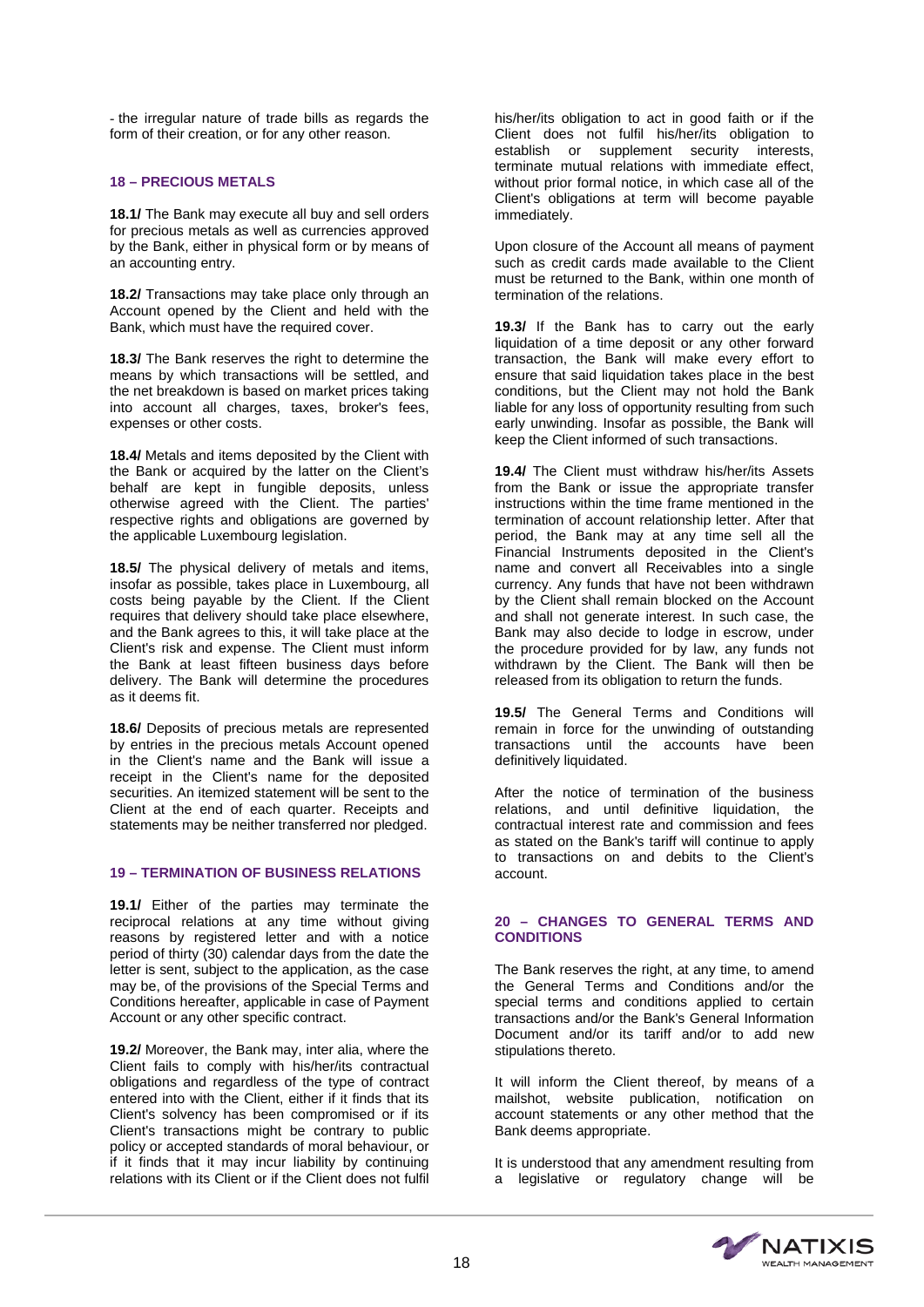enforceable against the Client immediately without prior notice.

Amendments will be deemed to have been approved if the Client does not object by registered letter with acknowledgement of receipt sent to the Bank. The Client's objection must be received by the Bank no later than thirty (30) days from communication of the amendment. If the Client should object to such amendments, he/she/it is entitled to terminate the account agreement with immediate effect.

This clause is to be understood as being without prejudice to the application, where appropriate, of the applicable provisions in the event of amendments included in the Special Terms and Conditions hereinafter.

# **21 – LIMITATIONS OF LIABILITY**

Without prejudice to the foregoing, the Bank can only be held liable for wilful deception or gross fault in its relations with the Client.

In particular, the Bank cannot be held liable for losses that might be caused by or related to:

- the indication by the Client of false, incorrect or incomplete data
- indirect losses incurred by the Client
- legal incapacity of the Client, the Client's attorneys, heirs, legatees and beneficiaries
- the Client's death, until such time as the Bank has been notified
- any error in the order of succession of the deceased Client
- transactions performed in accordance with a mandate, before receipt of notice of the termination of such mandate
- an inaccurate statement by the representative of a deceased Client that he has informed the latter's heirs of the existence of the mandate and/or the inaccurate indication of the identities of the heirs informed
- unauthentic or invalid authorizations used by the officers, bodies or representatives of legal persons, as well as the legal representatives of incapable persons, bankrupt companies or any other similar measure
- an unauthentic signature of orders issued to the Bank and the fraudulent use by a third party of the Client's signature, whether real or falsified
- errors and delays in sending orders, as well as delays in executing an order, unless the Client has specifically informed the Bank of the period within which the order must be executed
- the absence, omission or delay in protest by the Client
- failure or omission to implement or to properly implement applicable tax withholdings
- failure or omission by the Client to properly and fully fulfil his/her/its tax obligations in

his/her/its country of residence or any other competent jurisdiction

- the acts of third parties appointed by the Bank to execute the Client's orders
- non-receipt by the Client of the Bank's communications
- any event of a technical, social, political or economic nature or any circumstance of force majeure that is liable to interrupt, disorganize or disrupt, completely or partially, the Bank's services or those of its national or foreign correspondent banks, even if such events do not constitute force majeure. In particular, the Bank will not be liable for losses due to provisions or measures taken by public authorities, exchange controls and controls on capital transfers, or asset freezing, acts of war, revolutions, insurgencies, civil wars, strikes, social unrest, lock-out, interruptions in communication services or any other similar event, irrespective of whether the Bank is itself party to the dispute or if its services are only partially affected.

#### **22 – PROCESSING OF CUSTOMER COMPLAINTS**

The Client may send any claim in writing, either by post to the registered office of the Bank, by email or by secure messaging available in Web Banking.

In accordance with the applicable procedure for dealing with claims, the Bank undertakes to acknowledge receipt of any claim at the latest on the 10th business day following receipt of the claim and to provide a reply within a maximum deadline of one month following receipt. If this deadline is not complied with, in specific circumstances, the Bank shall inform the Client thereof within this same time frame.

If the Client is not satisfied with the reply provided, he/she/it may send its claim to the Bank's claims processing department, at the address of the<br>Bank's registered office: Natixis Wealth office: Natixis Management Luxembourg – To the attention of the Management – 51 avenue JF Kennedy L-1855 Luxembourg.

If he/she/it is not satisfied with the reply provided or such is not sent to it within the required time frame, the Client may then send its claim to the Financial Sector Supervisory Commission intervening in its capacity as dispute settlement body, in accordance with its extra-judicial claim settlement procedure, available on its website: [www.cssf.lu.](http://www.cssf.lu/)

The claim may be sent either to its postal address: CSSF – Direction Juridique, 283, route d'Arlon, L-2991 Luxembourg, or by e-mail to the address: [reclamation@cssf.lu,](mailto:reclamation@cssf.lu) or directly on its website: [www.cssf.lu,](http://www.cssf.lu/) 

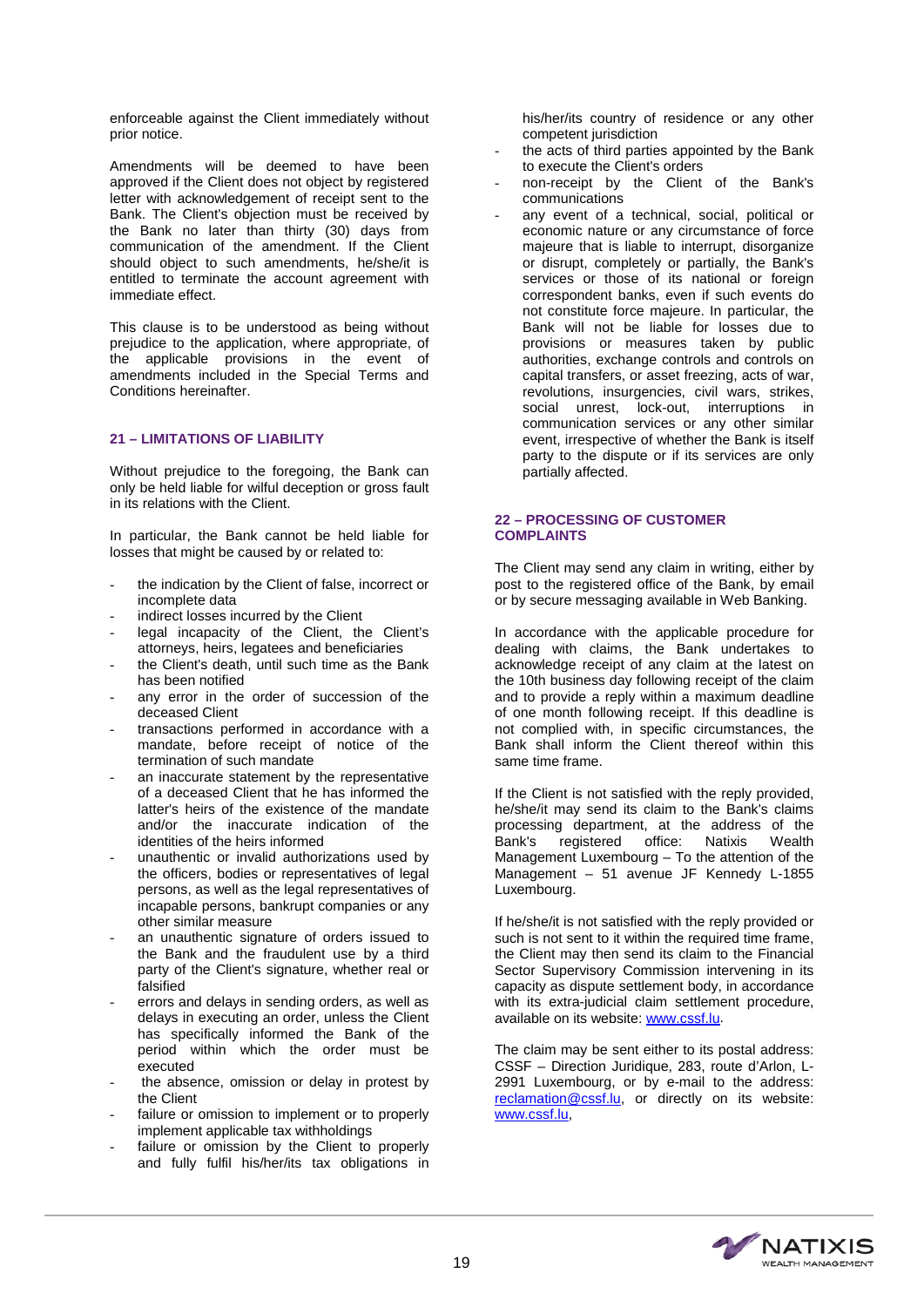#### **23 – USE OF SERVICES "WEB BANKING" SERVICES**

This article describes the operation of the "WEB BANKING" services and its conditions and manner of use.

The other provisions of the General Terms and Conditions apply to these services unless this article expressly derogates thereto.

# **Purpose**

The "Web Banking" service(s) is (are) scalable online banking service(s) which allow(s) various reports on one or more accounts to be consulted and downloaded via a secure interface, as well as, in addition to these services, the performance of banking transactions such as bank transfers and the transmission of stock market orders.

The transfer payment services are set forth in the Appendix hereafter (Special Conditions Applying to Payment Services Covered by the Payment Services Directive) of the Bank's General Terms and Conditions herein.

# **Scope**

The "Web Banking" services are available to Client, holder of the Account(s) held in the Bank's books, current and future Accounts of which the Client is a holder or co-holder and for which he/she/it has the power of attorney under a specific mandate.

The "Web Banking" services have been developed in compliance with the applicable rules of the Grand Duchy of Luxembourg.

The Client may access the "Web Banking" services by any appropriate means regardless of its location. The "Web Banking" services are permanently available 24 hours a day.

However, in case of temporary unavailability of the system for maintenance reasons in the event of a technical incident, the following alternative channels may be used: fax and telephone.

# **Product development**

Depending on the technological developments, the Bank reserves the right to modify the characteristics of the "Web Banking" services.

It shall notify the Client of this in accordance with the modalities provided in the Bank's General Terms and Conditions.

#### **Service access - access codes - use**

Access to the "Web Banking" services is done through a digital certificate linked to a physical medium or a downloadable application. Both of these solutions are provided by the company LUXTRUST SA.

Should the Client not have LUXTRUST means of authentication, the Bank shall ensure to order them from LUXTRUST SA, it being specified that it shall bear the costs of acquiring or extending the validity of the associated digital certificate.

In the event of provision of a physical medium, the Client shall take the necessary measures with LUXTRUST SA to block the digital certificate in case of loss or theft.

The risks and losses related to the disclosure of identification and security data will be fully borne by the Client.

Any consultation or financial transaction performed on the Client's Account(s) through digital certificates shall be considered as done by the Client. Any consultation followed by a transaction performed on the Client's Account(s) by means of an identifier and password shall be regarded as originating from the Client, unless the latter has previously declared the loss or theft of his/her means of identification.

Should the Client lose or forget his/her password, he/she can automatically obtain a new password. The Client may also change his/her password at any time.

The Bank reserves the right to suspend or terminate access to the "Web Banking" services if evidence comes to light giving rise to the presumption of the fraudulent use or attempt to fraudulently use the "Web Banking" services.

#### **Transmission and execution of stock market orders and bank transfers (together referred to hereinafter as "Order(s)")**

The information appearing on the site shall be subject to the transactions in progress.

The Bank undertakes to take all necessary steps to ensure the proper execution of Orders received.

However, the placement of an Order by the Client does not guarantee its execution:

- An Order may only be executed on weekdays when the Bank is open in Luxembourg (i.e. excluding Saturdays, Sundays, statutory holidays and bank holidays);

- The Bank may request from the Client any proof that it deems necessary before executing a transfer order. It may also set authorization thresholds on Orders (maximum ceiling). In this case, the Bank shall notify the Client;

- an Order may be refused if the Bank's IT system detects a discrepancy (e.g. incorrect personal password), the transmission of incomplete data or a mismatch with the Client's Mifid profile.

In the event of insufficient guarantees, provisions or coverage or in the event that the Client's current account is overdrawn, the Bank reserves the right

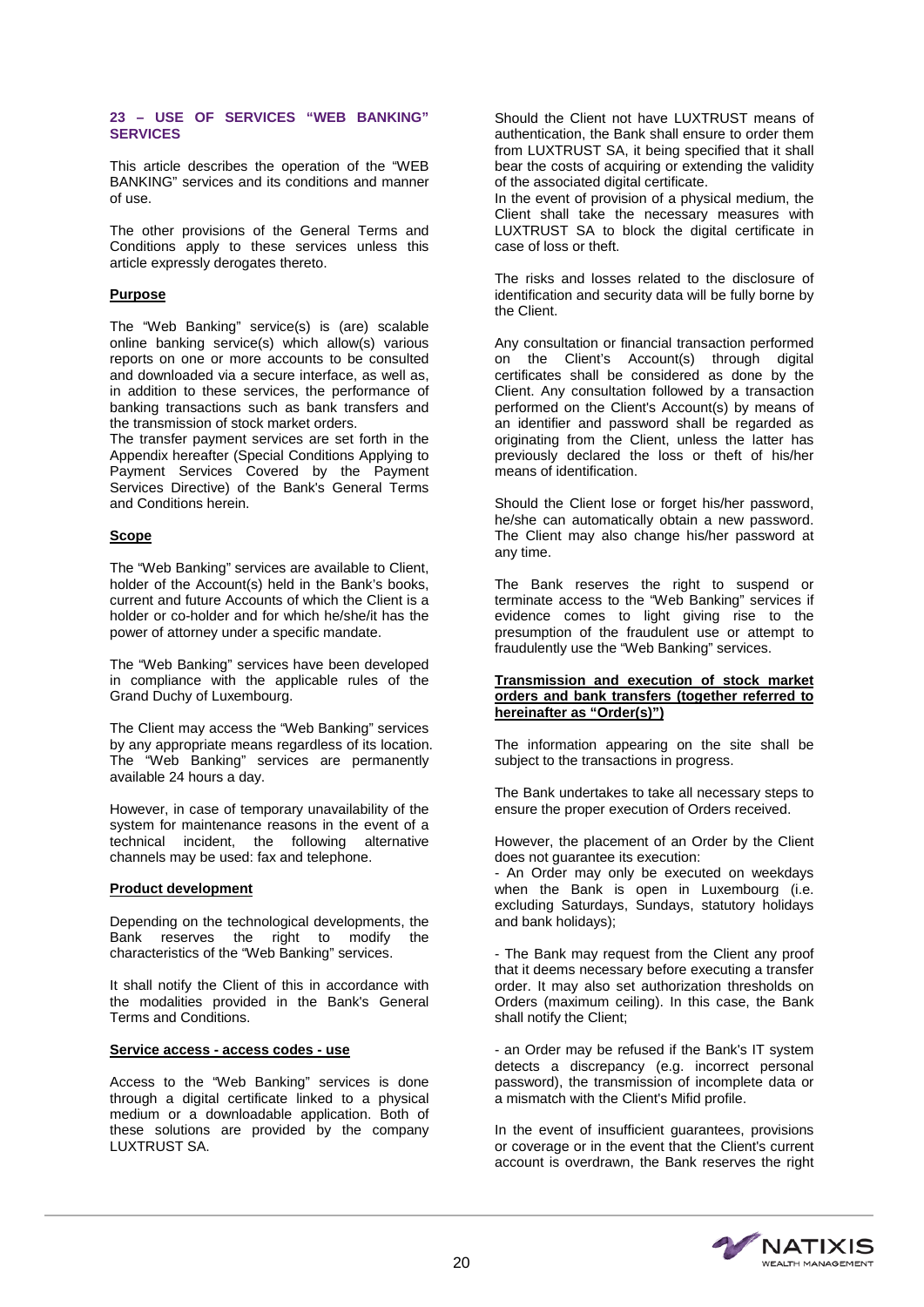to suspend the execution of Orders until the Client has rectified his/her financial situation.

In the event of the sudden suspension of the placement of Orders, the Client will not be able to claim for losses against the Bank for any transaction that he/she/it has not consequently been able to carry out.

After having placed an Order, the Client may request its cancellation from his/her/ its Client services representative provided that the Order has not been executed. However, cancellation of an Order is never guaranteed as the Order may have been executed prior to confirmation of such execution having been registered in the system.

The Bank applies limits for external liquid asset transfers. Such information shall be provided to the Client when requesting access to the Web Banking services and are subject to change.

# **Buying and/or selling Financial Instruments**

Orders for the purchase or sale of Financial Instruments are carried out from and in favour of the Client's Accounts: current account, securities account or deposit accounts.

Client orders relating to Financial Instruments must indicate the transaction direction (buy or sale), the designation or characteristics of the instrument on which the transaction is based, the quantity and in general all of the necessary details to ensure the proper execution of the order.

For any orders that do not meet these requirements or that relate to Financial Instruments traded on markets other than those accessed through the "Web Banking" services, the Client should contact his/her/its client services representative.

The orders received are, where appropriate, executed via a "straight through processing" process, which means that the orders are automatically sent and processed by the various external intermediaries for execution. The Bank shall therefore be released from any obligation towards the Client prior to the execution or nonexecution of the transaction.

The Client also undertakes to carefully read the appended document entitled "General Information Document", as well as any information that he feels may help in assessing the characteristics of the transactions and the specific risks that these transactions may involve.

The Bank assumes no liability with respect to the appropriateness of a transaction ordered by the Client. The Client acknowledges that he/she/it has taken due note that the Bank is able to provide him/her/it with investment advice on request and under certain conditions.

The Client declares that he/she/it accepts the risks inherent to with transactions on the financial markets in terms of both speculative risk and their potential lack of liquidity.

If there is an inconsistency between the order placed (in particular the price limit it has been assigned) and the market conditions, the Bank reserves the right to suspend the order automatically.

The Client is expressly informed that the transmission of the order in view of its execution is no guarantee that the order will be executed. The order is executed solely if market conditions allow and if it meets all applicable legal, regulatory and contractual conditions.

In the event that the order cannot be transmitted, for any reason whatsoever, the Bank shall notify the Client as soon it is aware of this, and in a timely manner. An order that could not be transmitted is deemed to have expired. It is the Client's responsibility to issue a new order, where appropriate.

Unless otherwise instructed by the Client to his/her Client services representative, the Financial Instruments purchased shall not be physically delivered to the Client.

The "Web Banking" service offers no investment advice or service that could, in any way whatsoever, be considered to constitute advice. The information published by the Bank, regardless of whether it is of a general nature (such as market information) or a specific nature (such as investment products), is given for reference only and does not under any circumstances constitute an offer or solicitation to buy or sell. The information is provided without any obligation or liability being assumed on the part of the Bank and is not to be considered as full information on the subjects concerned. The market and investment product information is collected by the Bank from different sources and is reproduced as is or issued by third-party suppliers and does not reflect the views of the Bank under any circumstances. It does not in any way represent legal, accounting or tax advice and is only valid at the time at which it is provided.

#### **Bank's responsibility with respect to the provision of the "Web Banking" services**

The Bank cannot be held responsible for any direct or indirect consequences of a data transmission anomaly for whatever reason: data computing error, disruption of the telecommunications network or for reasons attributable to exceptional circumstances or acts of force majeure, and regardless of the person making such claim: Client, internet service supplier for the Client or a third party, particularly in the installation and use of the "Web Banking" services,

The Bank reserves the right to block or limit access to the "Web Banking" services if it suspects for objectively justified reasons the unauthorised or

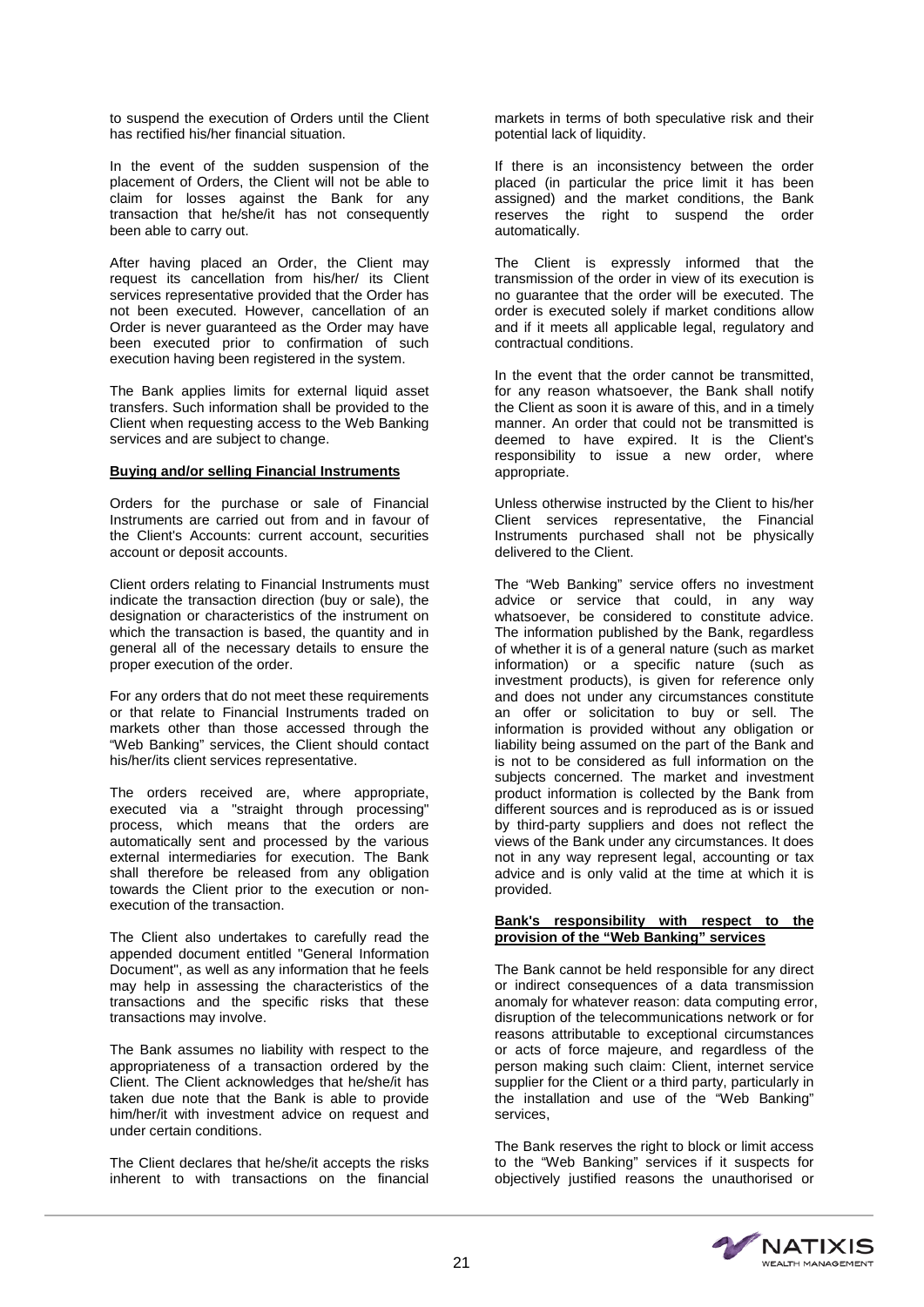fraudulent use of the login methods. The Bank shall notify the Client by any suitable means and if possible prior to the blocking of access or at the very latest immediately afterwards, unless, for security reasons, providing this information is inappropriate or prohibited by law.

The Bank cannot accept any liability for losses resulting from the fraudulent or abusive use of the Client's Personal Codes.

#### **Client's responsibility with respect to the login tools and the use of the "Web Banking" services**

The Client is solely responsible for his/her/its choice of security solutions (firewall, antivirus, etc.) and must take all reasonable steps to ensure the safety of his/her/its connection, whatever means of access used.

The Client must ensure that his/her/its Personal Codes are kept strictly confidential and not write them down on any document.

These Personal Codes are confidential and the Client is solely responsible for their use and safekeeping.

If the Client becomes aware of the loss, theft, misappropriation or any unauthorised use of the personal identification elements, he/she/it shall notify the Bank of this without delay, for the purposes of blocking the services and reporting the loss or theft to the police authorities.

If the Client is not a Luxembourg resident, he/she/it must first check on his/her/ its sole and entire responsibility that the regulations applicable to him/her/it authorise his/her/its use of the "Web Banking" services.

#### **Secure e-mail**

The secure e-mail system is intended to be used as a method of communication between the Client and the Bank. Orders sent by the Client to the Bank by secure e-mail shall be executed under the following conditions and limits:

The medium on which the Client's messages are stored serves as sufficient formal proof of the Client's instructions.

The Client expressly agrees that the Bank cannot be held liable for any losses arising from the acceptance of Orders transmitted by secure e-mail in the event that said Orders were unduly made by<br>an unauthorised third party. The Client an unauthorised third party. acknowledges that the Bank may suspend the execution of Orders and request further information whenever it deems necessary.

Since messages sent by the Client to the Bank via the secure e-mail system have to be manually processed, no execution deadline for instructions sent via this channel can be guaranteed.

# **Term**

Access to the "Web Banking" services is valid for an indefinite term.

The Client may at any time, without prior notice, terminate his/her/its access to the "Web Banking" services by registered letter with acknowledgement of receipt.

The Bank may terminate access by registered letter with acknowledgement of receipt, with a notice period.

The termination of the relations by the Bank in the event of grossly reprehensible behaviour or of a breach on the part of the Client (within the meaning of the Bank's General Terms and Conditions) shall immediately lead to the withdrawal of access to the "Web Banking" services.

# **Confidentiality**

The Bank undertakes to provide the necessary resources to ensure the functioning of the "Web Banking" services and the confidentiality of the data communicated.

# **Copyright**

The copyrights pertaining to the website and the "Web Banking" services belong to the Bank.

Any partial or complete representation or reproduction of this website, trademarks, logo or content of the website in any form whatsoever is prohibited without the Bank's prior and written authorization.

The Bank and its licensors are the owners of all of the intellectual property rights on the software, programmes and applications made available to the Client.

The Client acquires the right only to use the software, programmes and applications and may not under any circumstances or in any manner whatsoever make them available to third parties or copy, decompile, adapt or alter them.

#### **24 – APPLICABLE LAW & JURISDICTION**

To the extent that no exception is made thereto in these General Terms and Conditions or in specific contracts, the relations between the Bank and the Client are governed by Luxembourg law.

All disputes fall under the jurisdiction of the courts of Luxembourg, Grand Duchy of Luxembourg.

All transactions concluded between the Bank and the Client as part of these relations are deemed to have been carried out on Bank premises.

Lawsuits against the Bank are time-barred after three years, from the date of the commission or the

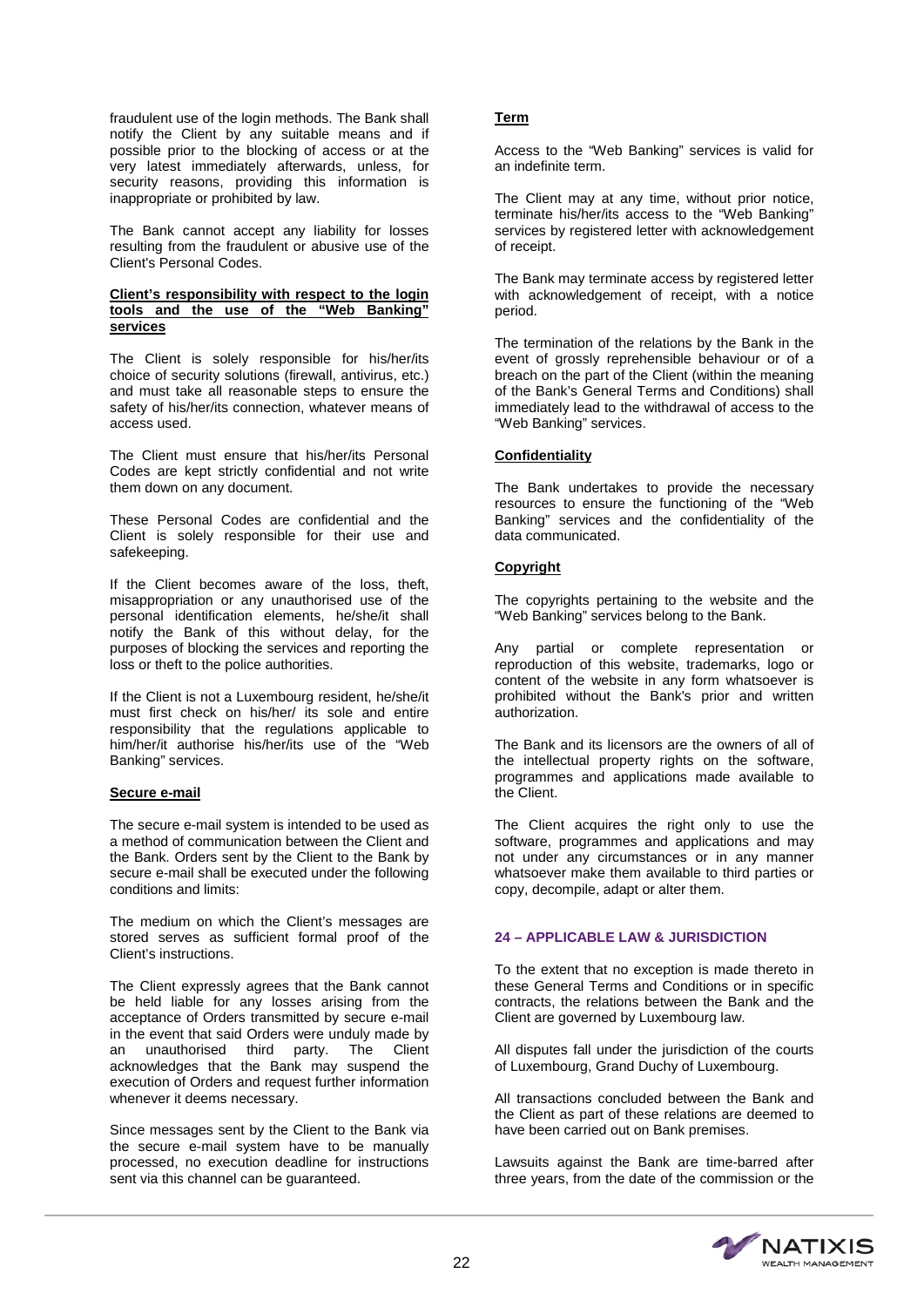omission of the facts reproached against the Bank. Any legal action initiated after that date will be timebarred.

\* \* \* The sole authentic version of these General Terms

and Conditions is the French language version. In case of contradiction with versions in other languages, the French version shall prevail.

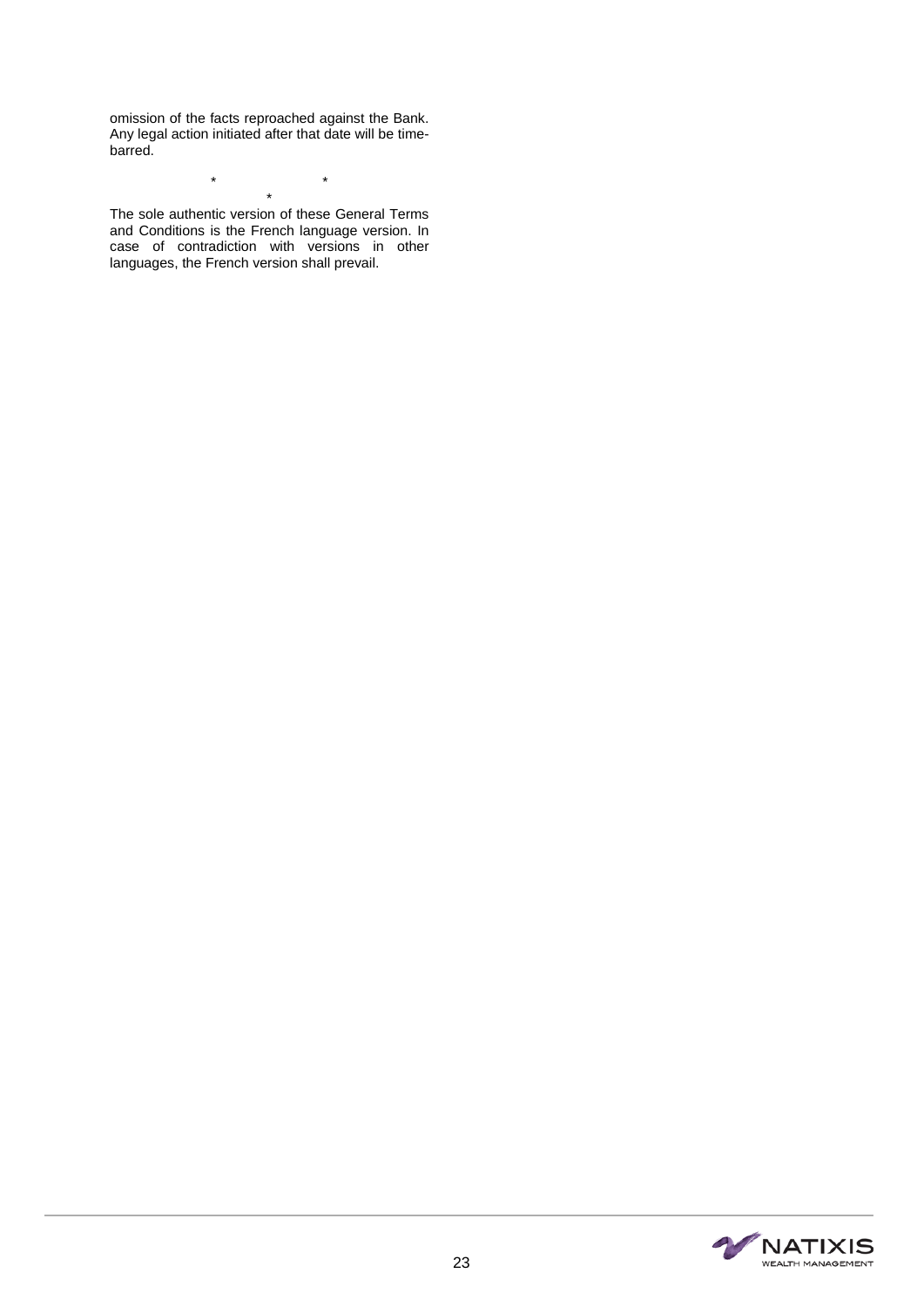# **APPENDIX 2 - SPECIAL TERMS AND CONDITIONS ON PAYMENT SERVICES**

(applicable to payment services covered by Directive 2015/366 on Payment Services in the internal market)

# **General information**

# **1** – **DEFINITIONS**

Terms capitalized in these Special Terms and Conditions, which constitute an appendix to the Bank's General Terms and Conditions, (the "Special Terms and Conditions"), will have the following meanings:

- 1. "Reinforced Authentication": an authentication based on the use of two or more elements belonging to the "knowledge" categories (something that only the Client knows), "possession" (something only the Client possesses) and "inherent" (something that the Client is) and separate in the sense that the compromising of one does not compromise the reliability of the others, and which is designed in such a way as to protect the confidentiality of the authentication data;
- 2. "Payee": a Payment Service User who is the intended recipient of funds which are the subject of a Payment Transaction;
- 3. "Payment Account": an account held in the Client's name which is used for the purposes of executing Payment Transactions;
- 4. "Consumer": a natural person who acts with a purpose other than his commercial or professional activity:
- 5. "Unique Identifier": the combination of letters, numbers or symbols to be provided by the Client:
	- to enable the unequivocal identification of the payment account of the other User of the Payment Services, and,
	- if applicable, to allow for the unequivocal identification of his/her/its Payment Account,

for the purposes of proper execution of a Payment Order.

- The Unique Identifier corresponds in particular to the "International Bank Account Number" (together with the acronym "IBAN") and, if applicable, the "Bank Identifier Code" (together with the acronym "BIC");
- 6. "Incident": the loss or theft of a Payment Instrument, the disclosure to third parties (even if this is involuntary or only suspected) of any access codes to a Payment Instrument or, if the Payer has not managed to maintain the security of its personalised security mechanisms, the misappropriation or any other unauthorised use of a Payment Instrument by the Client or by a third party, as well as the loss, theft, disclosure to third

parties (even if this is involuntary or only suspected), the misappropriation or any other unauthorised use of the Client's personalised security mechanisms;

- 7. "Payment Instrument": any personalised measure or group of procedures (such as the Bank's "Web Banking" services) agreed between the Client and the Bank within the meaning of these Special Terms and Conditions and which the Client uses in order to initiate a Payment Order;
- 8. "Business Days": the days of official opening to the public of the Bank in Luxembourg and during which it performs activities allowing Payment Transactions to be executed;
- 9. "Payment Transaction": an action initiated by a User of the Payment Services consisting of paying, transferring or withdrawing funds (such as the payment into, and withdrawal of cash from, a Payment Account, payments performed in execution of direct debits, transfers, standing orders), regardless of any underlying obligation between the Payer and the Payee;
- 10. "Payment Order": any instruction from a User of the Payment Services requesting the execution of a Payment Transaction;
- 11. "Payer": the natural or legal person holder of a Payment Account authorising a Payment Order from this Payment Account or the natural or legal person who, in the absence of a Payment Account, gives a Payment Order;
- 12. " Payment Services Provider": any professional authorised to provide Payment Services;
- 13. Third Party Payment Service Provider (third party PSP). This may be: – an Accounts Information Service Provider (AISP) carrying out Account Information Service activities; – a Payment Initiation Service Provider

(PISP) carrying out Payment Initiation Service activities;

- 14. "Payment Initiation Service": a service provided by a Payment Services Provider duly approved in accordance with the provisions of EU Directive 2015/2366, consisting in initiating a Payment Order at the request of the Client concerning a Payment Account held with the Bank;
- 15. "Payment Account Information Service": an online service provided by a Payment Services Provider duly approved in accordance with the provisions of EU Directive 2015/2366,, consisting in providing consolidated information concerning one or several Payment Accounts held by the Client

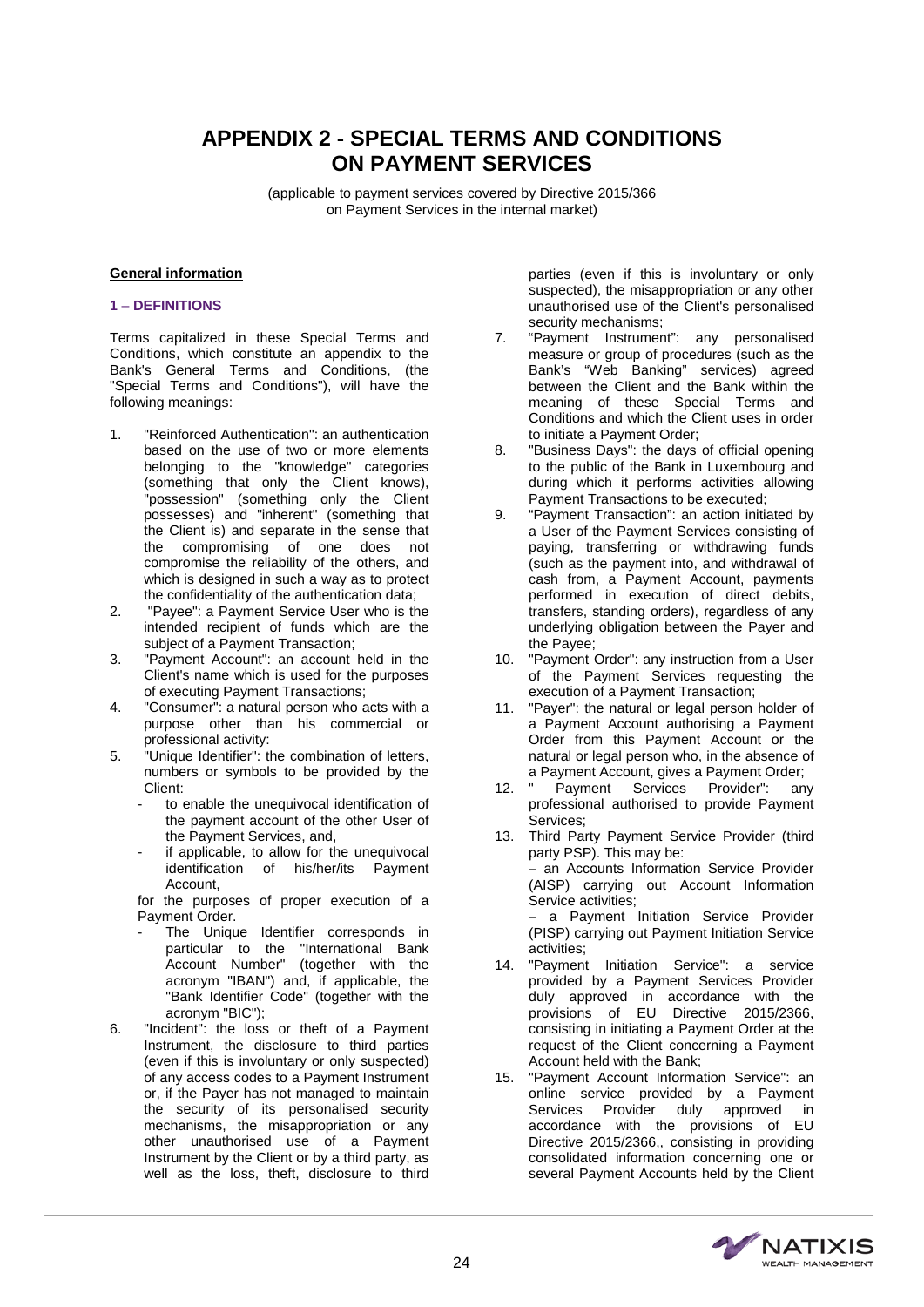either at the Bank, or with one or more Payment Services Providers;

16. "Payment Service": any service offered for sale in the context of a professional activity, as follows:

a) services allowing to pay cash into a Payment Account and all transactions that require the management of a Payment Account;

b) services allowing cash withdrawal from a Payment Account and all transactions that require the management of a Payment Account;

c) execution of Payment Transactions, including the transfer of funds into a Payment Account with the Payment Services User's Payment Services Provider or with another Payment Services Provider: - execution of direct debits;

- execution of Payment Transactions by means of a Payment Instrument;

- execution of transfers, including standing payment orders;

d) execution of Payment Transactions in the context of which the funds are covered by a loan granted to the Payment Services User: - execution of direct debits;

- execution of Payment Transactions by means of a Payment Instrument;

execution of transfers, including standing payment orders;

e) the issue and/or acquisition of Payment Instruments;

- f) transmission of funds;
- g) Payment Initiation Services;

h) Payment Account Information Services.

17. "Payment Service User": a natural or legal person, including the Client, that uses a payment service as a Payer or Payee, or both.

# **2** – **SCOPE**

Unless expressly agreed otherwise, these Special Terms and Conditions govern the rights and obligations of the Bank and the Client for any Payment Transaction performed, with regard to the elements of the Payment Transaction that are performed in the European Union.

These Special Terms and Conditions do not apply to:

- foreign exchange activities, i.e. "cash-to-cash" transactions in which the Bank does not perform the exchange transaction using funds held on one of the Client's Payment Accounts;

- payments based on any of the following documents, drawn up in paper format:

(i) checks

(ii) drafts;

(iii) vouchers, for example child-care service vouchers;

(iv) traveller's cheques; or

(v) postal money orders as defined by the Universal Postal Union.

- Payment Transactions related to securities and asset servicing, including distribution of dividends, income or other distributions, and redemption or sale, carried out by the Bank.

All services not governed by these Special Terms and Conditions are governed by the Bank's General Terms and Conditions.

# **3** – **INFORMATION ABOUT THE BANK**

Natixis Wealth Management Luxembourg (the "Bank") is established and has its registered office at 51, avenue J.F. Kennedy, L-1855 Luxembourg. Communication with the Bank must take place at the aforementioned address.

The Bank is authorised in the Grand Duchy of Luxembourg as a credit institution and is subject to prudential supervision by the Luxembourg supervisory authority, the Commission de Surveillance du Secteur Financier (the "CSSF"), established at 283 route d'Arlon, L-2991 Luxembourg.

# **4 - TRANSFERS AND STANDING ORDERS**

The transfer service is a Payment Service by which a Client, as a Payer, gives a Payment Order to the Bank instructing it, by debiting its Payment Account, to transfer available funds or funds covered by a credit facility to the credit of a Payment Account held by the Payee.

In accordance with the Client's instructions, a transfer may be performed:

- either ad hoc;
- or on a recurring basis at regular intervals, with always the same Payee and the same amount – in this case it is a standing order.

A standing order is, unless otherwise indicated, valid until expressly revoked by the Client.

In all cases, before ordering a transfer or setting up a standing order, the Client is advised to obtain the Unique Identifier of the Payee's account to which the funds are to be credited, on the Payee's Payment Service Provider's headed paper, to limit the risk of error when the transfer or standing order is set up.

Under the transfer service, the Bank will also credit the Client's Payment Account with funds sent to the Bank by a Payer (which may if appropriate be the Client), via the Payer's Payment Service Provider, in favour of the Client as Payee.

# **5** – **WITHDRAWALS**

The withdrawal service is a Payment Service by means of which the Client withdraws from his/her/its Payment Account, at the Bank's counter,

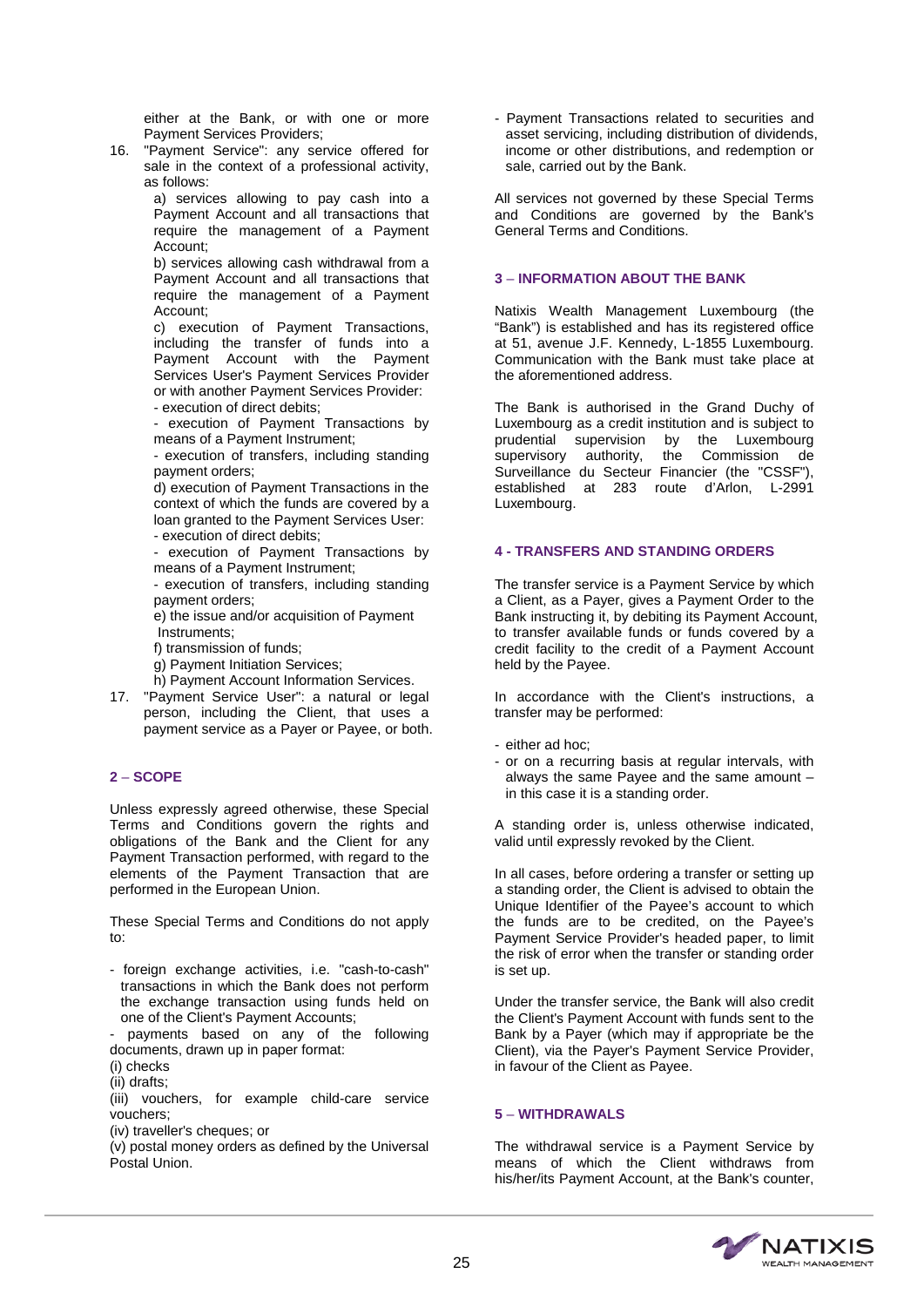a certain amount in cash which is debited to the Client's Payment Account.

# **6 – PAYMENTS – CASH DEPOSITS**

The deposit service is a Payment Service by which a Client remits to the Bank, at the Bank's counter, a certain sum in cash the amount of which will be credited to its Payment Account.

# **7** – **DIRECT DEBITS**

Direct debit is a Payment Service enabling any Client to pay selected invoices and amounts due on an ad hoc or automatic basis by debiting the Client's Payment Account. The Client in question must authorize the Payee, the latter's Payment Service Provider and/or the Bank to set up a direct debit for that Payee on the Client's Payment Account. Payment Transaction(s) to settle amounts due are then initiated by the Payee on the basis of the authorization thus granted by the Client.

# **8 – THIRD PARTY PAYMENT SERVICE PROVIDERS (THIRD PARTY PSP)**

The Client has the right to use a Payment Initiation Service and/or a Payment Account Information Service if its Payment Account opened in the books of the Bank is accessible by means of the "Web Banking" services. The Bank will not establish any separate contractual relationship with the Account Information Service Providers (hereinafter referred to as "AISP"), the Payment Initiation Service Providers (hereinafter referred to as "PISP") and the Payment Service Provider who issues payment instruments linked to a card designated by the Client (hereinafter referred to as "CPSP"). It is the Client's responsibility to enter into appropriate contracts with each service provider concerned to define the conditions under which such services will be provided to the Client.

The third-party PSPs will have access to the Client's Payment Accounts from the moment the latter gives its consent via the authentication processes implemented with LUXTRUST SA, as defined in the General Terms and Conditions. The Client agrees that the third-party PSP can access its Payment Accounts, initiate payments and/or obtain confirmation of the availability of funds.

The Client recognises that the Bank does not exercise control over the consent that it gives to the third party PSP, nor over the authorisation of the latter and their compliance with any regulation, particularly with the General Data Protection Regulation. It agrees that the Bank can trust the digital certificates that the PSPs present to it.

Nonetheless, the Bank reserves the right to refuse access to an AISP or PISP to a Payment Account for objective reasons related to security, for unauthorised or fraudulent access, or for the

unauthorised or fraudulent initiation of a Payment Transaction.

The Client is informed that the Bank uses a Luxembourg support service provider, LUXHUB SA, which has developed an XS2A platform that provides a joint library of programming interfaces to the third-party PSPs. The latter will connect to a dedicated interface in order to allow the Client to benefit from their services.

Upon the request of a Payment Service Provider that issues payment instruments linked to a card, the Bank shall immediately confirm if the amount necessary for the performance of a Payment Transaction linked to a card is available on the Client's Payment Account, provided that the following conditions are met:

- the Payment Account is accessible online.
- the Client has given its express consent to the Bank,
- such consent has been provided prior to the first request for confirmation

The limits applicable to Transactions initiated by the Web Banking application are applicable to transactions carried out through a PISP.

# **9** – **PAYMENT TRANSACTIONS**

#### **9.1/ Information to be provided in order to execute a Payment Order**

For any Payment Order initiated by the Client, the latter must provide the Bank with the Payer's and/or Payee's Unique Identifier.

If there is a discrepancy between the Unique Identifier provided by the Client and any other information, the Bank may, without incurring liability, refer only to the Unique Identifier. In such case, the funds will be deemed to have been transferred to the Payee intended by the Client.

If the Unique Identifier has not been provided by the Client or is inaccurate, the Bank cannot under any circumstances be held liable for detrimental consequences resulting from non-execution or improper execution of such a Payment Order. In the event of improper execution, the Bank will nevertheless make all reasonable efforts, at the Client's sole cost, to recover funds transferred to a third party that is not the Payee intended by the Client. If the funds cannot be recovered, the Bank provides to the Client, upon written request, the information that it holds that may be of interest to the Client so that the latter may undertake proceedings before the courts in order to recover the funds.

**9.2/** Authorisation of Payment Transactions The Bank must act in accordance with the Payment Orders given by the Client.

A Payment Order may be issued:

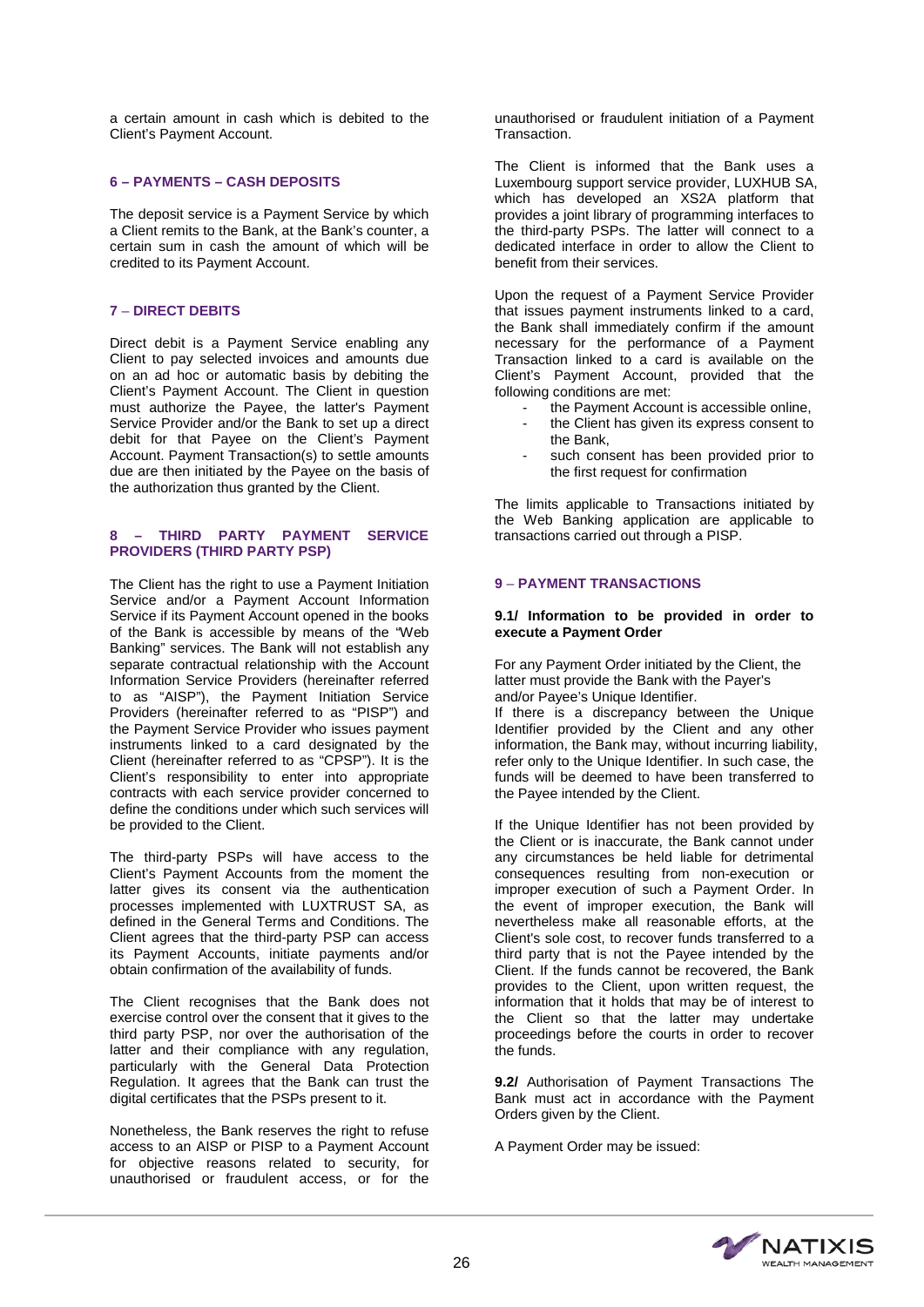- by post, fax, telephone or e-mail, subject to signature of the corresponding waivers;
- through the Bank's "Web Banking" services;
- verbally on Bank premises on signature of a form.
- through a Payment Initiation Services Provider.

A Payment Order may be authorised before or after its execution.

Simply sending the Bank a Payment Order in accordance with the procedures described above will be deemed an authorization of said Payment Order.

Validation of a Payment Order using the "Web Banking" services or through a Payment Initiation Service Provider shall be considered the original signature of the Client and shall have the same substantiating value as an original written document.

Recordings on electronic or other media made by the Bank on the basis of original documents constitute determining proof of the Client's authorization of the Payment Order and will have the same substantiating value as an original written document.

The Bank records its telephone calls with the Client.

The Bank and the Client agree that proof of the characteristics of orders issued will be constituted by the telephone recording made by the Bank.

#### **9.3/ Receipt of a Payment Order**

**9.3.1** A Payment Order will be deemed to have been received by the Bank:

- if sent by post, when actually received by the Bank,
- if sent by e-mail, when actually received by the Bank,
- if submitted via the "Web Banking" service, at the time of validation,
- if communicated to one of the Bank's Client relations officers by telephone, when the order is communicated to the Bank orally,
- if sent by fax, when receipt of the fax by the Bank is complete,
- if a Payment Initiation Service is used, at the time of validation.

it being understood that all Payment Orders or consent received by the Bank, in accordance with the aforementioned rules, shall only be deemed to have been received the following Business Day at 9:00 a.m. when received after 4:00 p.m. on a Business Day or at any time on a non-Business Day.

**9.3.2** Furthermore, the Client acknowledges that if he/she/it indicates that execution of the Payment Order will commence on a given day, following a specified period or on the day on which the Client has made funds available to the Bank, the day thus agreed will be deemed to be the time of receipt of

the Payment Order unless this is not a Business Day for the Bank, in which case the Client's Payment Order will be deemed to have been received by the Bank on the following Business Day.

# **9.4/ Revocation of a Payment Order**

**9.4.1** The Client cannot revoke a Payment Order sent once it has been received by the Bank. Such a Payment Order will be executed by the Bank notwithstanding any subsequent revocation order issued by the Client.

**9.4.2** When the Payment Order is initiated by a Payment Initiation Service Provider or by the Payee (for example when the Payment Order is given in execution of a direct debit), the Client cannot revoke the Payment Order once it has given its consent that the Payment Initiation Service Provider initiates the Payment Order or once it has transmitted the Payment Order to the Payee of said Payment Order or after having given its consent to the execution of the Payment Order to the Payee of said order.

Notwithstanding the foregoing, if the Payment Order is related to the execution of direct debits, the Client may nevertheless revoke said Payment Order until 4:00 p.m. on the Business Day preceding the date agreed for debiting the funds.

**9.4.3** Notwithstanding the above provisions, if it has been agreed that execution of the Payment Order will commence on a given day, following a specified period or on the day on which the Client has made funds available to the Bank, the Client may revoke said Payment Order only up to 4 p.m. on the Business Day preceding the day thus agreed.

**9.4.4** The Bank reserves the right – without however being bound to do so  $-$  to accept the revocation of a Payment Order requested by the Client after the time of receipt of said Payment Order. If the Payment Transaction has been initiated by the Payee, the latter's consent will, however, also be required in order for such revocation to take place.

The Bank cannot be held liable under any circumstances for not having exercised said option. However, if the Bank should nevertheless accept a revocation at such a time, it will then be entitled to charge the Client.

**9.4.5** Regarding the receipt by the Bank of an order revoking a Payment Order, the rules set out in Article 8.3.1 above will apply.

#### **9.5/ Execution of an authorised Payment Order**

**9.5.1** If a Payment Service Provider of the Counterparty of the Client is located in the European Union, when Payment Transactions are performed in a currency of a Member state from a Payment Account in this currency, the Bank will ensure that the amount of the Payment Transaction

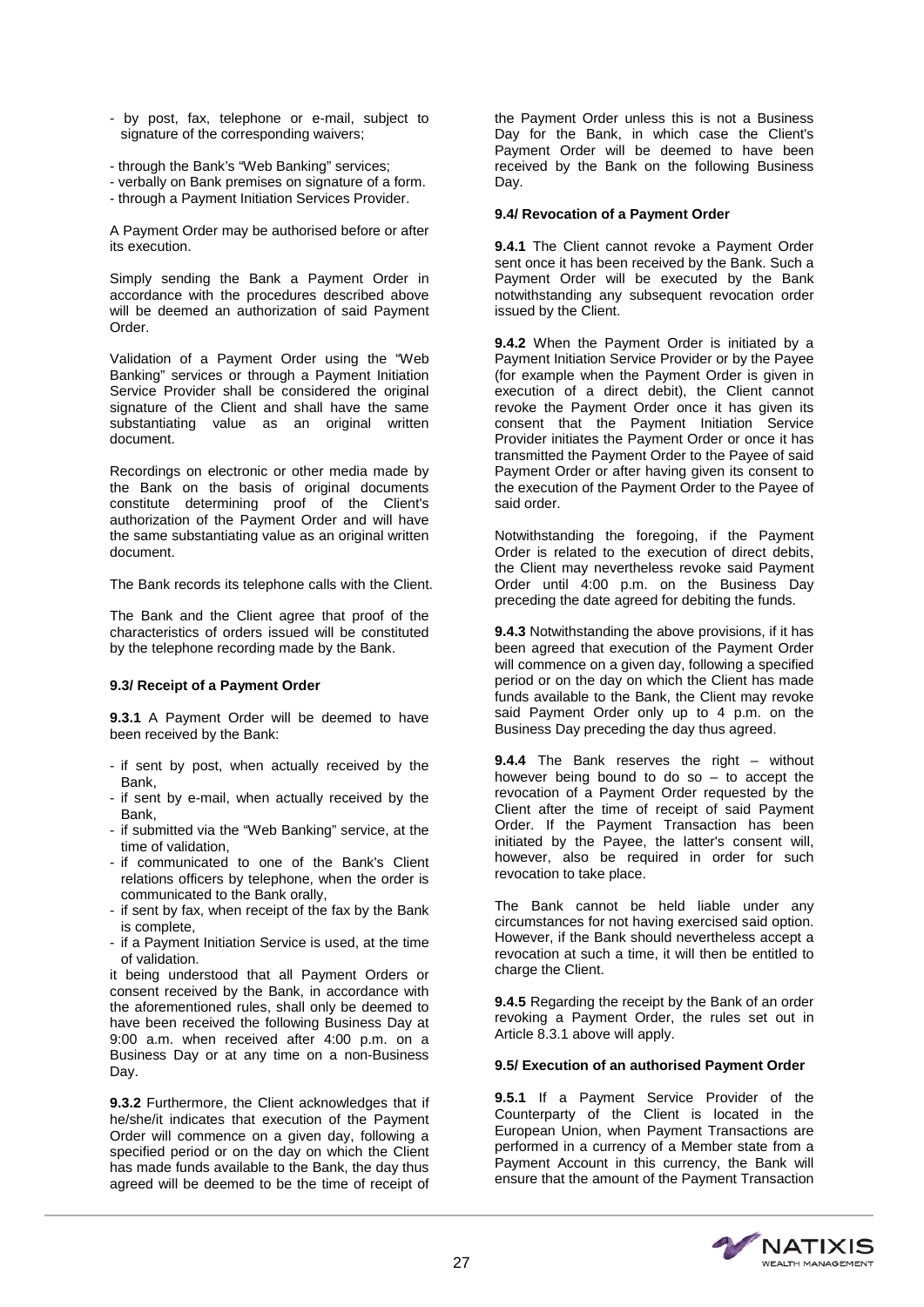is credited to the Payee's Payment Service Provider's account at the latest on the first Business Day following receipt of the Payment Order in accordance with these Special Terms and Conditions.

The Client and the Bank agree, however, that if the Payment Order was issued in paper format (a Payment Order issued by fax, e-mail or telephone will be deemed to be in paper format since it requires processing in paper format by the Bank, i.e. printing), said period will be extended by one additional Business Day.

**9.5.2** For all other Payment Transactions not described in 8.5.1, the Client acknowledges that the execution period for the Payment Transaction will depend on the operating rules of international payment systems and that, in this case, the Bank will not be bound by time limits such as those described above.

**9.5.3** If the Bank does not detect fraudulent or wrongful use of a Payment Instrument and executes Payment Transactions initiated using such a Payment Instrument the Bank will, except in the event of gross negligence or wilful misconduct, be deemed to have validly executed the Payment Transaction as if the latter had been effectively initiated by the Client. The Bank will not be obliged to reimburse the Client for funds deposited on the Client's Payment Account and which might have been used as a result of this fraudulent or wrongful use, without prejudice to article 10.2 of these special conditions.

#### **9.6/ Refusal to execute a Payment Order**

**9.6.1** The Bank may – without however being obliged to do so – refuse to execute a Payment Order or initiate a Payment Transaction:

- if the Payment Order contains any factual error, in particular an incomplete or inaccurate Unique Identifier;
- if the Client has breached any of his/her/its obligations to the Bank arising out of these Special Terms and Conditions or any other agreement between the Client and the Bank;
- if the Payment Order does not comply with the formats agreed in these Special Terms and Conditions;
- if the Client's funds or credit line are insufficient to execute a Payment Order in full;
- if limits on the use of one or more Payment Instruments agreed between the Bank and the Client have been reached;
- if the amount of the Payment Transaction exceeds the limit previously set by the Client beyond which it was agreed that the Bank would not execute a Payment Order in accordance with the provisions of Article 10.4.1 hereafter;
- if the Payment Order cannot be executed in full;
- if the Payment Order is issued by a person who does not have authority to operate the Payment Account;
- if changes in the Client's financial situation or that of a person who is associated with the Client financially could call into question the prompt and

full execution of the Client's commitments under these Special Terms and Conditions;

if a legal or contractual provision obliges the Bank to freeze the Client's Payment Account or Payment Instrument;

**9.6.2** In the event of a refusal in accordance with the previous paragraph, the Client will be notified of said refusal, within the execution period applicable pursuant to these Special Terms and Conditions, except where the law provides otherwise. Where possible, the Bank will set out the reasons for its refusal and the procedure to be followed in order to correct any factual error having led to said refusal. The Bank is deemed to have complied with said obligation if it has sent said notification within the aforementioned period, regardless of the date of actual receipt of this notification by the Client. Any notification by the Bank of a justified refusal of a Payment Order may give rise to a charge being applied.

**9.6.3** If the Client wishes a Payment Order the execution of which has previously been refused by the Bank, the Client must issue a new Payment Order containing all the required information and not simply correct the initial Payment Order.

## **9.7/ Availability of funds**

The funds or the amount of the Payment Transaction are made available as a result of a simple entry crediting the Payment Account even if the overall balance of said Payment Account remains in debit.

If the currency in which the funds were received is different from the currency of the Payment Account, the Bank will automatically open a sub-account in that currency and credit said funds to the new subaccount.

#### **9.8/ Payment Transactions for which the amount is not known in advance**

When a Payment Transaction is initiated by the Payee or by the intermediary of the Payee as part of a Payment Transaction related to a card and the exact amount is not known when the Client gives its authorisation for the execution of the Payment Transaction, the Bank may block funds on the Payment Account only if the Client has given its consent as to the exact amount of the funds to block. The Bank will release the funds blocked on the Payment Account after receipt of the information on the exact amount of the Payment Transaction and at the latest immediately after receipt of the Payment Order.

# **10 - INFORMATION RELATING TO PAYMENT TRANSACTIONS THAT HAVE BEEN EXECUTED AND DISPUTES**

An account statement including the Payment Transactions performed on the Payment Account

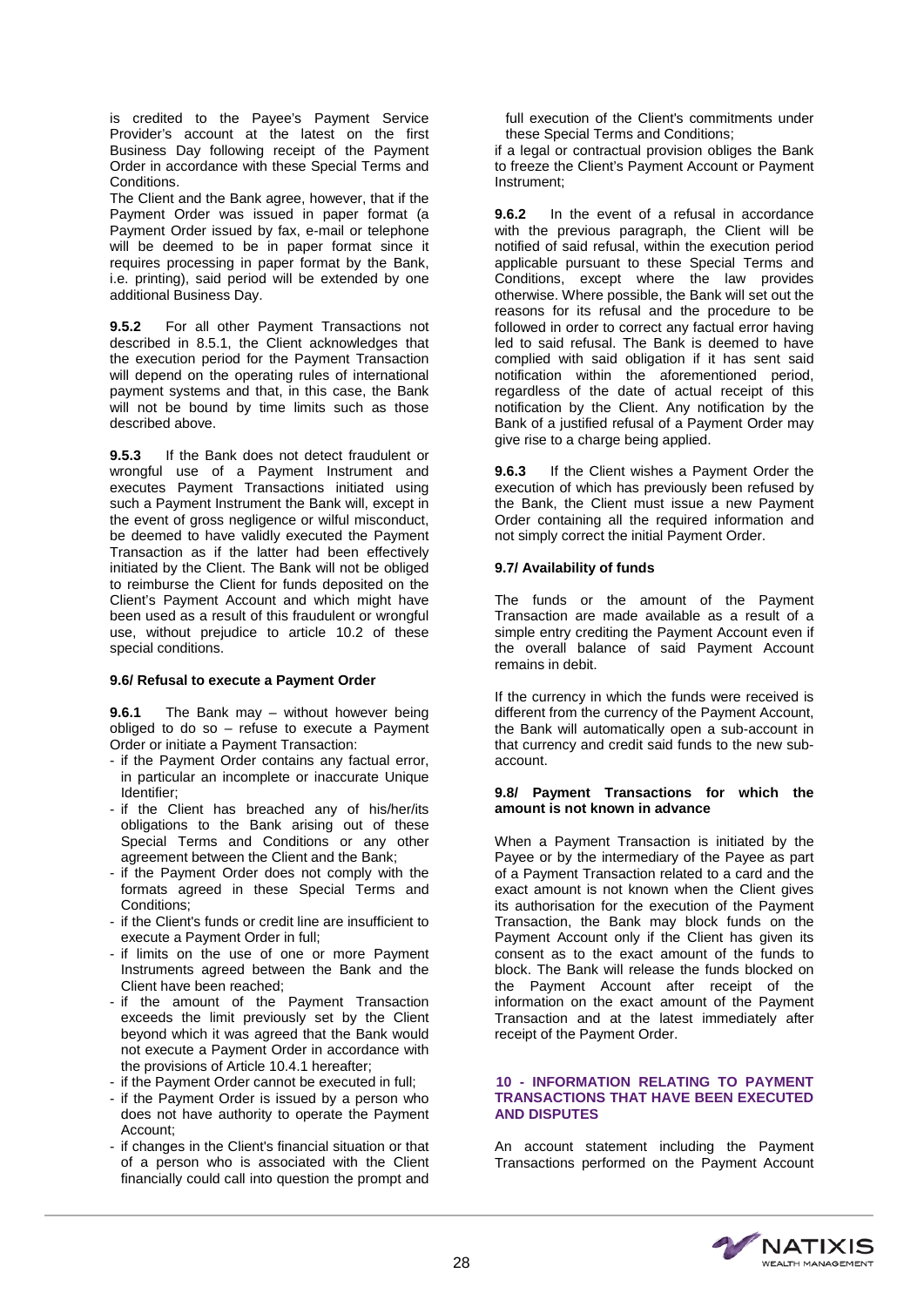will be issued with the frequency defined in the account opening document.

The Client must inform the Bank immediately if the Client has not received said account statement by the tenth Business Day of the month. Failing this, the Client is deemed to have received and effectively consulted the account statement within that period.

# **11** – **CLIENT DISPUTES**

**11.1/ Deadline for disputing Payment Transactions that have not been executed or have been incorrectly executed, incorrectly initiated or are unauthorised and that are not likely to give rise to an Incident notice**

The Client must immediately inform the Bank if the Payment Transactions have been executed without authorisation, have not been executed correctly or have not been initiated correctly. Any dispute concerning a Payment Transaction executed by the Bank or initiated by a Payment Initiation Services Provider must be notified to the Bank, and if applicable to the Payment Initiation Services Provider, immediately in writing and in any event:

- within 30 (thirty) calendar days from the date of dispatch or availability of the<br>account statements recording the statements transaction or,
- at the latest within 13 (thirteen) months following the date of debit or credit when the Client acts as a Consumer.

If they are not disputed within the required time frame, the Client is deemed to have authorised the Payment Transactions appearing on the account statement, which are then deemed to have been accepted by the Client.

#### **11.2/ Unauthorised Payment Transactions (disputed within the required time frame)**

If a Payment Transaction cannot be considered by the Bank as having been authorised by the Client, the Bank shall reimburse to the latter the amount of the Payment Transaction in question no later than at the end of the next working day, unless the Bank has good reasons to suspect fraud. If necessary, the Bank shall re-establish the debited Payment Account to the situation that would have prevailed if the unauthorised Payment Transaction had not occurred. The same is likewise applicable where the Payment Transaction has been initiated by the Payment Initiation Service Provider.

However, the Client remains liable for losses related to an unauthorised Payment Transaction under the following circumstances and conditions:

- until the Bank has been notified, in accordance with the rules on notification of Incidents set out in these Special Terms and Conditions, of the loss or theft of a Payment Instrument or the misappropriation of a Payment Instrument. In this

case, the Client remains liable up to the amount of EUR 50.- (fifty).

Notwithstanding the foregoing paragraph, the Client remains liable for all losses incurred before said notification to the Bank if, wilfully or as a result of gross negligence:

(i) the Client has not complied with his/her/its obligation to use the Payment Instrument in accordance with the provisions of these Special Terms and Conditions and the Manual; and/or

(ii) has belatedly sent the notification;

In any case, the Client will bear all losses arising from an unauthorised Payment Transaction in the event of fraudulent acts on the Client's part, proven by the Bank, regardless of any notification sent to the Bank.

If the Client has not acted fraudulently or intentionally breached the obligations incumbent upon him/her/it pursuant to these Special Terms and Conditions, he/she/it shall not support, as an exception to the previous paragraph, any loss in the following cases:

- if the loss, theft or misappropriation of a Payment Instrument could not have been detected by the Client prior to the payment;
- if the loss of the Payment Instrument is due to an act or a failing of an employee, an agent or a branch of a Payment Services Provider or an entity to which its activities have been outsourced;
- if no Reinforced Authentication of the Client was required during the Payment Transaction;
- if the Payment Instrument was used without physical presentation and without electronic identification;
- if the Payment Instrument was copied by a third party or was unduly used insofar as the Client was at the time of the disputed Payment Transaction, in possession of the Payment Instrument.

The fact that the Client noted its personalised security mechanism, such as its personal identification number or any other code, in an easily recognisable form, and in particular on the Payment Instrument or on an object or document kept or carried by the Client with the Payment Instrument, as well as the fact of not having notified to the Payment Services Provider or the entity indicated by the latter, the loss or theft as soon as it became aware of it, is considered as serious negligence referred to above.

- **11.3/ Authorised Payment Transactions that have not been executed or have been incorrectly executed or executed late (disputed within the required time frame)**
- **11.3.1. Client as Payer**

*The Client initiates the Payment Order*

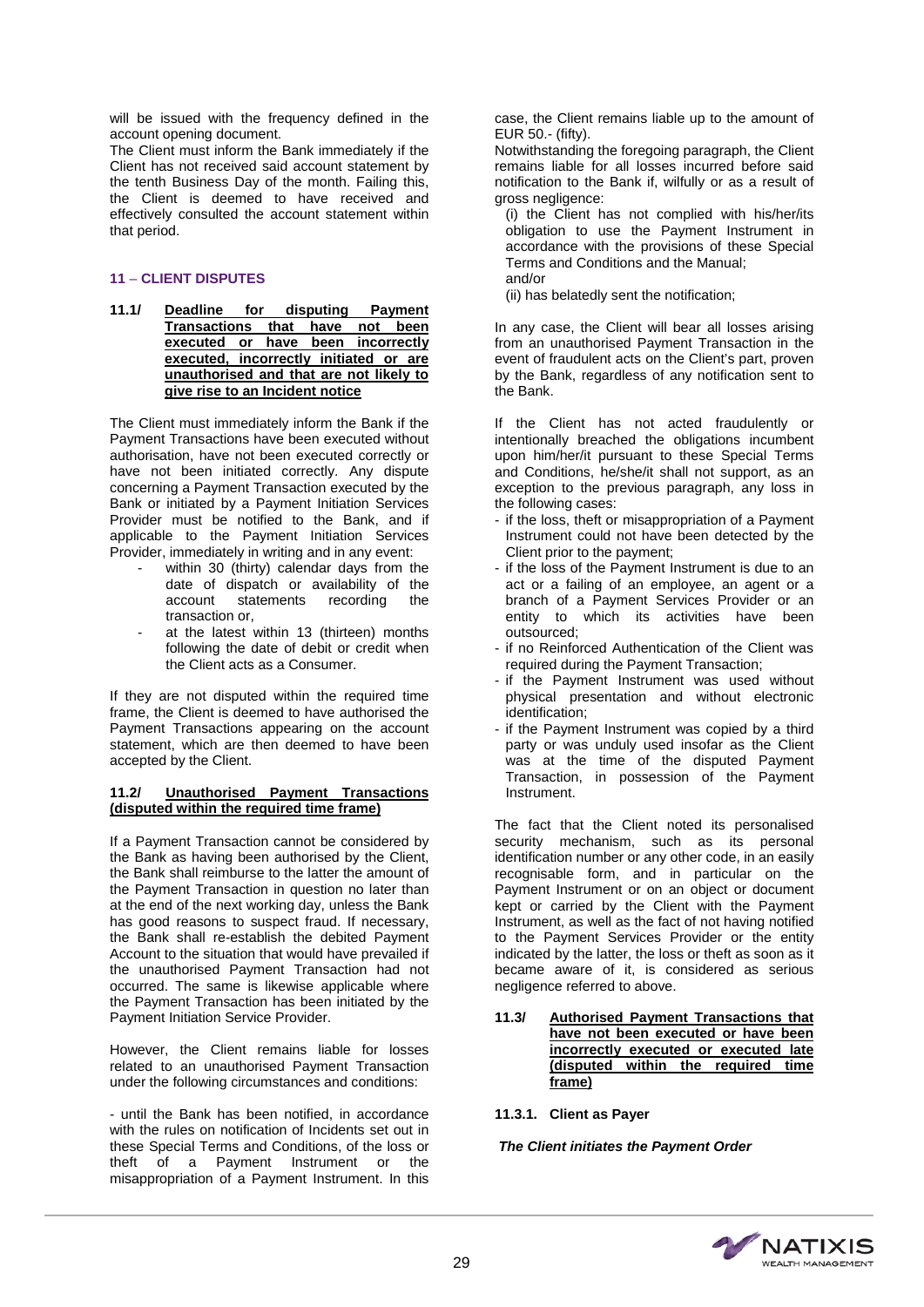For Payment Transactions that have not been executed or which have been improperly executed, regardless of the question of the Bank's responsibility for such non-execution or improper execution, the Bank, when specifically requested so to do by the Client and without incurring any liability in this regard, will seek to retrace the Payment Transaction and inform the Client of the result of its investigations.

Unless the Bank can establish that the amount listed in the Payment Order has been received by the Payee's Payment Services Provider within the required time frame and on the condition that the Payee's Payment Services Provider is located in the European Union, the Bank is liable towards the Client for the correct execution of the Payment Transaction, except in case of force majeure or when the Bank is bound by legal obligations provided by national laws or those of the European Union and without prejudice to Articles 8.1 and 10.1 of these Special Terms and Conditions.

Insofar as the Bank is responsible for the nonexecution or incorrect execution of a Payment Transaction, it will refund the Client the total amount of the Payment Transaction and, if required, return the Payment Account that has been debited to its position had the incorrect Payment Transaction not taken place. The value date at which the Payment Account is credited is not after the date on which it was debited.

The Bank may also take measures, insofar as possible, to remedy the incorrect execution of a Payment Order, if the Payment Order contains all the information necessary to remedy such incorrect execution, in particular if the Bank has transferred a different amount to the amount listed in the Payment Order or for internal transfers from the Client's Payment Account to another of that Client's accounts held with the Bank.

A delayed execution of a Payment Order cannot give rise to the restitution of the amount of the Payment Transaction under the previous paragraphs, but, if applicable, to a simple reimbursement of costs and interest borne by the Client as a result of the delayed execution. At the request of the Client and on the condition that the Payee's Payment Services Provider is located in the European Union, the Bank contacts the Payee's Payment Services Provider so that the value date on which the Payee's Payment Account is credited will not be after the value date that would have been attributed if the Payment Order had been correctly executed.

# *Payment Order initiated by the Payee*

In the event of a Payment Transaction that has not been executed or was incorrectly executed, if the Client can establish that the Payee's Payment Services Provider, located in the European Union, sent the Payment Order within be required time frame, the Bank is responsible towards the Client, except in case of force majeure or if the Bank is bound by legal obligations provided by national

laws or by those of the European Union and without prejudice to Articles 8.1 and 10.1 of these Special Terms and Conditions, and shall reimburse to its Client the total amount of the Payment Transaction and, if required, will re-establish the debited Payment Account to the situation that would have prevailed if the incorrect Payment Transaction had not occurred. The value date at which the Payment Account is credited is not after the date on which it was debited.

The Bank may also take measures, insofar as possible, to remedy the incorrect execution of a Payment Order, if the Payment Order contains all the information necessary to remedy such incorrect execution, in particular if the Bank has transferred a different amount to the amount stated in the Payment Order.

A delayed execution of a Payment Order cannot give rise to the restitution of the amount of the Payment Transaction under the previous paragraphs, but, if applicable, to a simple reimbursement of costs and interest borne by the Client as a result of the delayed execution. At the request of the Client and on the condition that the Payee's Payment Services Provider is located in the European Union, the Bank contacts the Payee's Payment Services Provider so that the value date on which the Payee's Payment Account is credited will not be after the value date that would have been attributed if the Payment Order had been correctly executed.

#### **11.3.2 Client as Payee**

# *Payment Order executed in accordance with the Unique Identifier*

A Payment Order executed by the Bank in accordance with the Unique Identifier is deemed to have been duly executed as regards the Payee indicated by the Unique Identifier, notwithstanding any additional information that might be supplied to the Bank.

If the Unique Identifier is inaccurate, the Bank may not under any circumstances be held liable for detrimental consequences resulting from nonexecution or incorrect execution of a Payment Order if the Bank has executed the Payment Order in accordance with the Unique Identifier given. It is therefore up to the Client to take action against the Payer and/or the latter's Payment Service Provider in this regard.

# *The Payer initiates the Payment Order*

(i) If the Payment Services Provider of the Client's Counterparty is located in the European Union, the Bank shall be deemed to be liable to the Client, except in case of force majeure or when the Bank is bound by legal obligations provided by national laws or those of the European Union and without prejudice to the two previous paragraphs and Article 10.1 of these Special Terms and Conditions, for the incorrect execution or the non-

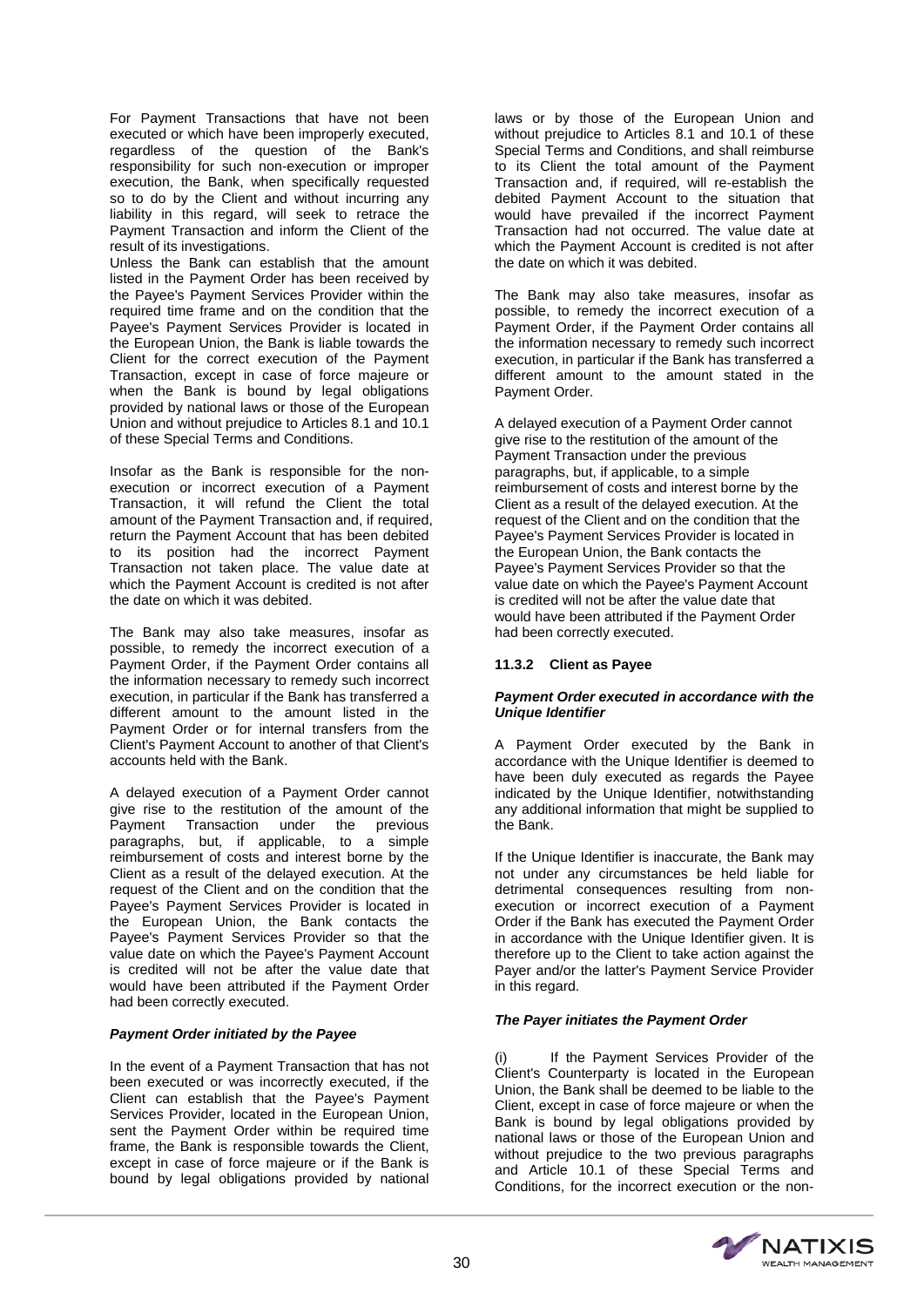execution of a Payment Order of which the Client is Payee only if the Client can prove that the Bank received within the prescribed time limit the amount stated in the Payment Order initiated by the Payer but that its Payment Account had not been credited with the amount stated in the Payment Order, after deduction , if applicable, of the costs charged by the Bank, in accordance with Article 12 below. The value date on which the Client's Payment Account is credited is not after the value date that would have been allocated to it if the Payment Order had been correctly executed.

In such case, the Bank will make the amount of the Payment Transaction available to the Client on the Payment Account as quickly as possible, and, if need be, credit the Payment Account with the corresponding amount.

(ii) The Bank and the Client agree that, where a Payment Transaction initiated by a Payer gives rise to a refund by the Bank, the latter is irrevocably authorised to debit from the Client's Payment Account the amount that the Payer's Payment Service Provider is claiming in this regard, without having to consider whether or not the refund request sent by the Payer to the latter's Payment Service Provider is well-founded. It is then, where appropriate, up to the Client to establish that the refund request made by the Payer is unfounded by taking action directly against the Payer and/or the latter's Payment Service Provider.

# *The Client initiates the Payment Order as Payee*

Subject to the Payment Services Provider of the Client's Counterparty being located in the European Union, the Bank is solely liable towards the Client, except in case of force majeure or if the Bank is bound by legal obligations provided by national laws or by those of the European Union and without prejudice to the first two paragraphs of Article 10.3.2 and Article 10.1 of these Special Terms and Conditions, for the correct transmission of the Payment Order to the Payer's Payment Services Provider and the processing of the Payment Transaction in accordance with the provisions of these Special Terms and Conditions. Therefore the Bank cannot incur any liability whatsoever in the event of the non-execution or incorrect execution of a Payment Order if it has complied with such obligations.

Notwithstanding the foregoing, and regardless of the question of the Bank's responsibility for the non-execution or incorrect execution of a Payment Order, the Bank will seek, upon specific request by the Client, without incurring any liability in this regard, to retrace the Payment Transaction and inform the Client of its investigations.

# **11.4/ Specific case of Payment Transactions initiated by the Payee for which the initial authorisation issued did not indicate a precise amount**

#### **11.4.1 Client as payer**

*a)* The Client undertakes to indicate to the Bank a maximum payment limit for each Payee likely to directly initiate a Payment Transaction leading to the Client's Payment Account being debited, in particular for direct debits. Such limits represent the amount beyond which the Client deems that the payment claimed by the Payee is unreasonable. Beyond that amount, the Bank and the Client agree that the Bank will refuse to execute any Payment Order issued by said Payee, except where instructed otherwise by the Client.

If the Client has not indicated a payment limit to the Bank, the Bank deems that the Client authorizes the Bank to fulfil any Payment Order initiated by the Payee, regardless of whether the amount of the Payment Transaction executed exceeds the amount that the Client might reasonably expect.

The Bank cannot be held liable for the detrimental consequences that may result from the nonexecution of a Payment Order, for which limits set by the Client would have been exceeded if the Payment Order had been executed by the Bank or from the full execution by the Bank of a Payment Order initiated by the Payee in respect of which the Client has established no limit.

*b)* If the Client has not established a maximum limit and is of the opinion that the amount of the Payment Order initiated by the Payee exceeds the amount that the Client might reasonably expect, the Client is authorised on the condition that Payee's Payment Service Provider is located in the European Union, to send the Bank a request for refund of the Payment Transaction performed in execution of that Payment Order. The Client shall prove that these conditions are met; he/she/it must substantiate his/her/its request with facts concerning in particular past expenditures and the circumstances in which the Payment Transaction in question took place. The Client may not, however, rely on reasons related to a foreign exchange transaction if the reference exchange rate agreed between the Bank and the Client has been applied.

In any case, the Client will only be entitled to claim a refund of the amount of the Payment Transaction in question. The value date on which the Client's Payment Account is credited is not after the date on which it was debited. The Bank and the Client agree that the fees, commissions and other charges incurred by such a Payment Transaction will not under any circumstances be refunded.

If the Client is entitled to claim a refund pursuant to this clause, the refund request must be sent to the Bank in writing in accordance with the conditions set out in these Special Terms and Conditions within 8 (eight) weeks of the date on which the funds were debited from the Client's Payment Account.

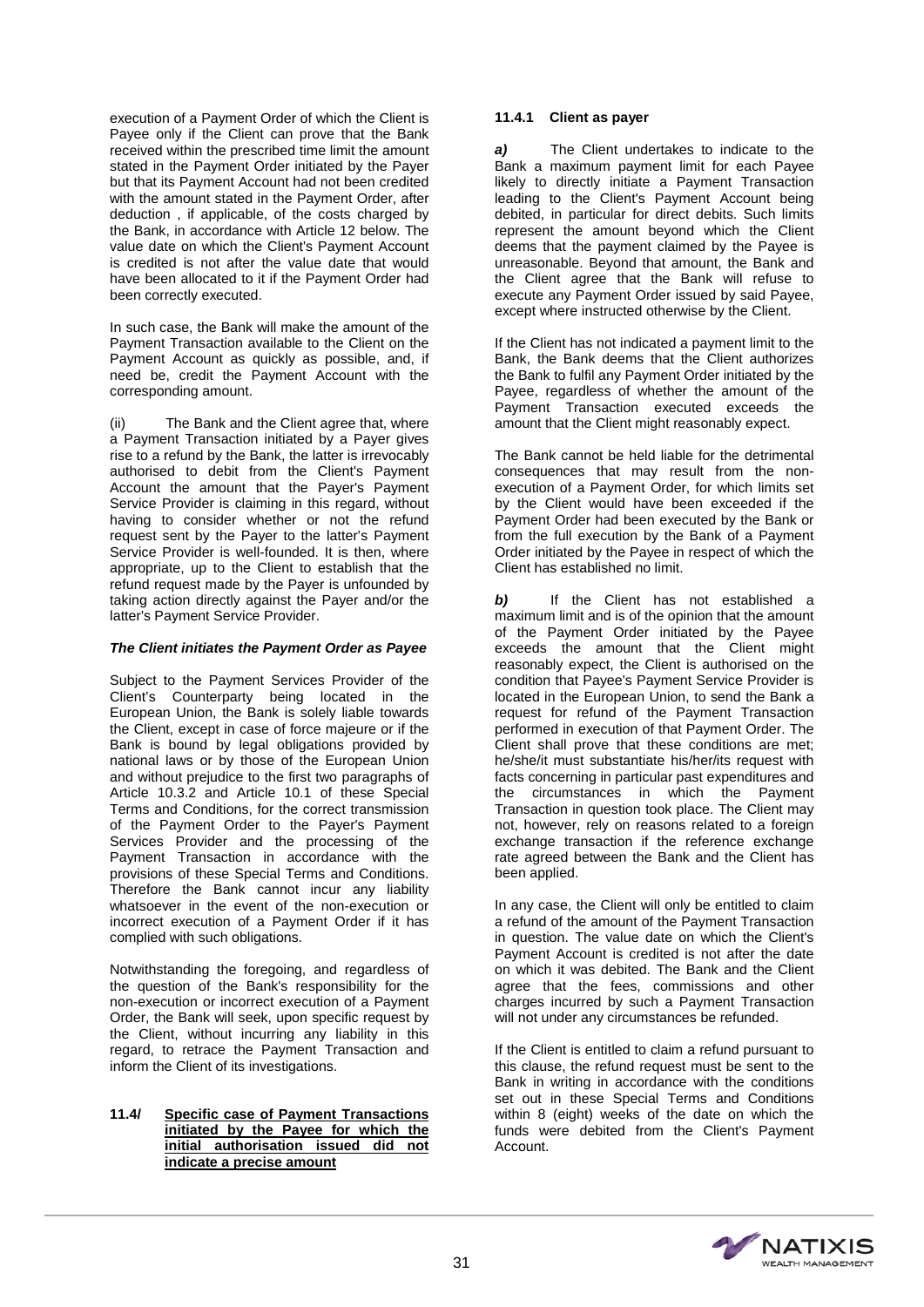Within 10 (ten) Business Days of receipt of the Client's refund request, and subject to the Bank accepting the refund request, the amount of the Payment Transaction will then be credited to the Payment Account.

If the Bank refuses to refund the Client, the Bank must, within 10 (ten) Business Days of receipt of the Client's refund request, indicate the reasons for its refusal in the manner agreed with the Client in the account opening document.

*c)* In any event the Bank and the Client that the Client cannot claim any reimbursement when it has given its consent to the execution of such a Payment Transaction directly to the Bank or when the information concerning the future Payment Transaction has been provided to the Client or made available to it in the manner agreed upon in these Special Terms and Conditions, at least 4 (four) weeks before the due date, by the Bank or by the Payee.

# **11.4.2 Client as Payee**

The Bank and the Client agree that, where a Payment Transaction initiated by the Client acting as Payee gives rise to a refund by the Bank, the latter is irrevocably authorised to debit to the Client's Payment Account the amount that the Payer's Payment Service Provider is claiming from it in this regard, without having to examine whether or not the refund request sent by the Payer to the latter's Payment Service Provider is well-founded. It is then, where appropriate, up to the Client to establish that the refund request made by the Payer is unfounded by taking action directly against the Payer and/or the latter's Payment Service Provider.

#### **11.5/ Transactions incorrectly initiated by Payment Initiation Service Providers (disputed within the required time frame)**

When a Payment Order is initiated by the Client through a Payment Initiation Services Provider, the Bank reimburses to the Client the amount of the Payment Transaction that has not been executed or was incorrectly executed and if applicable returns the Payment Account to the situation it would have been in if the Payment Transaction that was incorrectly executed had not occurred.

It is incumbent upon the Payment Initiation Services Provider to prove that the Payment Order was received by the Bank and that, for its part, the Payment Transaction was authenticated by means of Reinforced Authentication by the Client and duly recorded and that it was not affected by any technical or other deficiency in relation to the nonexecution, incorrect execution or late execution of the Payment Transaction.

If the Payment Initiation Services Provider is liable for the non-execution, incorrect execution or late execution of the Payment Transaction, it shall

immediately indemnify the Bank, at its request, for any losses incurred or amounts paid in reimbursement of the Client.

#### **11.6/ Failure to dispute or to lodge refund requests within the required time frame**

In the absence of any dispute or refund requests lodged by the Client within the aforementioned periods, the Bank can no longer be held liable for detrimental consequences resulting from the execution of an authorised or unauthorised transaction or the non-execution or incorrect execution of a Payment Transaction.

# **12/ LIABILITY OF THE BANK**

In any case, the Bank cannot incur liability in the event of force majeure (abnormal and event of force unforeseeable circumstances beyond the Bank's control, such as, for example, interruptions or unavailability of telecommunications systems or more generally the Bank's services, for example due to fire or similar accidents, loss of electrical power, failures of IT systems or attacks against the Bank's systems, or when the Bank is bound by legal obligations prescribed by national or European Union laws.

The Bank, in general, only assumes an obligations of means to the Client, and in no event an obligation of result. It is only liable for its relations with its clients in the event of serious error. It is not liable for direct or consequential losses that may be caused by or in connection with the acts or omissions of third parties. For example, Payment Initiation and Account Information Service Providers, except as provided herein,

#### **Fees**

#### **13 – TARIFF**

The Bank bills its services to the Client according to the tariff in force (the Bank's Tariff and Terms and Conditions) and depending on the nature of the services agreed. The Client acknowledges that he/she/it has been provided with the Bank's Tariff, has read it, and accepts it.

For Payment Transactions performed in the European Union, when the Payment Services Provider of the Client's Counterparty is located in the European Union, the costs applicable to the execution of these transactions will be shared between the Payer and the Payee in virtue of the "SHARE" principle which means that each of the parties pays the costs collected by its bank.

The Bank applies its tariffs as they are in force from time to time, freely made available to the Client on the Bank's website and premises, and which have been provided to the Client before the entry into force of these Special Terms and Conditions.

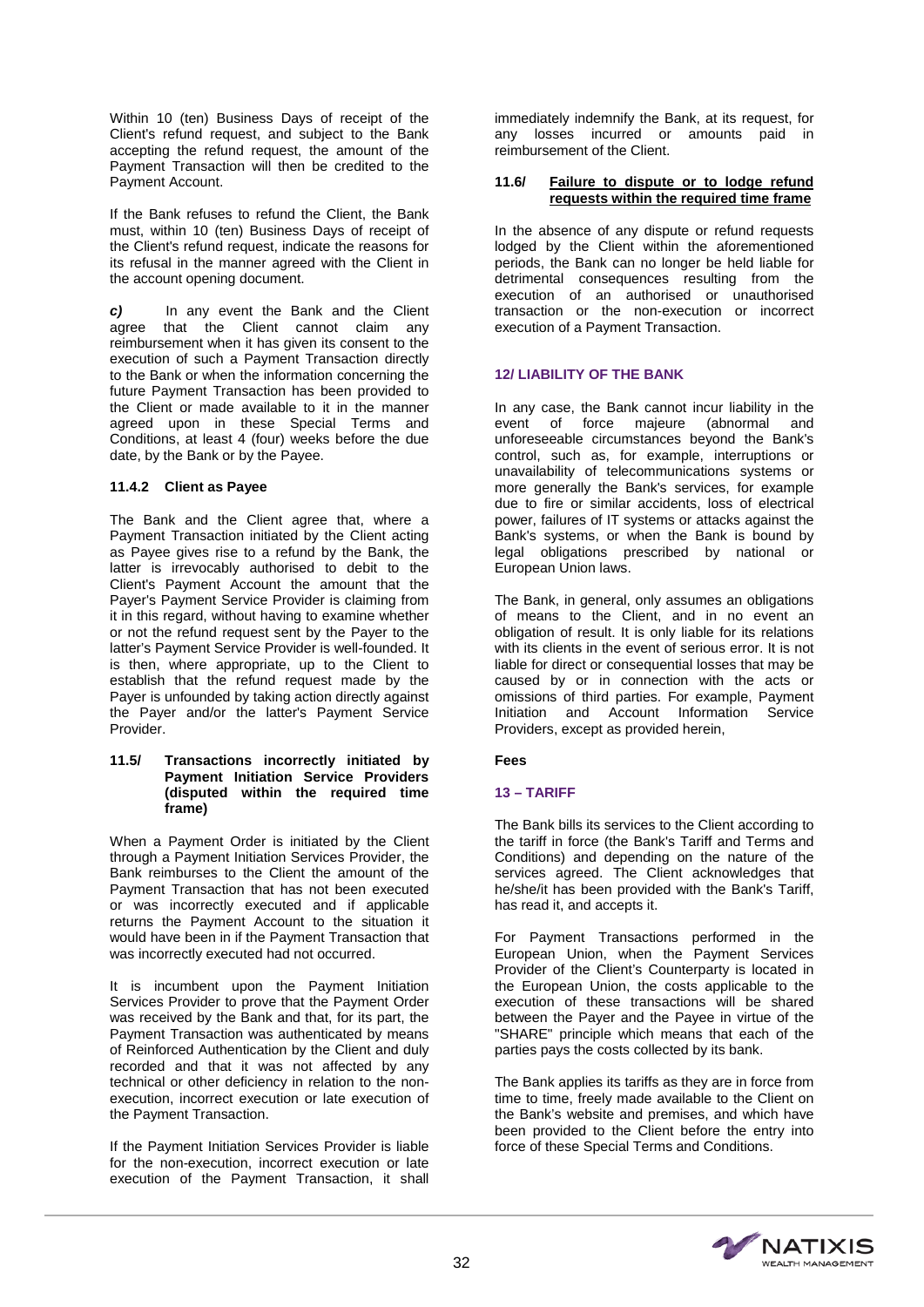Prior to each individual Payment Transaction, the Client undertakes to consult the tariff applying specifically to said Payment Transaction.

The Client authorizes the Bank to automatically debit to the Client's account the charges thereby due to the Bank. Unless otherwise agreed, the Bank deducts its costs from the amount transferred before crediting it its Client Payee.

In the information provided to the Client, the Bank indicates separately, where applicable, the gross amounts, the fees collected and the net amount of the Payment Transaction.

If the Client is the Payee of a Payment Transaction, the Client also authorises the Bank, before crediting the Client's Payment Account, to deduct the fees due to the Bank from the amount transferred to the Client.

Moreover, the Client accepts that additional charges will be invoiced to the Client, in particular in the case of notification of the Bank's refusal to execute a Payment Transaction, or for an accepted revocation of a Payment Transaction pursuant to Article 8.4.4 above or in the event of the recovery of a Payment Transaction following the provision of an inaccurate Unique Identifier by the Client.

The Client will continue to owe the charges due even if their payment is required only after the closure of the Payment Account.

# **14** – **INTEREST RATE AND EXCHANGE RATE**

**14.1/** Unless otherwise agreed, where the provision of a Payment Service pursuant to these Special Terms and Conditions leads to an overdraft on a Payment Account, debit interest calculated on the basis of the Bank's Tariff is applicable automatically, without formal notice, on debit balances, without prejudice to any fees, charges, withholdings, other expenses or additional claims by the Bank as damages and interest.

This provision cannot be interpreted as an overdraft authorisation for the holder of a Payment Account. In fact, the Client is obliged to clear the overdraft as soon as possible.

Interest charged on overdrafts on Payment Accounts is due and payable immediately and is automatically debited to the Client's Payment Account.

Deposits on a Payment Account do not earn credit interest, except where this has been expressly agreed between the Bank and the Client for certain types of Payment Accounts.

**14.2/** When the provision of a Payment Service pursuant to these Special Terms and Conditions involves a foreign exchange transaction, the Bank applies the exchange rate in force on the day of execution of the planned payment transaction as applied by the Bank.

The exchange rates as applied by the Bank are the rates in force on the date of the Transaction excluding bank commission. As exchange rates change from day to day, the Client undertakes to inform himself/herself/itself of the applicable exchange rate prior to any Payment Transaction involving a foreign exchange transaction.

**14.3/** The Client acknowledges that interest rates and exchange rates may change at any time. The Client therefore acknowledges that the interest rate and/or exchange rate actually applied to a Payment Transaction will be the rate in force at the time of execution of that Payment Transaction.

The Client accepts that any change in interest rates and exchange rates applies immediately and without formal notice, if the changes are based on the reference interest rates or exchange rates. Information on the interest rate applicable following such a change will be made available to the Client on the Bank's premises and provided to the Client upon request.

Amendments to interest rates or exchange rates, even fixed rates, that are more favourable to the Client, will be applied without notice.

# **Communication**

# **15** – **COMMUNICATION METHODS**

The exchange of messages or notifications or the transfer of information will take place according to the methods agreed with the Client in the account opening document or any other document.

# **16** – **LANGUAGE(S)**

All communication between the Bank and the Client will take place in the language chosen by the parties when initiating their relations and, in the absence of such a choice, in French at the Bank's discretion.

The sole authentic version of these Special Terms and Conditions is the French language version. In case of contradiction with versions in other languages, the French version shall prevail.

# **17** – **ACCESS TO INFORMATION**

The Client may request, at any time during his/her/its relations with the Bank, a copy of these Special Terms and Conditions, which are also available to the Client on the Bank's website and at its premises.

# **Amendments to these Special Terms and Conditions**

# **18 – CONDITIONS FOR AMENDMENT**

In the event in particular of changes to legislation or regulations applying to the banking sector, changes

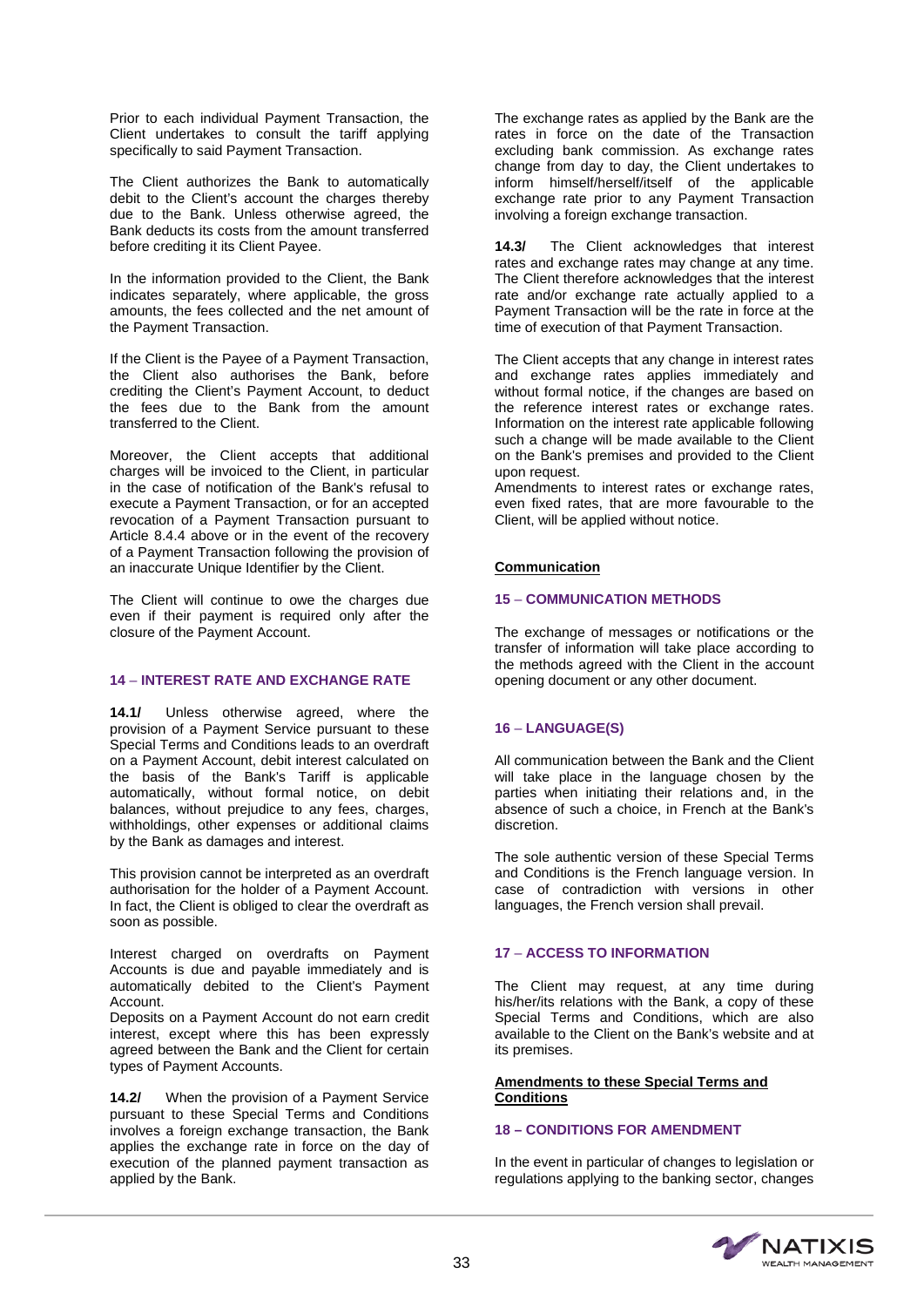in banking practices or conditions on financial markets, the Bank reserves the right to amend these Special Terms and Conditions at any time and/or to add new provisions.

If the Bank intends to amend these Special Terms and Conditions and/or to add new provisions hereto, it will inform the Client immediately, indicating which clauses it intends to amend or add as well as the content of said amendments or additions, at the latest 2 (two) months before the proposed date for their entry into force. The amendments or additions envisaged may also be made in a separate document that will then form an integral part of these Special Terms and Conditions.

# **19 – ACCEPTANCE**

Except where specifically provided in these Special Terms and Conditions, amendments, additions and separate documents will be deemed to have been accepted if the Client does not lodge a written objection with the Bank before the date of entry into force of the amendments, additions or separate documents. If the Client objects, he/she/it will be entitled to terminate these Special Terms and Conditions immediately and at no charge.

Pending Payment Transactions are not affected by the termination of these Special Terms and Conditions. The Special Terms and Conditions as well as the Bank's tariffs remain applicable for the finalisation of pending Payment Transactions.

The termination of these Special Terms and Conditions does not entail the termination of all contractual relations between the Client and the Bank but will have the sole consequence that the Client will no longer be authorised to perform Payment Transactions in accordance with these Special Terms and Conditions.

#### **Duration and termination**

#### **20 – DURATION AND CONDITIONS OF TERMINATION**

These Special Terms and Conditions are concluded for an indefinite duration. Each party is entitled to terminate them at any time without justification subject to a notice period of 1 (one) month if at the initiative of the Client and 2 (two) months if at the initiative of the Bank, to be notified to the other party by registered letter.

Pending Payment Transactions are not affected by the termination of these Special Terms and Conditions. The Special Terms and Conditions as well as the Bank's tariffs remain applicable for the finalisation of pending Payment Transactions.

The termination of these Special Terms and Conditions does not entail the termination of all contractual relations between the Client and the Bank but will have the sole consequence that the Client will no longer be authorised to perform

Payment Transactions in accordance with these Special Terms and Conditions.

The Client acknowledges and accepts that in the event of termination within 6 (six) months of the signature of these Special Terms and Conditions, termination charges as set out in the Bank's tariffs will be applied, without prejudice to any other charges that may be due to the Bank in the event of account closure.

However, the Bank may, inter alia if the Client has failed to comply with his/her/its contractual obligations or if the Bank finds that it may incur liability by continuing its relations with its Client or if its Client's Payment Transactions appear to be contrary to public policy or accepted standards of moral behaviour, or if the Client does not fulfil his/her/its obligation to act in good faith, terminate the mutual relations pursuant to these Special Terms and Conditions with immediate effect, without prior formal notice, in which case all the Client's obligations, even at term, will become payable immediately.

Regularly allocated costs for the Payment Services provision are only due by the Client in proportion to the period completed on the termination date of the contract. If they have been paid in advance, these costs are reimbursed without delay, proportionally, as from the month following the date of termination.

The Bank will pay the Client, without additional costs, the positive balance of the Payment Account including all of the interest to which it is entitled pursuant to the legal and regulatory provisions as well as to the General Terms and Conditions or shall pay it into a Payment Account of a Payment Services Provider.

After closure of a Payment Account, the Bank is obliged to reimburse the management fees paid by the Client on an annual basis, for the Payment Account, and this in proportion to the full number of calendar months from the month following the date of closure of the account until the end of the period for which the management costs would have been paid.

#### **21 – TERMINATION OF CONTRACTUAL RELATIONS**

The termination of all contractual relations between the Client and the Bank according to the provisions set out in the Bank's General Terms and Conditions will automatically lead to the termination of these Special Terms and Conditions. However, during the notice period as provided for in these Special Terms and Conditions, the latter will continue to apply and the Payment Accounts will remain open solely to perform Payment Transactions. In this context, the Special Terms and Conditions and the relevant provisions of the Bank's General Terms and Conditions will continue to apply during said notice period. Payment